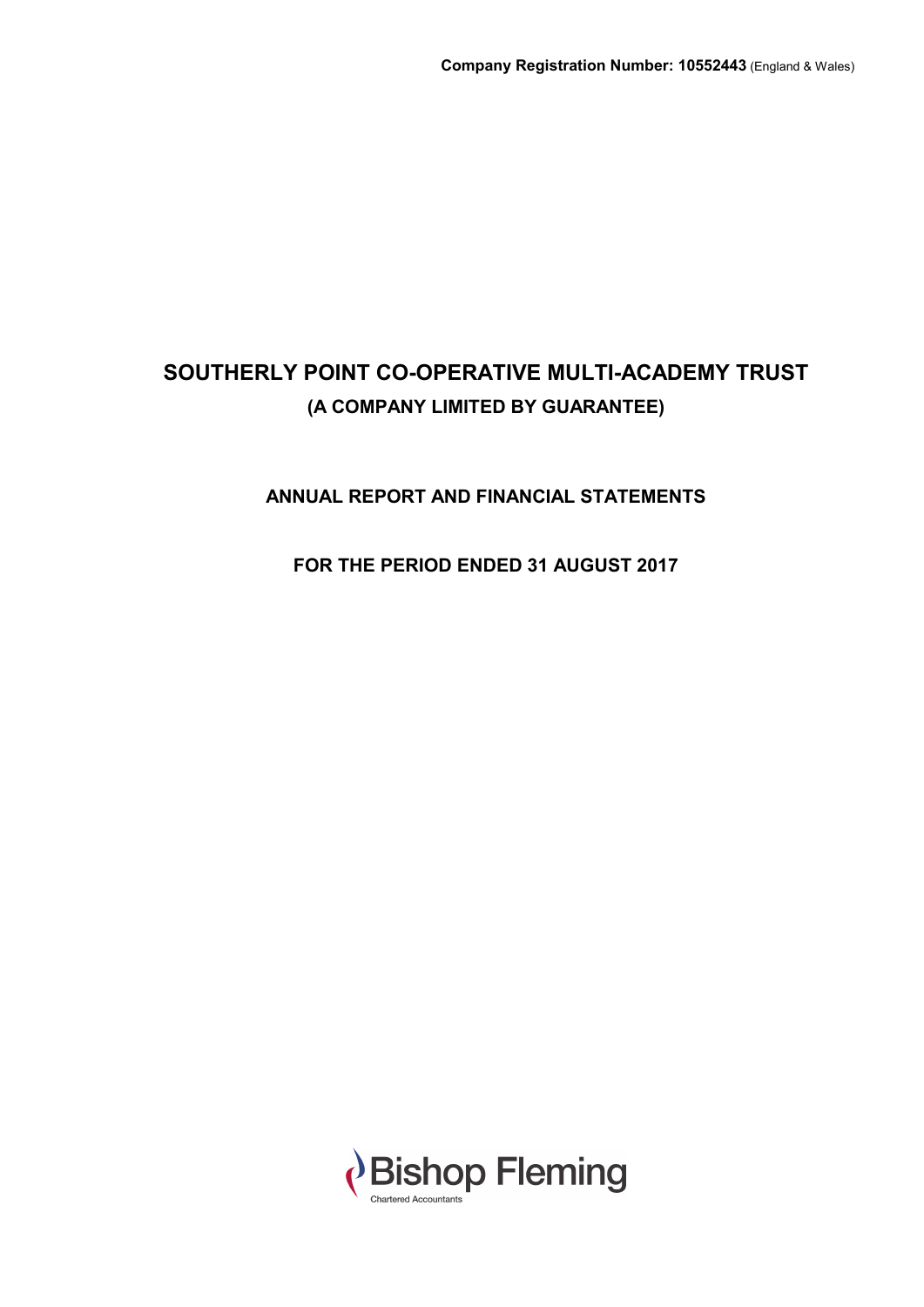## **CONTENTS**

|                                                                                | Page      |
|--------------------------------------------------------------------------------|-----------|
| Reference and administrative details                                           | 1         |
| <b>Trustees' report</b>                                                        | $2 - 9$   |
| <b>Governance statement</b>                                                    | $10 - 12$ |
| Statement on regularity, propriety and compliance                              | 13        |
| <b>Statement of Trustees' responsibilities</b>                                 | 14        |
| Independent auditors' report on the financial statements                       | $15 - 17$ |
| Independent reporting accountant's assurance report on regularity              | $18 - 19$ |
| Statement of financial activities incorporating income and expenditure account | 20        |
| <b>Balance sheet</b>                                                           | 21        |
| <b>Statement of cash flows</b>                                                 | 22        |
| Notes to the financial statements                                              | $23 - 49$ |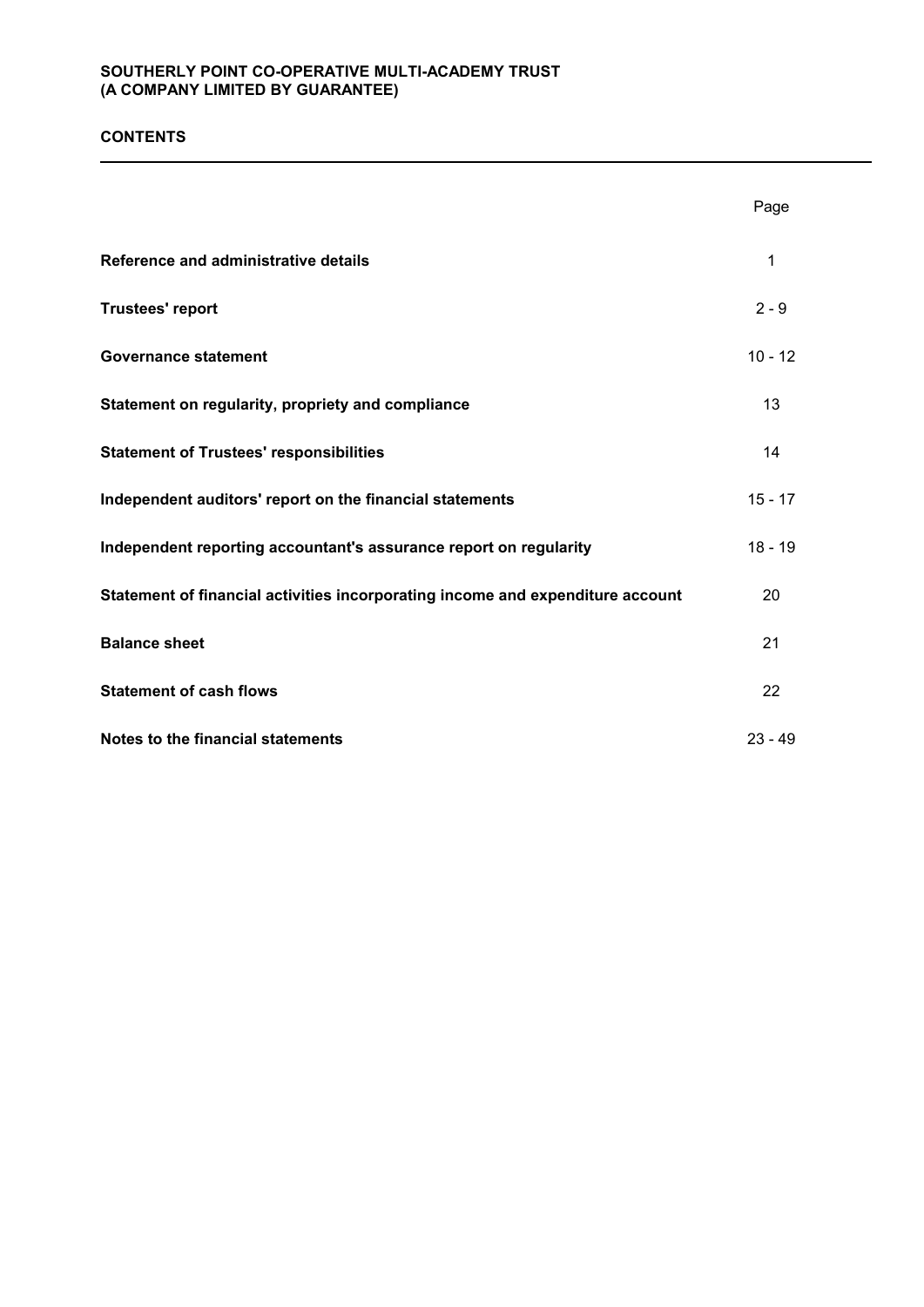## **REFERENCE AND ADMINISTRATIVE DETAILS FOR THE PERIOD ENDED 31 AUGUST 2017**

| <b>Members</b>                            | Andrew North (appointed 9 January 2017)<br>Jo Osborne (appointed 9 January 2017)<br>Simon Tregoning (appointed 9 January 2017)<br>Dr Ian Luke (appointed 9 January 2017)                                                                                                                                                                                                                                                                                                                                                                                                                   |
|-------------------------------------------|--------------------------------------------------------------------------------------------------------------------------------------------------------------------------------------------------------------------------------------------------------------------------------------------------------------------------------------------------------------------------------------------------------------------------------------------------------------------------------------------------------------------------------------------------------------------------------------------|
| <b>Trustees</b>                           | Helena Arnold (appointed 19 October 2017)<br>Catherine Bird (appointed 2 February 2017) <sup>1</sup><br>Donna Bryant, CEO (appointed 9 January 2017) <sup>1,2</sup><br>Sean Davis, Vice Chair (appointed 9 January 2017) <sup>2</sup><br>Linda Dye (appointed 9 January 2017, resigned 17 March 2017)<br>Alan Horne (appointed 9 January 2017) <sup>1</sup><br>Rev Peter Johnson (appointed 19 October 2017)<br>Kristin Pryor (appointed 9 January 2017) <sup>2</sup><br>Susan Reynolds (appointed 4 May 2017) <sup>2</sup><br>Kevin Thomas, Chair (appointed 9 January 2017) <sup>1</sup> |
|                                           | <sup>1</sup> Finance Committee<br><sup>2</sup> Standards Committee                                                                                                                                                                                                                                                                                                                                                                                                                                                                                                                         |
| <b>Company registered</b><br>number       | 10552443                                                                                                                                                                                                                                                                                                                                                                                                                                                                                                                                                                                   |
| <b>Company name</b>                       | Southerly Point Co-Operative Multi-Academy Trust                                                                                                                                                                                                                                                                                                                                                                                                                                                                                                                                           |
| <b>Principal and registered</b><br>office | <b>MAT Office</b><br>c/o Helston Community College<br>Church Hill<br>Helston<br>Cornwall<br><b>TR13 8NR</b>                                                                                                                                                                                                                                                                                                                                                                                                                                                                                |
| <b>Company secretary</b>                  | <b>Maria Collins</b>                                                                                                                                                                                                                                                                                                                                                                                                                                                                                                                                                                       |
| <b>Chief executive officer</b>            | Donna Bryant                                                                                                                                                                                                                                                                                                                                                                                                                                                                                                                                                                               |
| <b>Senior management</b><br>team          | Sean Pinhay, Chief Finance Officer<br>Maria Collins, Business Manager<br>Lois Horne, Business Manager<br>David Ellis, Estates Manager<br>Wayne Randle, Hub Leader<br>Brett Dye, Hub Leader<br>Richard Lawrence, Hub Leader                                                                                                                                                                                                                                                                                                                                                                 |
| <b>Bankers</b>                            | Lloyds Bank PLC<br>1 Market Place<br>Helston<br>Cornwall<br><b>TR13 8SU</b>                                                                                                                                                                                                                                                                                                                                                                                                                                                                                                                |
| <b>Solicitors</b>                         | Browne Jacobson LLP<br>1 Manor Court<br>Dix's Field<br>Exeter<br>Devon<br>EX1 1UP                                                                                                                                                                                                                                                                                                                                                                                                                                                                                                          |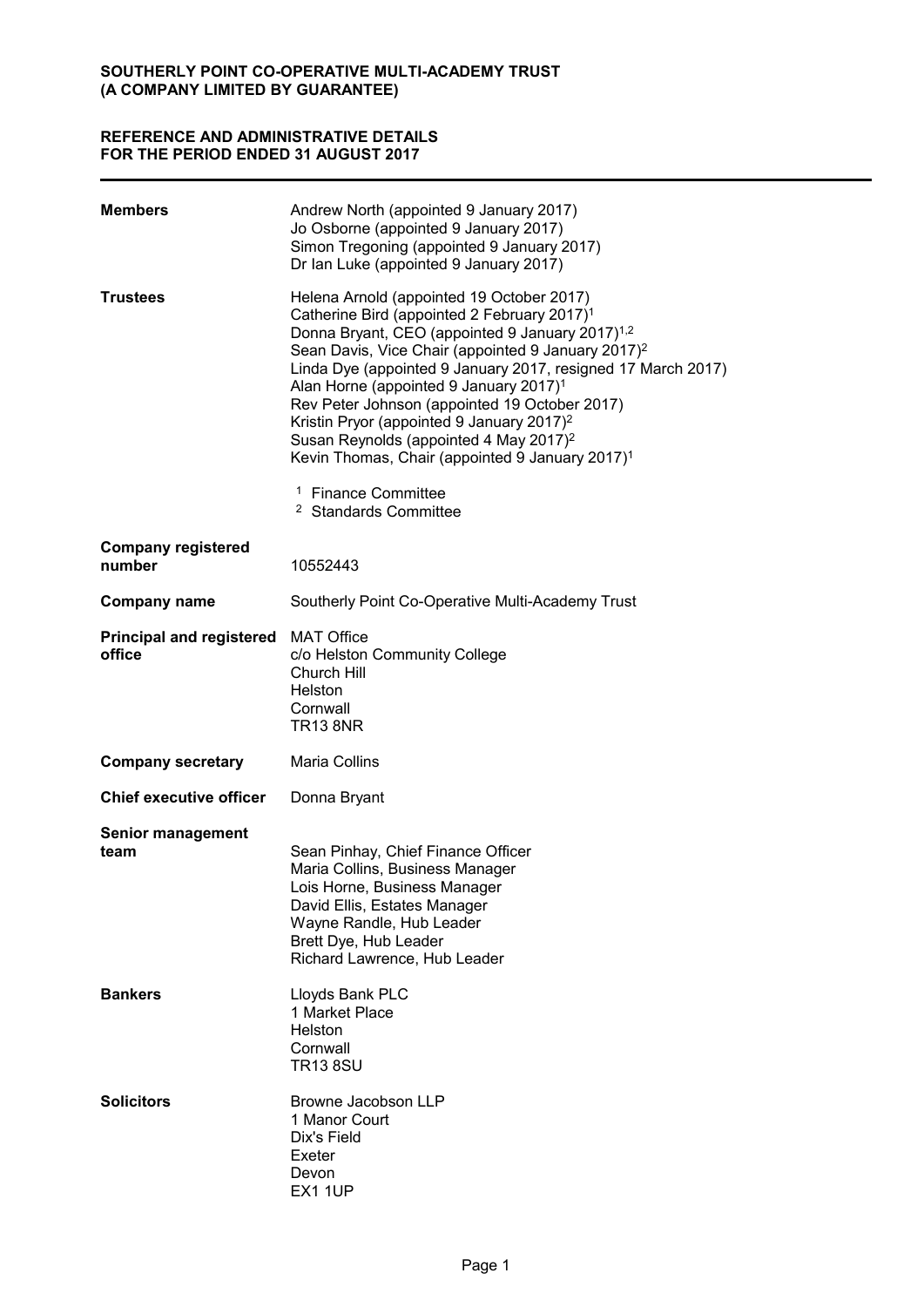## **TRUSTEES' REPORT FOR THE PERIOD ENDED 31 AUGUST 2017**

The Trustees present their annual report together with the financial statements and auditors' report of the charitable company for the period ended 31 August 2017. The annual report serves the purpose of both a Trustees' report, and a Directors' report under company law.

The Trust operates 13 primary and 2 secondary academies in Helston and The Lizard, Cornwall. It's academies have a combined pupil capacity of 4,079 and had a roll of 3,652 in the school census on 1 October 2016.

#### **STRUCTURE, GOVERNANCE AND MANAGEMENT**

#### **Constitution**

The Academy Trust (was incorporated on 9 January 2017 and opened as an Academy Trust on 1 June 2017) is a company limited by guarantee and an exempt charity. The charitable company's Memorandum and Articles of Association are the primary governing documents of the Academy Trust.

The Trustees of Southerly Point Co-Operative Multi-Academy Trust are also the directors of the charitable company for the purposes of company law.

Details of the Trustees who served throughout the period, except as noted, are included in the Reference and Administrative Details on page 1.

#### **Members' Liability**

Each member of the charitable company undertakes to contribute to the assets of the Company in the event of it being wound up while he/she is a member, or within one year after he/she ceases to be a member, such amount as may be required, not exceeding £10, for the debts and liabilities contracted before they ceased to be a member.

#### **Trustees' Indemnities**

In accordance with normal commercial practice the Academy Trust has purchased insurance to protect Trustees and officers from claims arising from negligent acts, errors or omissions occurring whilst on Academy Trust business. The insurance provides cover up to £5,000,000 on any one claim.

#### **TRUSTEES**

#### **Method of Recruitment and Appointment or Election of Trustees**

On 1st June, the Trustees appointed all those Trustees who had served on the Shadow Board, having been selected by skills set from the predecessor schools, to be Trustees of the newly formed Academy Trust.

The Academy Trust shall have not less than three Trustees and shall have the following Trustees as set out in its Articles of Association and funding agreement:

- Up to 6 Trustees who are appointed by Members
- No fewer than 2 Foundation Trustees appointed by Askel Veur provided that the total number does not exceed 25% of the total of Trustees
- The Chief Executive Officer appointed by Members
- Up to 1 Academy Trustee
- Co-opted Trustees if an employee, their number should not exceed one third of total number of Trustees

Trustees are appointed for a four year period, except that this time limit does not apply to the CEO. Subject to remaining eligible to be a particular type of Trustee, any Trustee can be re-appointed or re-elected.

When appointing new Trustees, the Board will give consideration to the skills and experience mix of existing Trustees in order to ensure that the Board has the necessary skills to contribute fully to the Academy Trust's development.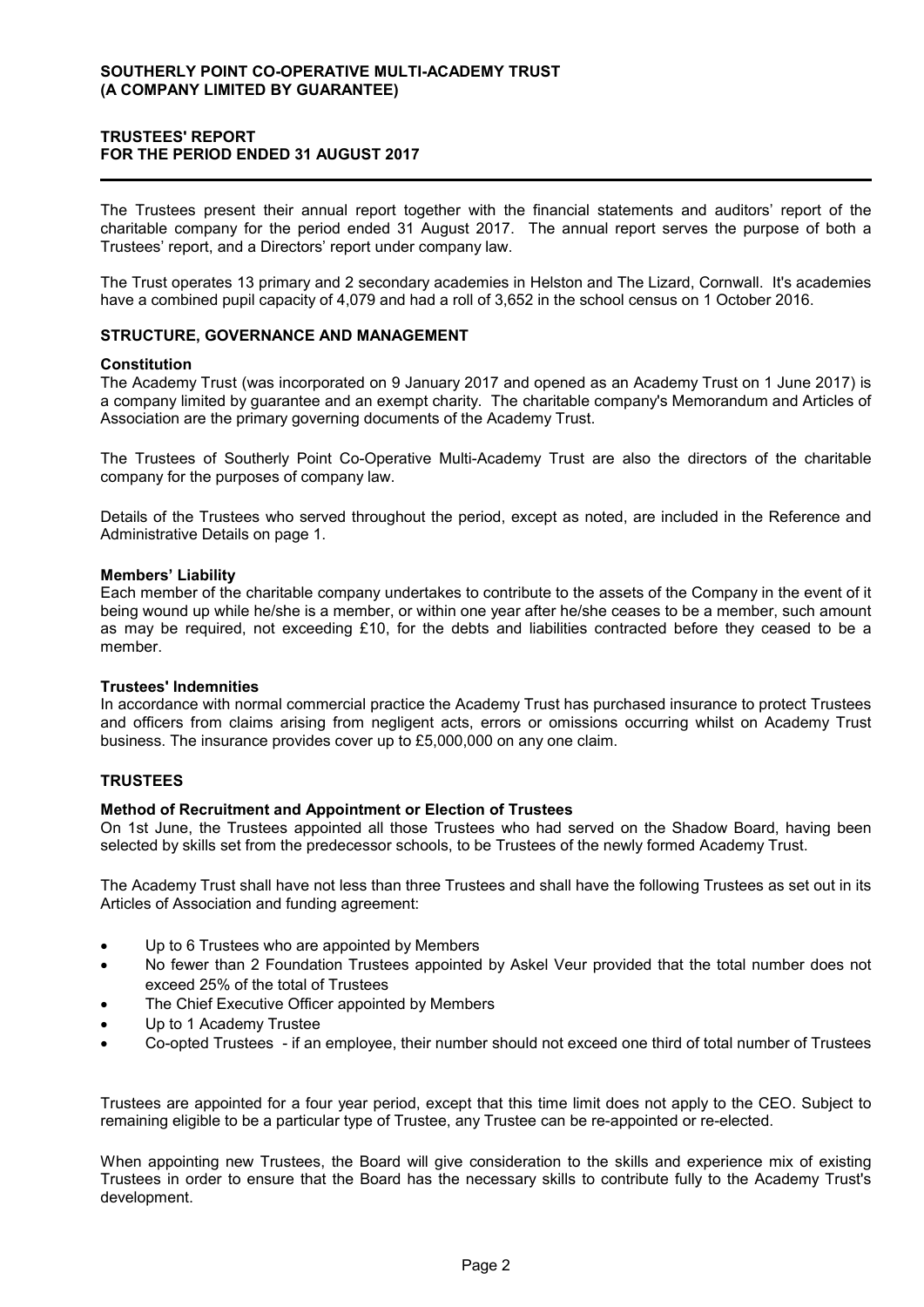## **TRUSTEES' REPORT (continued) FOR THE PERIOD ENDED 31 AUGUST 2017**

#### **Policies and Procedures Adopted for the Induction and Training of Trustees**

The training and induction provided for new Trustees will depend upon their existing experience but would always include a tour of the Academy Trust and a chance to meet staff and pupils. All Trustees are provided with copies of policies, procedures, minutes, accounts, budgets, plans and other documents that they will need to undertake their role as Trustees. As there are normally only two or three new Trustees a year, induction tends to be done informally and is tailored specifically to the individual. Advantage is taken of specific courses and sharing of ideas and views with other Academy Trust Trustees from both within and outside the Academy Trust is actively encouraged and promoted.

#### **Organisational Structure**

Southerly Point Co-Operative Multi-Academy Trust follows the organisational structure laid down in the articles of association that were registered with Companies House on 9th January 2017.

The Academy Trust's organisational structure consists of Members, Trustees, the Central Leadership Team, Hub Councils, Local Governing Groups and the Forum. A summary of their role is set out in the scheme of delegated authority.

The Members have ultimate control over the Trust with the ability to appoint some Trustees and the right to amend the articles of association. The Members meet annually to hold an Annual General Meeting.

The Trustees establish an overall framework for the Academy Trust and are responsible for setting direction, holding Academy Trust leaders to account and ensuring financial probity. As Trustees of a charitable company, they also ensure that the Academy Trust complies with charity and company law requirements. The Trustees meet at least termly.

There are 2 committees as follows:

- Finance and Resources Committee this meets at least three times a year and is responsible for monitoring, evaluating and reviewing policy and performance in relation to financial management, compliance with reporting and regulatory requirements and reporting, receiving reports from the Responsible Officer/internal audit and drafting the annual budget including setting staffing levels. It also incorporates the role of an audit committee. In addition, it has responsibility for the Estate.
- Standards Committee this meets once a term to monitor, evaluate and review Academy Trust policy, practice and performance in relation to achievement and progress; behaviour and attendance.

In addition, each school has a Local Governing group that in turn has representatives on one of three Hub Councils. Each Hub Council has a representative on each of the Trustee Committees. The Hub Councils are responsible for ensuring consistency of delivery of policy in the hub schools. The Local Governing groups work with Headteachers to review the practice of the school in relation to their improvement plans, curriculum, teaching and learning and liaison with community.

The Academy Trust's Central Leadership Team consists of the Chief Executive Officer, the Hub Leaders, the Chief Finance Officer, the Estates Manager and Business Managers. The Central Leadership Team oversee the strategic direction of the Academy Trust, monitor its effectiveness and standards and drive its development in all areas.

The day-to-day running of the schools is delegated to the Headteacher and respective senior leaders of the schools who have responsibility for their agreed budgets which must be authorised in line with the Scheme of Delegation. The Headteacher is responsible for the appointment of staff within their schools, in line with the Academy Trust's recruitment policy.

A summary of the responsibilities is set out in the Scheme of Delegation.

The Chief Executive Officer is the Accounting Officer.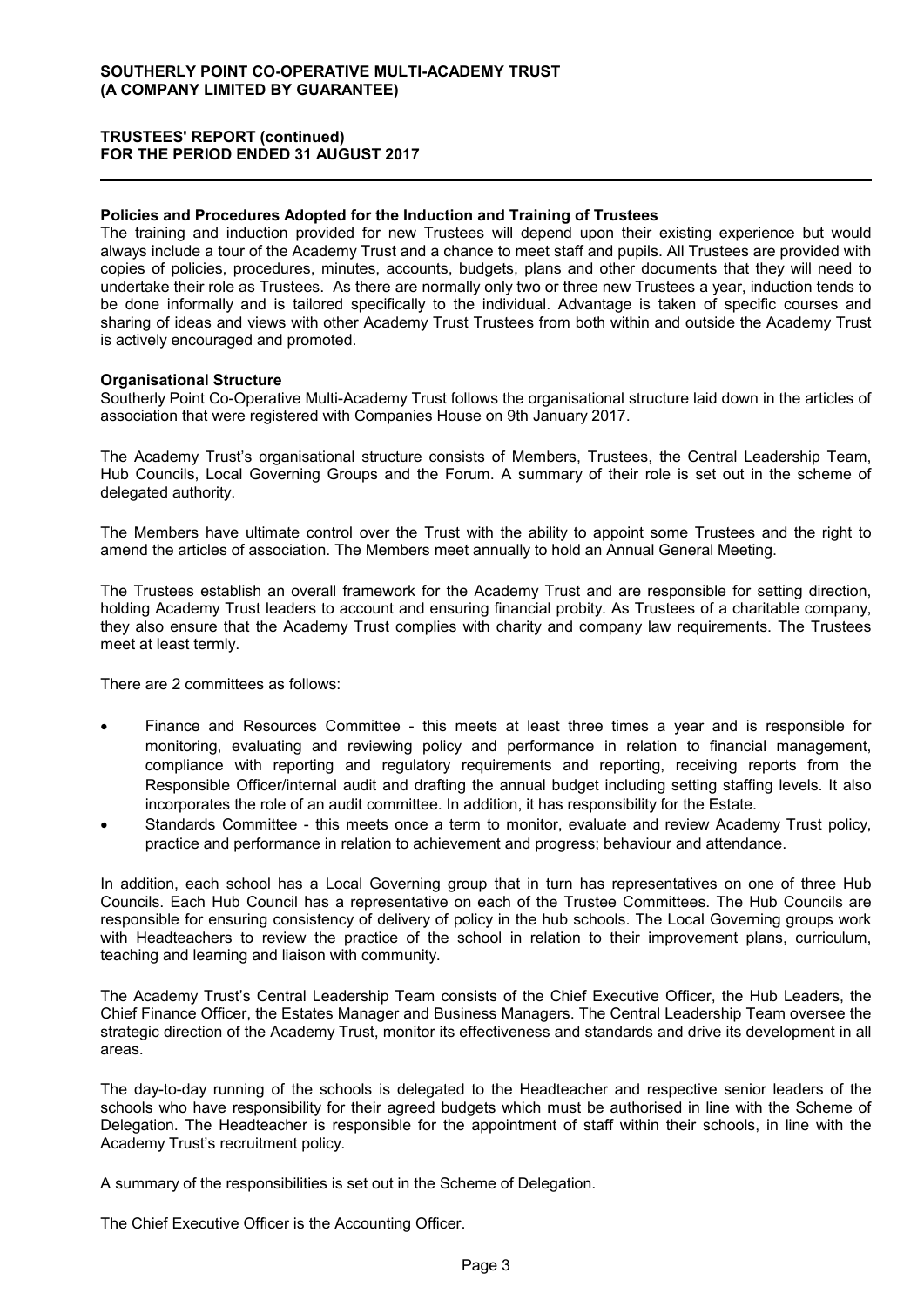## **TRUSTEES' REPORT (continued) FOR THE PERIOD ENDED 31 AUGUST 2017**

#### **Arrangements for Setting Pay and Remuneration of Key Management Personnel**

The Trustees consider the Board of Trustees and the senior leadership team to comprise of the key management personnel of the Academy Trust in charge of directing and controlling, running and operating the Academy Trust on a day to day basis. All Trustees give their time freely and no Trustee received remuneration in the year in their role as a Trustee.

Details of Trustees' expenses and related party transactions are disclosed in the notes to the accounts.

The pay of key management personnel is reviewed annually and is benchmarked against pay levels in other multi-academy trusts of similar size, both locally and nationally.

#### **Connected Organisations, including Related Party Relationships**

During the period the following related party transactions took place:

The wife of Mr A. Horne, a Trustee Mrs L. Horne was employed as the School Business Manager for Helston Community College during the period of trading she was paid a salary (inc. pension contributions) of £15,106.

The wife of Mr B. Dye, a Hub Leader Mrs L. Dye supplied educational professional services to the value of £1,000 to the Academy Trust via her company Synergic Learning.

#### **OBJECTIVES AND ACTIVITIES**

#### **Objects and Aims**

The principal object and activity of the Academy Trust is to advance for the public benefit education in the United Kingdom, in particular by establishing, maintaining, carrying on, managing and developing a school, offering a broad range of curriculum.

Southerly Point Co-operative Multi-Academy Trust seeks to 'enable excellence together.' The aims of the Academy Trust during the period 1st June to 31 August 2017 are summarised below and will be continued into the following year:

- Excellence in teaching and learning
- A culture of high expectations and aspirations, continuous improvement and commitment to learning
- Resilient people who show respect for others and contribute as active citizens to their communities
- Outstanding leaders at all levels through the schools and Academy Trust who are confident, proactive and effective
- Excellent support services to enable and support a sustainable education model for the community, optimising depth and breadth in the capability and capacity of the Academy Trust

#### **Objectives, Strategies and Activities**

Key priorities for the year are contained in our Academy Trust Development Plan which is available from the Academy Trust Office.

Improvement focuses identified for this year include:

- Ensure pupils typically experience good or better lessons resulting in effective outcomes
- Improve outcomes for children in pupil premium category
- Improve writing outcomes across the Academy Trust
- Foster a research approach to improving teaching and learning
- Improve maths outcomes across the Academy Trust
- Develop staff confidence in assessing for the new GCSEs
- Observable growth mind-set in staff and children
- Children encouraged to think forward for careers
- Staff actively engaged with their own professional development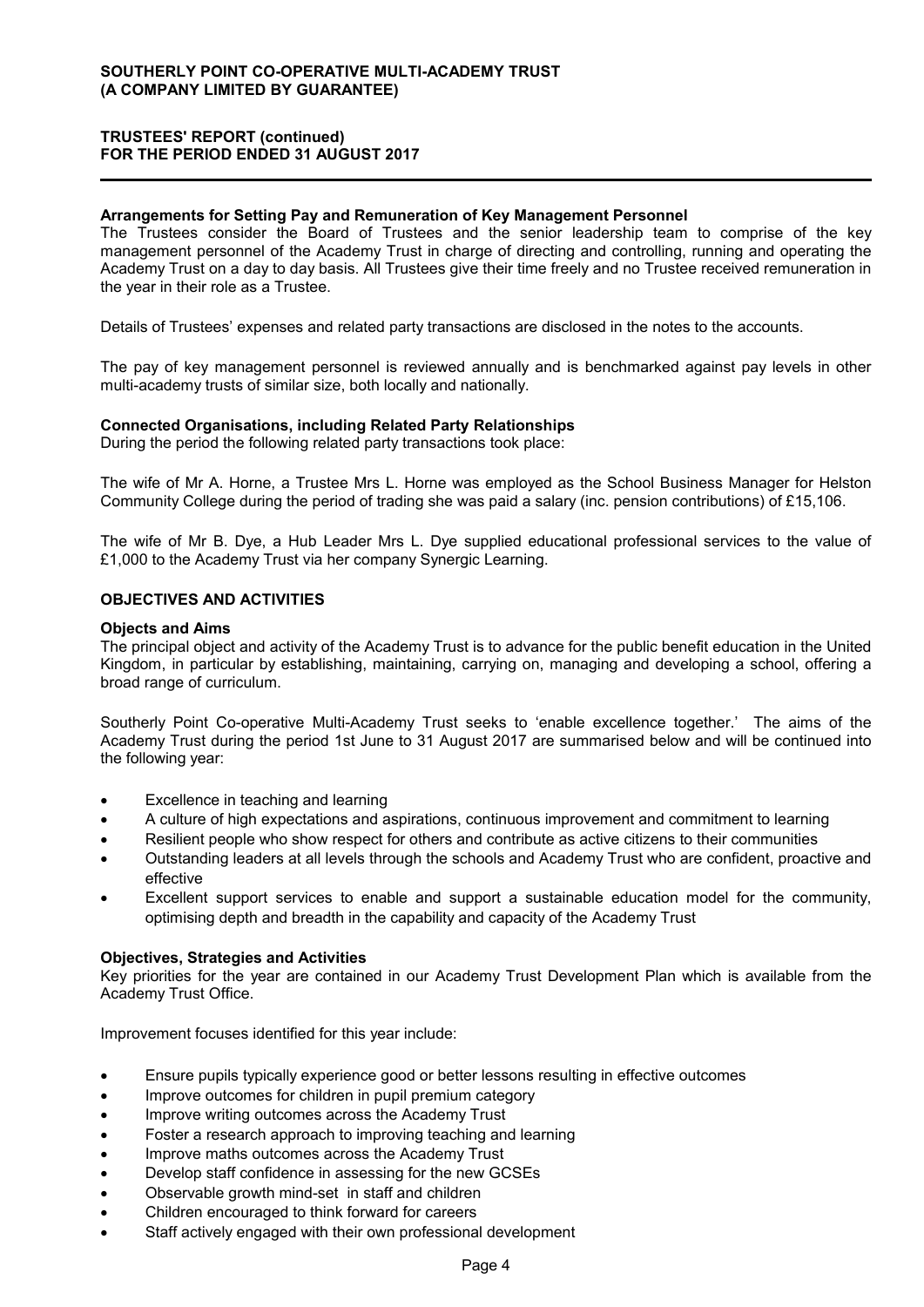## **TRUSTEES' REPORT (continued) FOR THE PERIOD ENDED 31 AUGUST 2017**

- Developing resilience and well-being in staff and children
- Development of Leaders at all levels
- Embed coaching in staff development
- Ensure governance roles are understood and effective
- Review risk management approaches
- Establish a clear and effective finance system
- Achieve savings through procurement
- Align HR procedures and policies
- Establish Estates management strategy
- Develop a well-trained, flexible support workforce

Key activities and targets were identified in the Academy Trust Development Plan and were influenced by the significant challenges and opportunities arising from national changes in education policy and funding, including the conversion to Academy Trust status.

### **Public Benefit**

The Trustees confirm that they have complied with the duty in Section 17(5) of the Charities Act 2011 to have due regard to the Charity Commission's general guidance on public benefit in exercising their powers or duties. They have referred to this guidance when reviewing the Academy Trust's aims and objectives and in planning its future activities.

## **STRATEGIC REPORT**

#### **Achievements and Performance**

The Academy Trust is in its first period of operation with 15 schools converting to academy status on 1st June 2017. In its first 3 months of operation, it has established a governance and leadership structure and inducted key personnel into their roles. The Hub Leaders have established a good understanding of the schools in their hubs and are clear about the priorities going forwards.

The schools had been working together prior to conversion to implement the first stages of the priorities set out in the Academy Trust Improvement Plan.

Over 40 members of staff have completed coaching programmes in the last academic year. This has increased their confidence in dealing with self-management and well-being as well as in dealing with developing others and addressing challenging situations as leaders.

Leaders at all levels are networking and supporting each other. The Academy Trust now has 3 executive headteachers across 7 schools. New Assistant Heads in these schools have established a network and are developing their leadership capacity and supporting each other in the roles.

Network groups for key aspects of the Academy Trust's educational provision are in place, led by headteachers. Each group is focusing on developing an area of expertise, sharing best practice and enhancing provision. E.g. Safeguarding group have established a new monitoring and challenge programme; Literacy group have undertaken moderation to ensure robust assessment led to improved outcomes (writing)

Breage School achieved a 'Good' rating from its SIAMs inspection.

With the support of the Academy Trust's Teaching School, Landewednack School made excellent progress from its disappointing previous year. (See below) The School Improvement Partner has praised the work of the headteacher in effecting a change of culture of the school.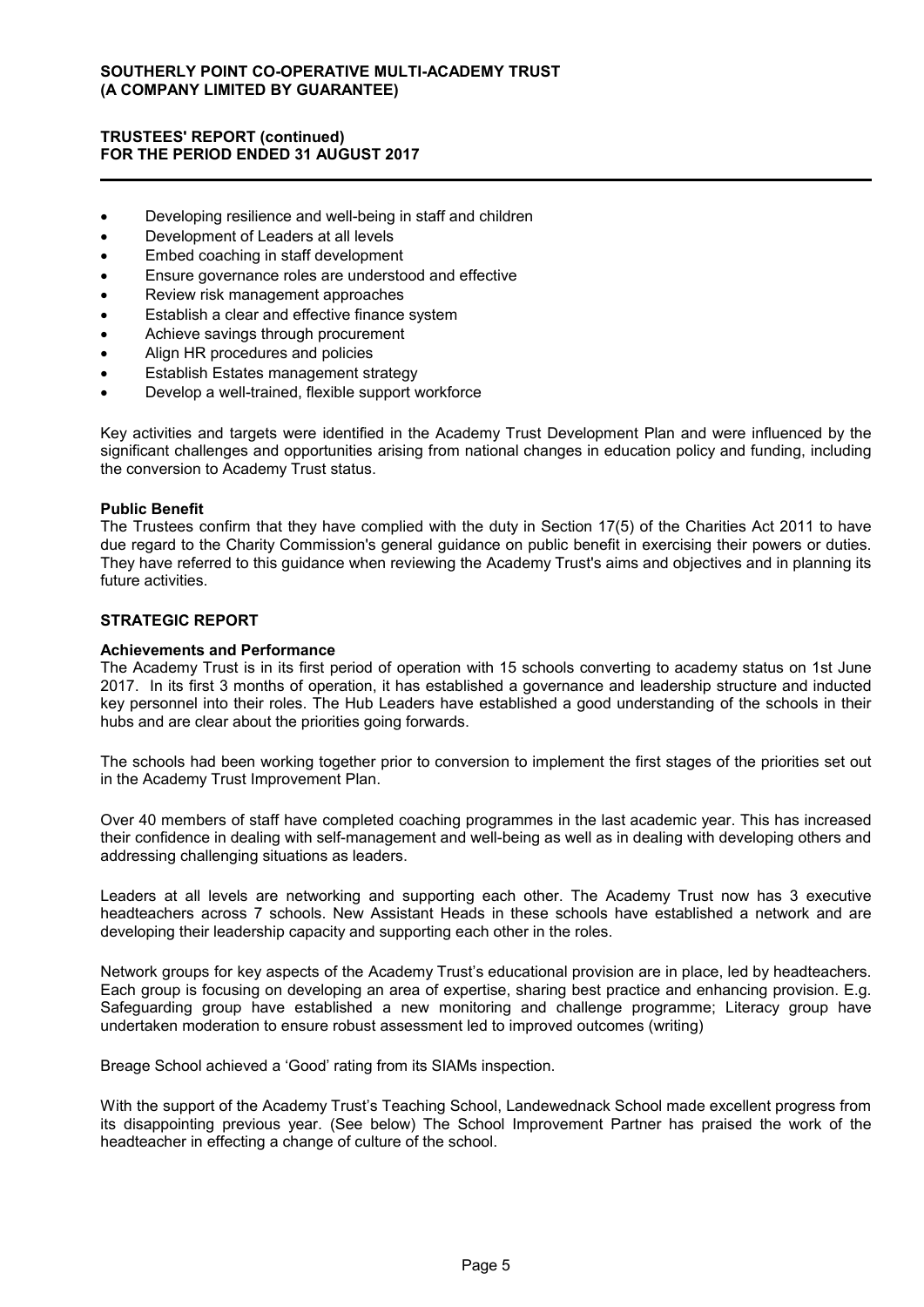## **TRUSTEES' REPORT (continued) FOR THE PERIOD ENDED 31 AUGUST 2017**

#### **Landewednack Performance**

|                      | EXS+     | Reading % Reading % GPS %<br><b>GDS</b> | EXS+          | GPS %<br><b>GDS</b> | Maths %<br>$EXP+$ | Maths %<br><b>GDS</b> | Writing %<br><b>EXS</b> | Writing %<br><b>GDS</b> |
|----------------------|----------|-----------------------------------------|---------------|---------------------|-------------------|-----------------------|-------------------------|-------------------------|
| 2016<br>2017         | 36<br>84 | 9<br>32                                 | 45<br>84      | 0<br>16             | 64<br>84          | 0<br>5                | 36<br>84                | 0<br>16                 |
| <b>Scaled Scores</b> |          | Reading                                 | <b>GPS</b>    | Maths               |                   |                       |                         |                         |
| 2016<br>2017         |          | 99.0<br>107.0                           | 99.0<br>106.8 | 100.0<br>103.8      |                   |                       |                         |                         |

Cury School, which has an historical RI rating with Ofsted, has consistently received excellent feedback from a range of school improvement visits.

External Pupil Premium reviews praised provision for children. Areas of strength identified include high quality provision for PP children in all the reviewed schools; the programmes ranging from individual support with extracurricular activities to specific support within the classroom; every teacher having an in depth knowledge of PP children; and good provision for Forces Premium children.

Both secondary schools have achieved positive Progress 8 scores despite the changes to the GCSEs; Mullion achieved 4th place in the County.

The Academy Trust is now in line with maths at the key stage 2 expected standard 73% vs 75% nationally. In 2016, the Academy Trust lagged the national by 8% the expected standard. Maths was a focus across the Academy Trust and we have closed the gap at the expected standard

In writing, the Academy Trust is in line with the national at the expected standard 75% vs 75% and the greater depth 16% vs 18% for key stage 2. This is a big improvement on the previous year where the Academy Trust lagged the national by 8%.

The Estates Manager has made savings on procurement of capital projects and compliance, e.g. removal of a wall to provide a more effective classroom space at Cury; provision of secure office spaces at Cury and Landewednack. He has overseen backlog maintenance projects and managed the sites in the summer holidays. Heads report that the new system has saved them time and enabled them to focus on teaching and learning.

#### **Key Performance Indicators**

It should be noted that this initial period of trade was only three months and therefore the Academy Trust is still in the process of determining performance indicators.

Currently the main financial performance indicator is the level of reserves held on the Balance Sheet against General Annual Grant (GAG). In the period under review, no GAG was carried forward.

The other key financial performance indicator is currently staffing costs as a percentage of total Academy Trust income. For 2017 this was 84%, the Academy Trust's objective is for these costs to remain between 78% and 81%.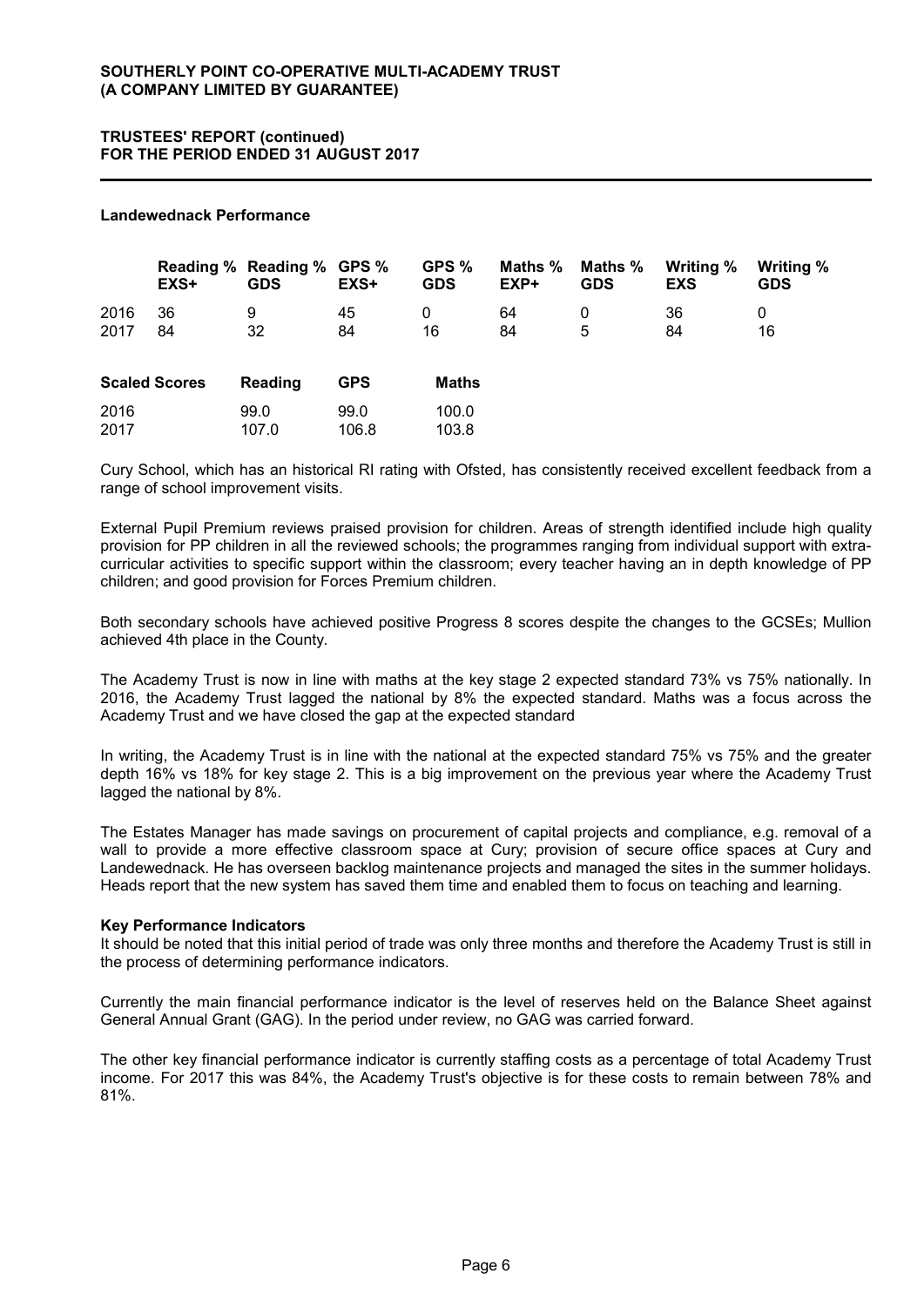### **TRUSTEES' REPORT (continued) FOR THE PERIOD ENDED 31 AUGUST 2017**

## **Going Concern**

After making appropriate enquiries, the Board of Trustees has a reasonable expectation that the Academy Trust has adequate resources to continue in operational existence for the foreseeable future. For this reason it continues to adopt the going concern basis in preparing the financial statements. Further details regarding the adoption of the going concern basis can be found in the Going concern policy.

To enable the Trustees to ensure the Academy Trust remains a going concern the CFO will be required to produce a five year projection on an annual basis (to include a mid-year review). The projections will include a cash flow projection.

## **FINANCIAL REVIEW**

#### **Financial Review**

Most of the Academy Trust's income is obtained from the DfE via the ESFA in the form of recurrent grants, the use of which is restricted to particular purposes. The grants received from the DfE during the period ended 31 August 2017 and the associated expenditure are shown as Restricted Funds in the Statement of Financial Activities.

The Academy Trust will in future receive grants for fixed assets from the DfE which will be shown in the Statement of Financial Activities as restricted income in the Fixed Asset Fund. The Restricted Fixed Asset Fund balance is reduced by annual depreciation charges over the useful life of the assets concerned, as defined in the Academy Trust's accounting policies.

During the period ended 31 August 2017, the Academy Trust received total income of £34,360,000 and incurred total expenditure of £4,960,783. The excess of income over expenditure for the period was £29,399,217.

At 31 August 2017 the net book value of fixed assets was £29,086,372 and movements in tangible fixed assets are shown in note 14 to the financial statements. The assets were used exclusively for providing education and the associated support services to the pupils of the Academy Trust.

The land, buildings and other assets were transferred to the Academy Trust upon conversion. Land and buildings were professionally valued on 01/06/2017 at £28,871,646. Other assets have been included in the financial statements at a best estimate, taking into account purchase price and remaining useful lives.

The balance of the former school's budget share £999,938 was transferred across on conversion and is shown as Unrestricted Funds.

The Academy Trust has taken on the deficit in the Local Government Pension Scheme in respect of its non teaching staff transferred on conversion. The deficit is incorporated within the Statement of Financial Activity with details in Note 22 to the financial statements.

Key financial policies adopted or reviewed during the period include the Finance Policy which lays out the framework for financial management, including financial responsibilities of the Board, Head Teacher, managers, budget holders and other staff, as well as delegated authority for spending. Other policies reviewed and updated included Charges and Lettings, Asset Management and Insurance.

#### **Reserves Policy**

The Trustees review the reserve levels of the Academy Trust annually. This review encompasses the nature of income and expenditure streams, the need to match income with commitments and the nature of reserves. The Trustees take into consideration the future plans of the Academy Trust, the uncertainty over future income streams and other key risks identified during the risk review.

The Trustees have determined that the appropriate level of free reserves should be approximately between 3% and 8.3% of total income received. The reason for this is to provide sufficient working capital to cover delays between spending and receipt of grants and to provide a cushion to deal with unexpected emergencies such as urgent maintenance. Total income for the year, excluding fixed assets and pension received on conversion, was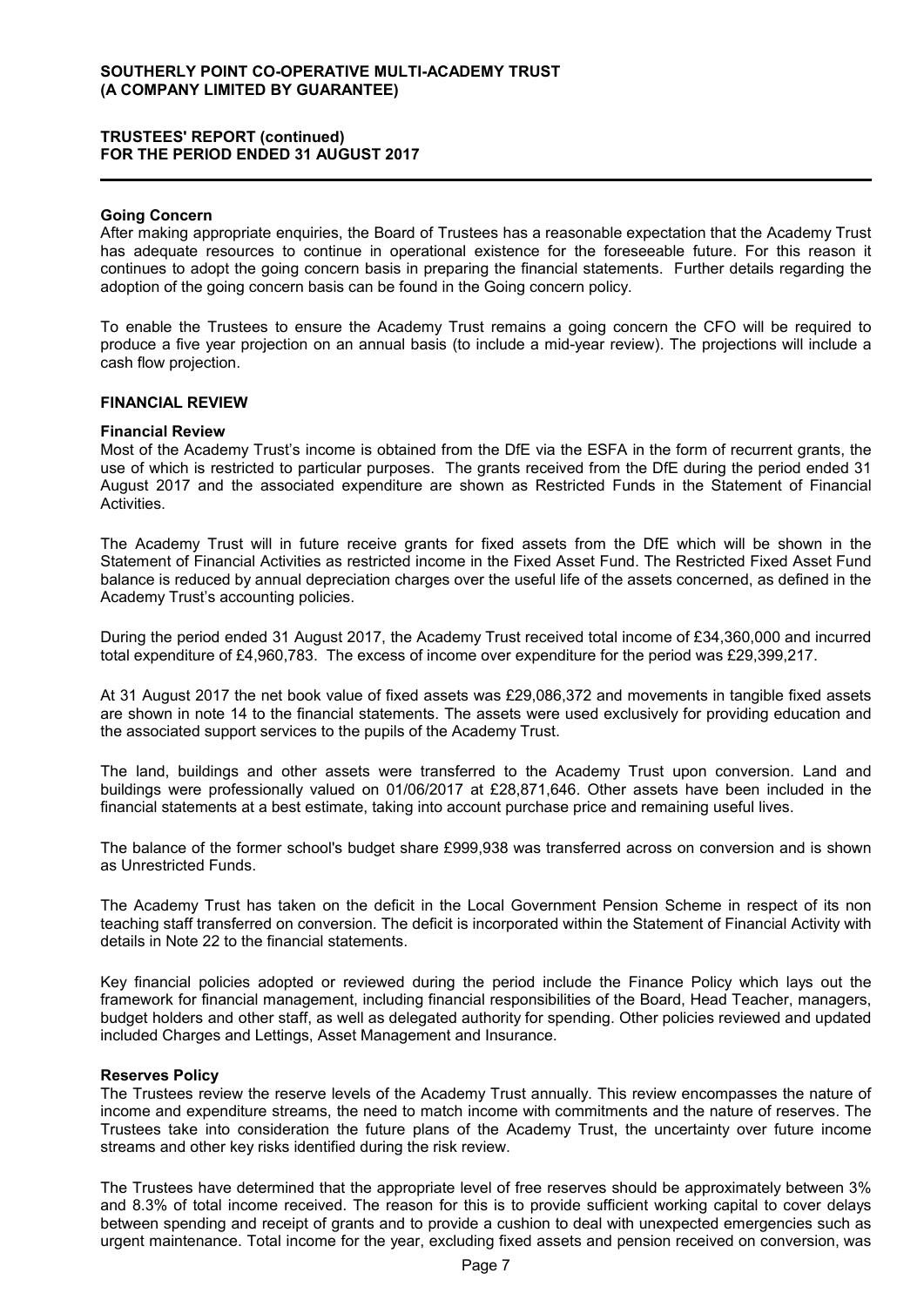## **TRUSTEES' REPORT (continued) FOR THE PERIOD ENDED 31 AUGUST 2017**

£4,658,272. The free reserves for the Academy Trust at year end were £1,027,098.

Currently the Academy Trust reserves are not pooled but remain specific to each of the schools.

The defined benefit pension scheme reserve has a negative balance. The effect of the deficit position of the pension scheme is that the Academy Trust is paying higher employers' pension contributions over a period of years. The higher employers' pension contributions will be met from the Academy Trust's budgeted annual income. Whilst the deficit will not be immediately eliminated, there should be no actual cash flow deficit on the fund, nor any direct impact on the free reserves of the Academy Trust.

#### **Investment Policy**

Trustees are committed to ensuring that all funds under their control are managed in such a way as to maximise return whilst minimising risk. Any cash not required for operating expenses is currently held in the Academy Trust's current account which in turn is covered by the Financial Services Compensation Scheme. Day to day management of the surplus funds is delegated to the CFO within strict guidelines approved by the Board of Trustees.

#### **Principal Risks And Uncertainties**

The principal risks and uncertainties facing the Academy Trust are as follows:

**Financial** - the Academy Trust has considerable reliance on continued Government funding through the ESFA. Whilst this level is expected to continue, there is no assurance that Government policy or practice will remain the same or that public funding will continue at the same levels or on the same terms.

**Failures in governance and/or management** - the risk in this area arises from potential failure to effectively manage the Academy Trust's finances, internal controls, compliance with regulations and legislation, statutory returns, etc. The Trustees continue to review and ensure that appropriate measures are in place to mitigate these risks.

**Fraud and mismanagement of funds** - The Academy Trust has appointed a Responsible Officer/internal audit to carry out checks on financial systems and records as required by the Academy Financial Handbook. All finance staff receive training to keep them up to date with financial practice requirements and develop their skills in this area.

**Staffing** - the success of the Academy Trust is reliant upon the quality of its staff and so the Trustees monitor and review policies and procedures to ensure continued development and training of staff as well as ensuring there is clear succession planning.

The Academy Trust continues to strengthen its risk management, improving the process and making staff more aware of their role in managing the risks. A risk register is maintained, reviewed, and updated on a regular basis.

The Trustees have assessed the major risks to which the Academy Trust is exposed, in particular those relating to its finances, teaching, facilities and other operational areas. The Trustees have implemented a number of systems to assess and minimise those risks, including internal controls described elsewhere. Where significant financial risk still remains they have ensured they have adequate insurance cover.

The Trustees examine the financial health formally every term. They review performance against budgets and overall expenditure by means of regular update reports at Finance and Resources Committee meetings. The Trustees also regularly review cash flow forecasts and ensure sufficient funds are held to cover all known and anticipated commitments. The reduction in post 16 funding levels, the Government's overall education budget, changes in funding arrangements for High Needs and increasing employment costs mean that budgets will be increasingly tight in coming years.

The Board of Trustees recognises that the defined benefit pension scheme deficit (Local Government Pension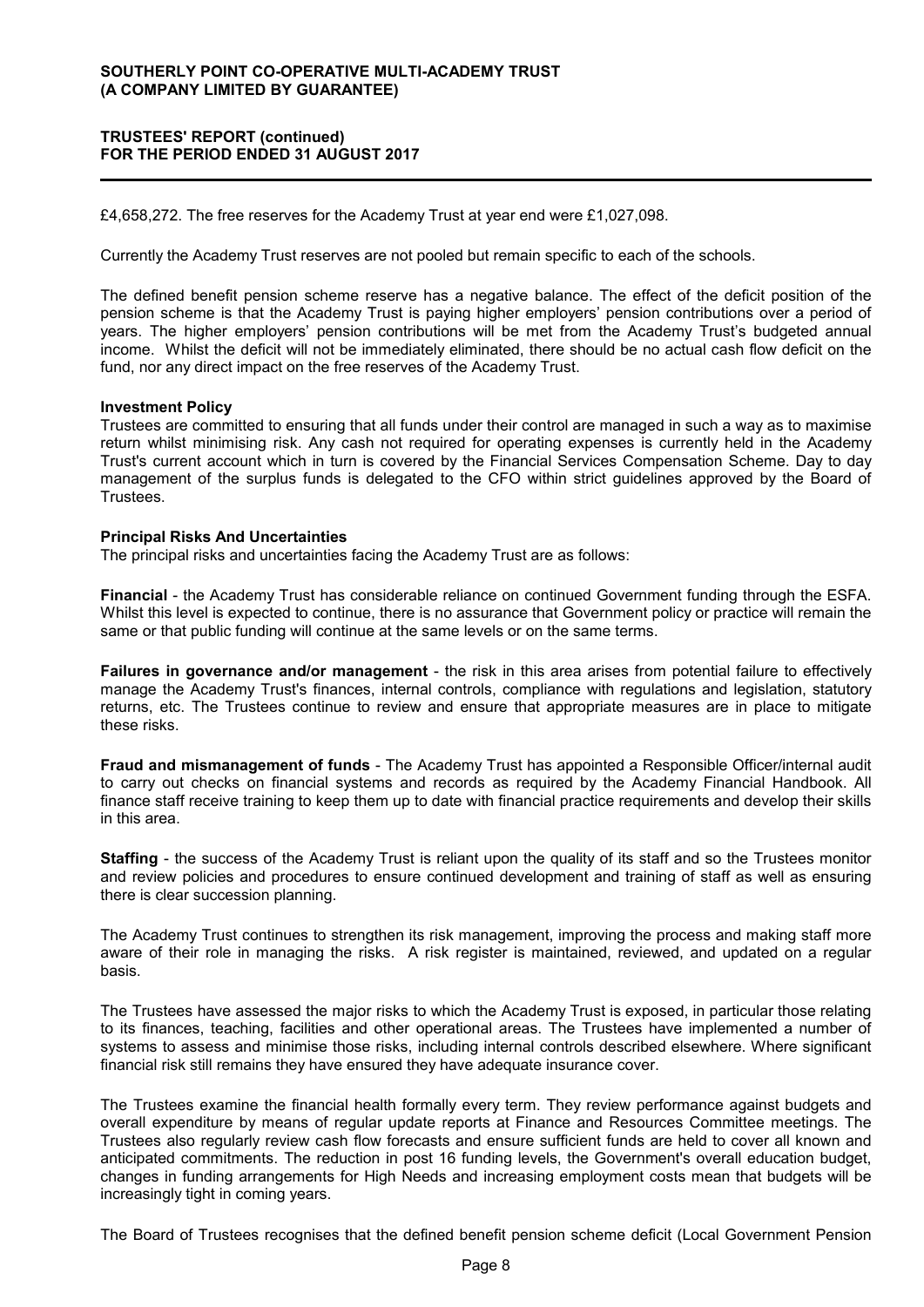### **TRUSTEES' REPORT (continued) FOR THE PERIOD ENDED 31 AUGUST 2017**

Scheme), which is set out in Note 22 to the financial statements, represents a significant potential liability. However as the Trustees consider that the Academy Trust is able to meet its known annual contribution commitments for the foreseeable future, the risk from this liability is minimised.

#### **PLANS FOR FUTURE PERIODS**

The Academy Trust will continue to roll out the priorities established in its first 3 months.

The Academy Trust will continue to strive to provide outstanding education and improve the levels of performance of its pupils at all levels.

The Academy Trust will continue to work with partner schools to improve the educational opportunities for students in the wider community and to grow the Academy Trust to have impact on a larger scale, giving greater opportunities to our wider community.

## **FUNDS HELD AS CUSTODIAN TRUSTEE ON BEHALF OF OTHERS**

The Academy Trust and its Trustees do not act as the Custodian Trustees of any other Charity.

### **EQUALITY**

The Academy Trust has in place the school predecessor polices for equalities, and a new draft policy is currently under consultation.

### **AUDITORS**

In so far as the Trustees are aware:

- there is no relevant audit information of which the charitable company's auditors are unaware; and
- the Trustees have taken all steps that they ought to have taken to make themselves aware of any relevant audit information and to establish that the auditors are aware of that information.

The auditors, Bishop Fleming LLP, are willing to continue in office and a resolution to appoint them will be proposed at the annual general meeting.

Trustees' Report, incorporating a strategic report, approved by order of the Board of Trustees, as company directors, on 14 December 2017 and signed on the board's behalf by:

**Kevin Thomas Chair of Trustees**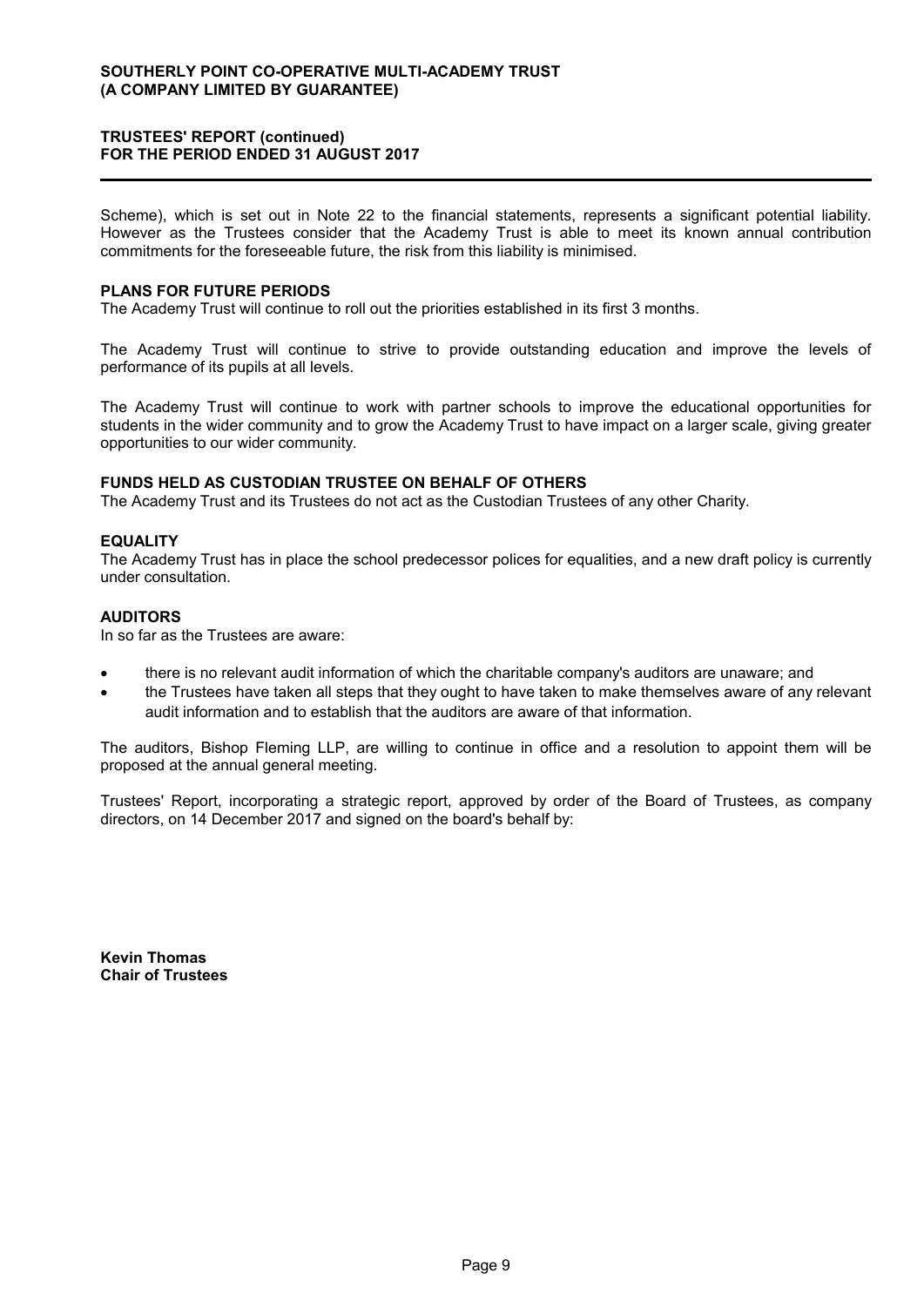## **GOVERNANCE STATEMENT**

### **SCOPE OF RESPONSIBILITY**

As Trustees, we acknowledge we have overall responsibility for ensuring that Southerly Point Co-Operative Multi-Academy Trust has an effective and appropriate system of control, financial and otherwise. However such a system is designed to manage rather than eliminate the risk of failure to achieve business objectives, and can provide only reasonable and not absolute assurance against material misstatement or loss.

The Board of Trustees has delegated the day-to-day responsibility to the Chief Executive Officer, as Accounting Officer, for ensuring financial controls conform with the requirements of both propriety and good financial management and in accordance with the requirements and responsibilities assigned to it in the funding agreement between Southerly Point Co-Operative Multi-Academy Trust and the Secretary of State for Education. They are also responsible for reporting to the Board of Trustees any material weaknesses or breakdowns in internal control.

### **GOVERNANCE**

The information on governance included here supplements that described in the Trustees' report and in the Statement of Trustees' responsibilities. The Board of Trustees has formally met 2 times during the period. Attendance during the period at meetings of the Board of Trustees was as follows:

| Trustee                | Meetings attended | Out of a possible |  |
|------------------------|-------------------|-------------------|--|
| Helena Arnold          |                   |                   |  |
| Catherine Bird         |                   |                   |  |
| Donna Bryant, CEO      |                   |                   |  |
| Sean Davis, Vice Chair |                   |                   |  |
| Linda Dye              |                   |                   |  |
| Alan Horne             |                   |                   |  |
| Rev Peter Johnson      |                   |                   |  |
| Kristin Pryor          | 2                 |                   |  |
| Susan Reynolds         |                   |                   |  |
| Kevin Thomas, Chair    |                   |                   |  |

In the first 3 months of operation, 1st June – 31st August, there have been no key changes in the composition of the Board of Trustees. A skills audit was undertaking in the period immediately prior to the opening of the Academy Trust. New Trustees will be joining the Academy Trust to address the gaps identified.

The primary work of the Academy Trust in its first 3 months has been to ensure policies are aligned and appropriate; the governors understand their roles and responsibilities with some key work being undertaken on data protection and websites; that systems and procedures for finance are robust and responsibilities understood by all parties; and that the procurement of key services meets the needs of the school. The initial phase of pay harmonisation for support staff has been undertaken and a plan established for the coming year. In addition the Academy Trust has appointed an Estate Manager who is ensuring that compliance is robust; that property maintenance is proactive and responsive and that a plan for capital development is drafted. The school improvement work has focused on reviewing the school's effectiveness is respect of children in receipt of the Pupil Premium; writing moderation; and addressing performance issues in Maths. Each headteacher is taking the lead on one aspect of school provision and leading a team of staff on developing work in these areas: literacy, numeracy; EYFS; IT; safeguarding; SEND; PSCHE and well-being; the Hub Leaders and CEO have made initial visits to the schools to audit practice and interrogate performance data.

The Board's has provided challenge and support to the CEO and has met the challenge of establishing an Academy Trust of 15 in one step. The challenges this has brought have been in ensuring clarity for the organisation in terms of systems and processes but these are becoming more well-known with time.

The Board has received reports from the CEO and Finance team and robust discussion have taken place. In the 3 months of operation, information received re school performance has been triangulated by external School Improvement Partner visits and by an external data analyst. Information produced by the finance team has been interrogated and suggestions made about the ways to improve the quality of information have been taken on board. The appointment of the permanent CFO from mid-August has improved the rigour and capacity of the finance team.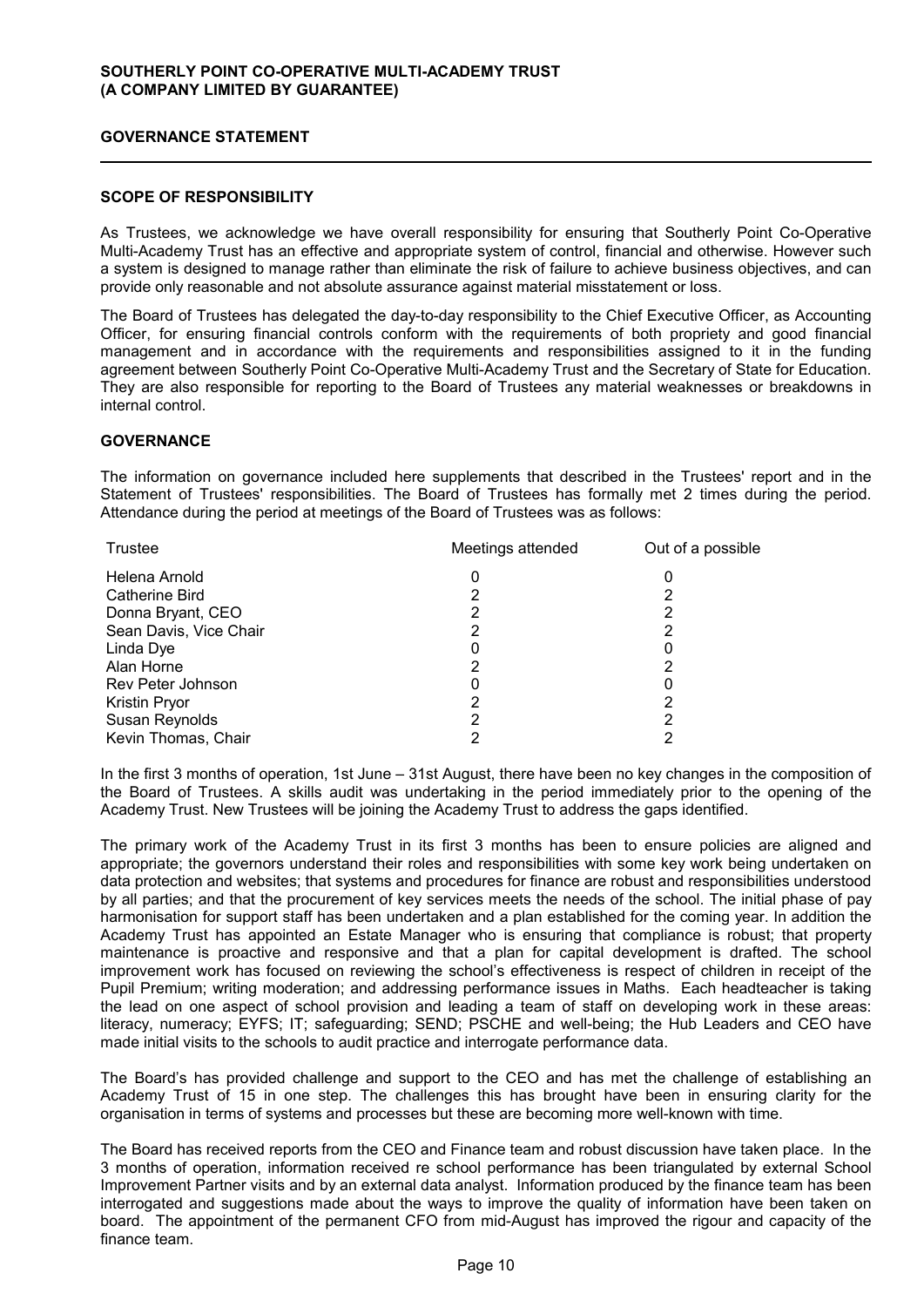### **GOVERNANCE STATEMENT (continued)**

### **REVIEW OF VALUE FOR MONEY**

As Accounting Officer, the Chief Executive Officer has responsibility for ensuring that the Academy Trust delivers good value in the use of public resources. The Accounting Officer understands that value for money refers to the educational and wider societal outcomes achieved in return for the taxpayer resources received.

The Accounting Officer considers how the Academy Trust's use of its resources has provided good value for money during each academic year, and reports to the Board of Trustees where value for money can be improved, including the use of benchmarking data where appropriate. The Accounting Officer for the Academy Trust has delivered improved value for money during the year by:

Challenging how and why services are provided to our schools within Southerly Point Co-operative Multi-Academy Trust. We regularly review all of the Academy Trust's core functions to ensure continual improvement in all areas of the Academy Trust. e.g. procurement of compliance managed in house rather than through third party contractors.

Comparing the performance of the schools within Southerly Point Co-operative Multi-Academy Trust with each other, with neighbouring schools and national schools and within the schools themselves. This is performed through the data dashboard used by the Academy Trust and through external reviews e.g. pupil premium audit to ensure money spent is achieving results.

Collaborating with schools within Southerly Point Co-operative Multi-Academy Trust to obtain high quality services and professional development opportunities, as well as growing our own staff and services. E.g network group for core elements led by staff for staff such as literacy moderation; using experienced staff to coach and mentor others to the standards we require.

#### **THE PURPOSE OF THE SYSTEM OF INTERNAL CONTROL**

The system of internal control is designed to manage risk to a reasonable level rather than to eliminate all risk of failure to achieve policies, aims and objectives; it can therefore only provide reasonable and not absolute assurance of effectiveness. The system of internal control is based on an ongoing process designed to identify and prioritise the risks to the achievement of Academy Trust policies, aims and objectives, to evaluate the likelihood of those risks being realised and the impact should they be realised, and to manage them efficiently, effectively and economically. The system of internal control has been in place in Southerly Point Co-Operative Multi-Academy Trust for the period 1 June 2017 to 31 August 2017 and up to the date of approval of the annual report and financial statements.

### **CAPACITY TO HANDLE RISK**

The Board of Trustees has reviewed the key risks to which the Academy Trust is exposed together with the operating, financial and compliance controls that have been implemented to mitigate those risks. The Board of Trustees is of the view that there is a formal ongoing process for identifying, evaluating and managing the Academy Trust's significant risks, that has been in place for the period 1 June 2017 to 31 August 2017 and up to the date of approval of the annual report and financial statements. This process is regularly reviewed by the Board of Trustees.

## **THE RISK AND CONTROL FRAMEWORK**

The Academy Trust's system of internal financial control is based on a framework of regular management information and administrative procedures including the segregation of duties and a system of delegation and accountability. In particular, it includes:

- comprehensive budgeting and monitoring systems with an annual budget and periodic financial reports which are reviewed and agreed by the Board of Trustees;
- regular reviews by the Finance and Resources Committee of reports which indicate financial performance against the forecasts and of major purchase plans, capital works and expenditure programmes;
- setting targets to measure financial and other performance;
- clearly defined purchasing (asset purchase or capital investment) guidelines;
- delegation of authority and segregation of duties;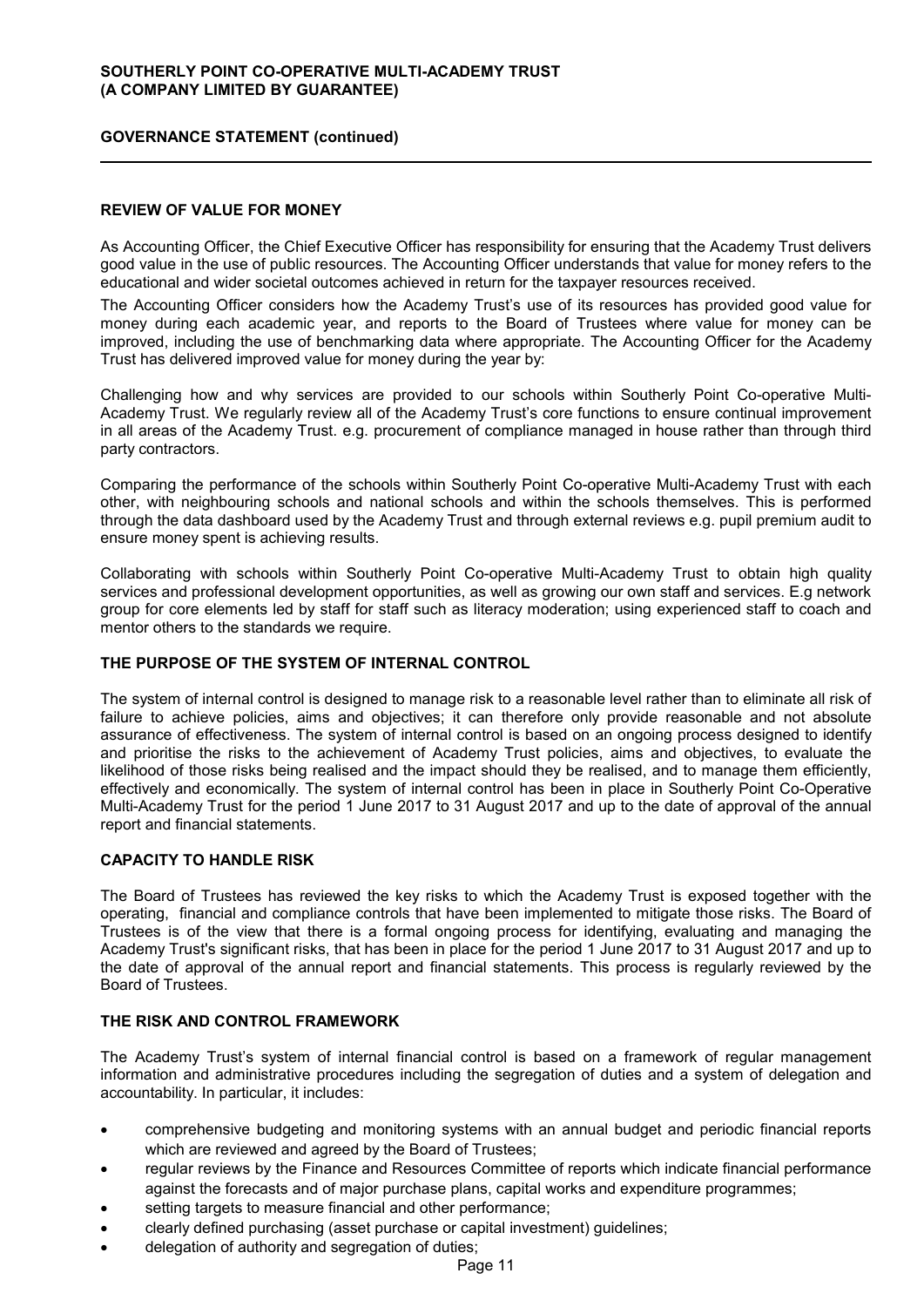## **GOVERNANCE STATEMENT (continued)**

identification and management of risks.

The Board of Trustees has considered the need for a specific internal audit function and has decided to appoint Cornwall Council Audit Services as internal auditor.

The internal auditor's role includes giving advice on financial matters and performing a range of checks on the Academy Trust's financial systems. In particular the checks carried out in the current period included:

- Testing of payroll systems;
- Testing of purchase systems;
- Testing of control account/bank account reconciliations;
- Financial Policies;
- Academy Trust minutes and agendas; and
- Website.

On a quarterly basis, the internal auditor reports to the Board of Trustees through the finance and general purposes committee on the operation of the systems of control and on the discharge of the Board of Trustees' financial responsibilities.

### **REVIEW OF EFFECTIVENESS**

As Accounting Officer, the Chief Executive Officer has responsibility for reviewing the effectiveness of the system of internal control. During the period in question the review has been informed by:

- the work of the internal auditor;
- the work of the external auditors;
- the financial management and governance self-assessment process;
- the work of the executive managers within the Academy Trust who have responsibility for the development and maintenance of the internal control framework.

The Accounting Officer has been advised of the implications of the result of their review of the system of internal control by the Board and a plan to address weaknesses and ensure continuous improvement of the system is in place.

Approved by order of the members of the Board of Trustees on 14 December 2017 and signed on their behalf, by:

**Kevin Thomas Chair of Trustees** **Donna Bryant Accounting Officer**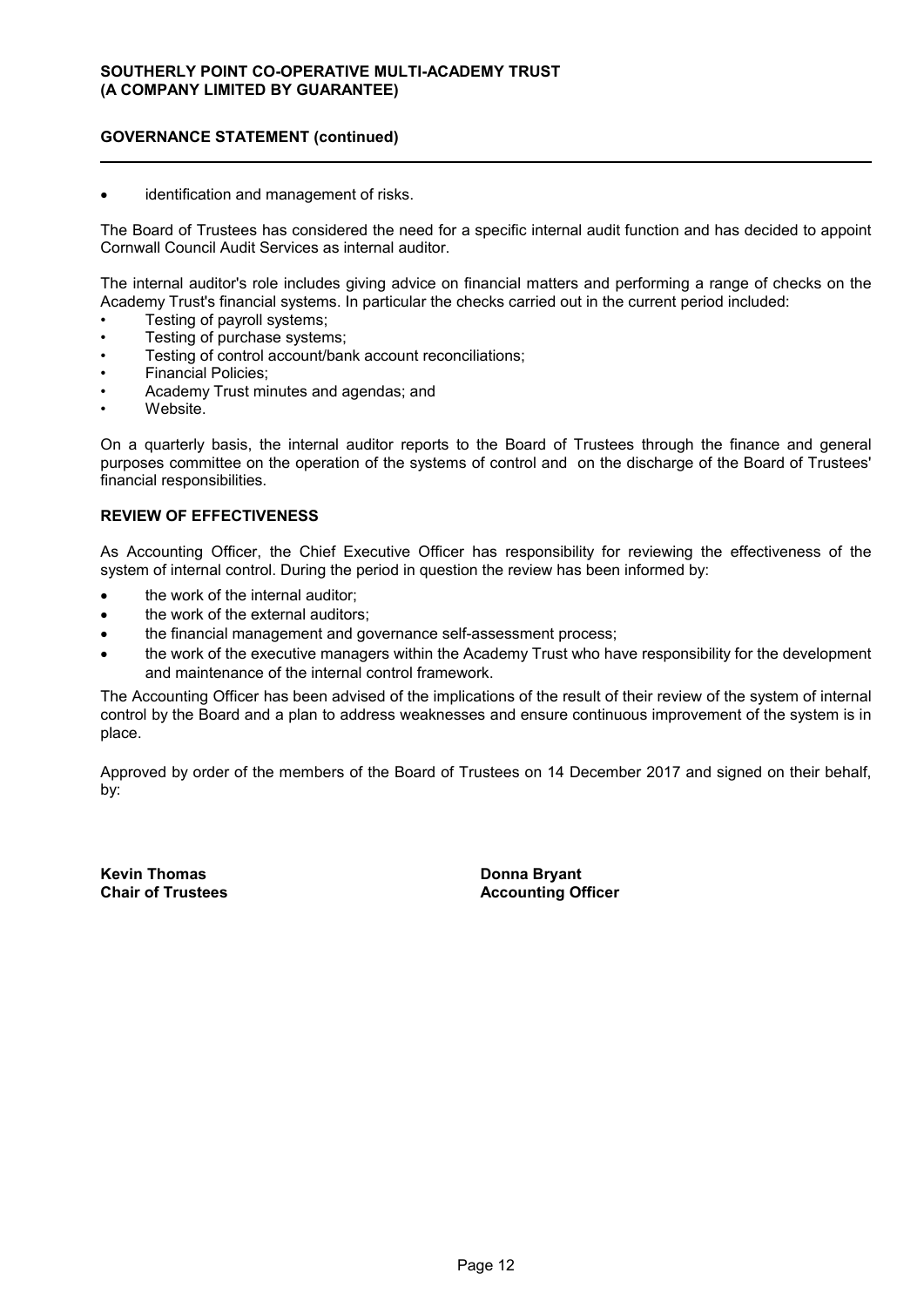## **STATEMENT ON REGULARITY, PROPRIETY AND COMPLIANCE**

As Accounting Officer of Southerly Point Co-Operative Multi-Academy Trust I have considered my responsibility to notify the academy trust Board of Trustees and the Education and Skills Funding Agency (ESFA) of material irregularity, impropriety and non-compliance with ESFA terms and conditions of funding, under the funding agreement in place between the academy trust and the Secretary of State for Education. As part of my consideration I have had due regard to the requirements of the Academies Financial Handbook 2016.

I confirm that I and the academy trust Board of Trustees are able to identify any material irregular or improper use of funds by the academy trust, or material non-compliance with the terms and conditions of funding under the academy trust's funding agreement and the Academies Financial Handbook 2016.

I confirm that no instances of material irregularity, impropriety or funding non-compliance have been discovered to date. If any instances are identified after the date of this statement, these will be notified to the Board of Trustees and ESFA.

**Donna Bryant Accounting Officer**

Date: 14 December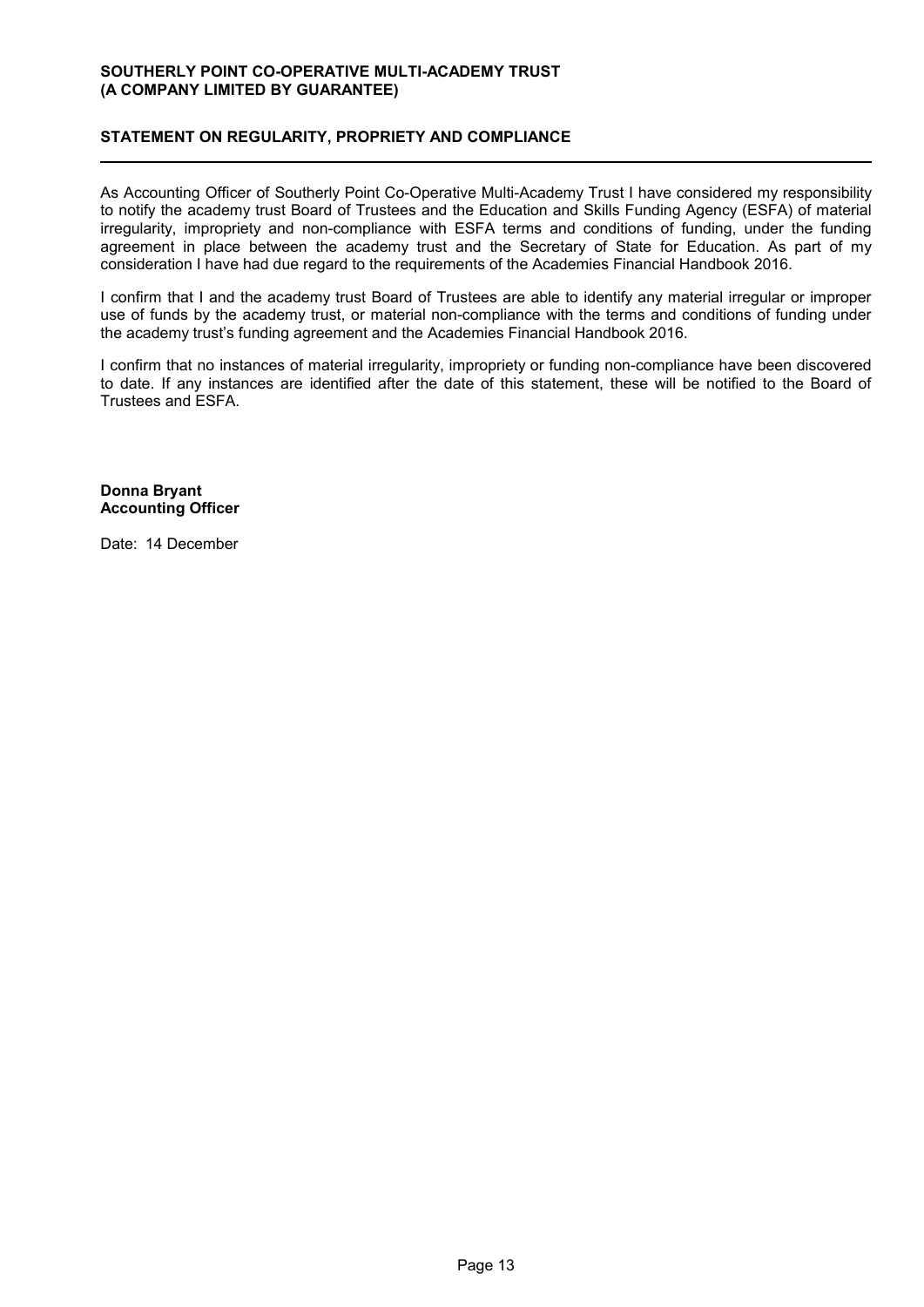## **STATEMENT OF TRUSTEES' RESPONSIBILITIES FOR THE PERIOD ENDED 31 AUGUST 2017**

The Trustees (who act as governors of Southerly Point Co-Operative Multi-Academy Trust and are also the directors of the charitable company for the purposes of company law) are responsible for preparing the Strategic report, the Trustees' report and the financial statements in accordance with the Annual Accounts Direction issued by the Education and Skills Funding Agency, United Kingdom Accounting Standards (United Kingdom Generally Accepted Accounting Practice) and applicable law and regulations.

Company law requires the Trustees to prepare financial statements for each financial year. Under company law the Trustees must not approve the financial statements unless they are satisfied that they give a true and fair view of the state of affairs of the charitable company and of its incoming resources and application of resources, including its income and expenditure, for that period. In preparing these financial statements, the Trustees are required to:

- select suitable accounting policies and then apply them consistently;
- observe the methods and principles of the Charities SORP 2015 and the Academies Accounts Direction 2016 to 2017;
- make judgments and accounting estimates that are reasonable and prudent;
- state whether applicable UK Accounting Standards (FRS 102) have been followed, subject to any material departures disclosed and explained in the financial statements;
- prepare the financial statements on the going concern basis unless it is inappropriate to presume that the charitable company will continue in business.

The Trustees are responsible for keeping adequate accounting records that are sufficient to show and explain the charitable company's transactions and disclose with reasonable accuracy at any time the financial position of the charitable company and enable them to ensure that the financial statements comply with the Companies Act 2006. They are also responsible for safeguarding the assets of the charitable company and hence for taking reasonable steps for the prevention and detection of fraud and other irregularities.

The Trustees are responsible for ensuring that in its conduct and operation the charitable company applies financial and other controls, which conform with the requirements both of propriety and of good financial management. They are also responsible for ensuring grants received from ESFA/DfE have been applied for the purposes intended.

The Trustees are responsible for the maintenance and integrity of the corporate and financial information included on the charitable company's website. Legislation in the United Kingdom governing the preparation and dissemination of financial statements may differ from legislation in other jurisdictions.

Approved by order of the members of the Board of Trustees and signed on its behalf by:

**Chair of Trustees**

**Date: 14 December 2017**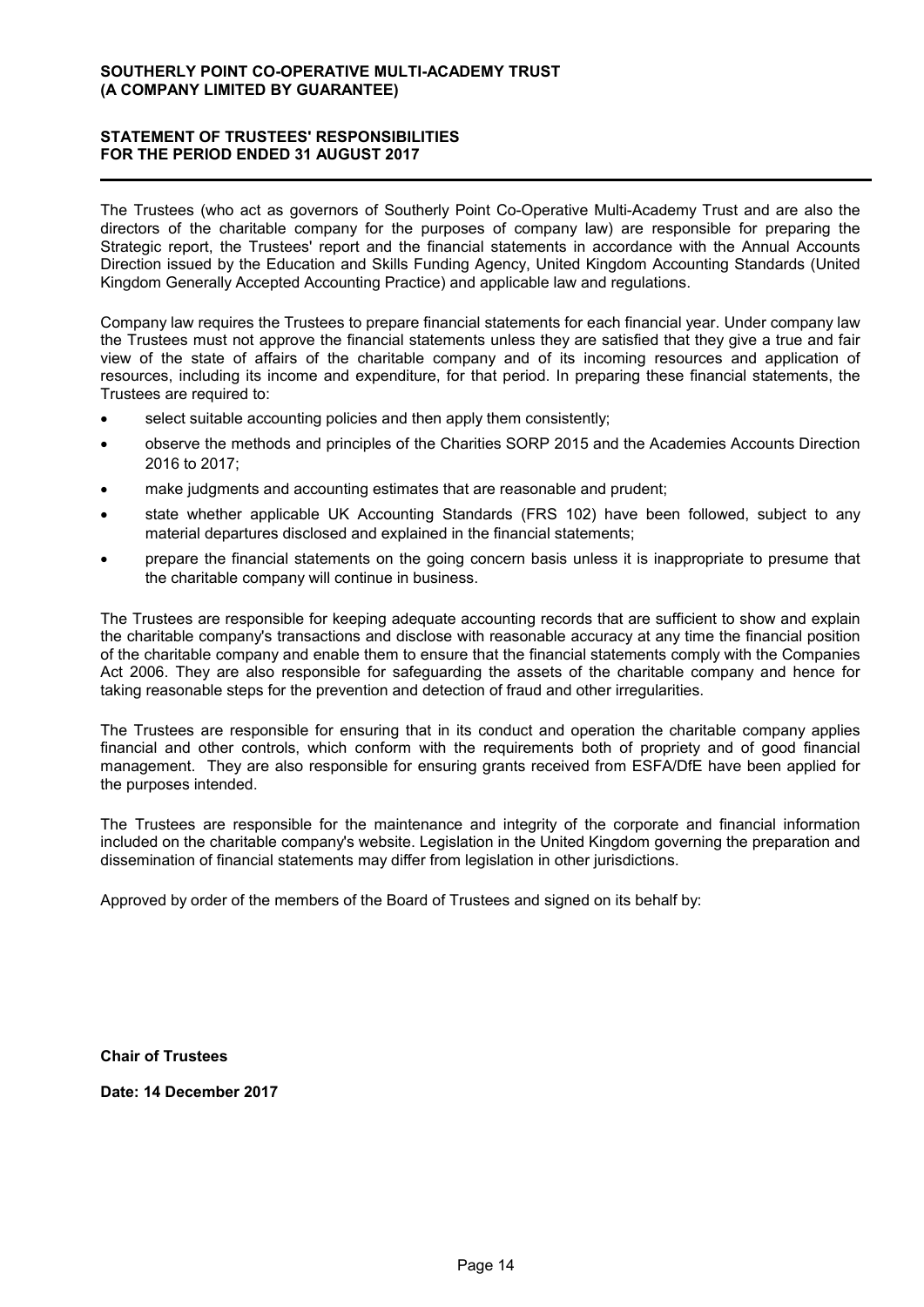## **INDEPENDENT AUDITORS' REPORT ON THE FINANCIAL STATEMENTS TO THE MEMBERS OF SOUTHERLY POINT CO-OPERATIVE MULTI-ACADEMY TRUST**

#### **OPINION**

We have audited the financial statements of Southerly Point Co-Operative Multi-Academy Trust for the period ended 31 August 2017 which comprise the Statement of Financial Activities, the Balance sheet, the Statement of cash flows and the related notes, including a summary of significant accounting policies. The financial reporting framework that has been applied in their preparation is applicable law, United Kingdom Accounting Standards (United Kingdom Generally Accepted Accounting Practice), including FRS 102 'The Financial Reporting Standard applicable in the UK and Republic of Ireland', the Charities SORP 2015 and the Academies Accounts Direction 2016 to 2017 issued by the Education and Skills Funding Agency.

This report is made solely to the Academy Trust's members, as a body, in accordance with Chapter 3 of Part 16 of the Companies Act 2006. Our audit work has been undertaken so that we might state to the Academy Trust's members those matters we are required to state to them in an Auditor's report and for no other purpose. To the fullest extent permitted by law, we do not accept or assume responsibility to anyone other than the Academy Trust and its members, as a body, for our audit work, for this report, or for the opinions we have formed.

In our opinion the financial statements:

- give a true and fair view of the state of the Academy Trust's affairs as at 31 August 2017 and of its incoming resources and application of resources, including its income and expenditure for the period then ended;
- have been properly prepared in accordance with United Kingdom Generally Accepted Accounting Practice; and
- have been prepared in accordance with the requirements of the Companies Act 2006, the Charities SORP 2015 and the Academies Accounts Direction 2016 to 2017 issued by the Education and Skills Funding Agency.

## **BASIS OF OPINION**

We conducted our audit in accordance with International Standards on Auditing (UK) (ISAs (UK)) and applicable law. Our responsibilities under those standards are further described in the Auditor's responsibilities for the audit of the financial statements section of our report. We are independent of the Academy Trust in accordance with the ethical requirements that are relevant to our audit of the financial statements in the United Kingdom, including the Financial Reporting Council's Ethical Standard, and we have fulfilled our other ethical responsibilities in accordance with these requirements. We believe that the audit evidence we have obtained is sufficient and appropriate to provide a basis for our opinion.

## **CONCLUSIONS RELATING TO GOING CONCERN**

We have nothing to report in respect of the following matters in relation to which the ISAs (UK) require us to report to you where:

- the Trustees' use of the going concern basis of accounting in the preparation of the financial statements is not appropriate; or
- the Trustees have not disclosed in the financial statements any identified material uncertainties that may cast significant doubt about the Academy Trust's ability to continue to adopt the going concern basis of accounting for a period of at least twelve months from the date when the financial statements are authorised for issue.

#### **OTHER INFORMATION**

The Trustees are responsible for the other information. The other information comprises the information included in the Annual report, other than the financial statements and our Auditor's report thereon. Our opinion on the financial statements does not cover the information and, except to the extent otherwise explicitly stated in our report, we do not express any form of assurance conclusion thereon.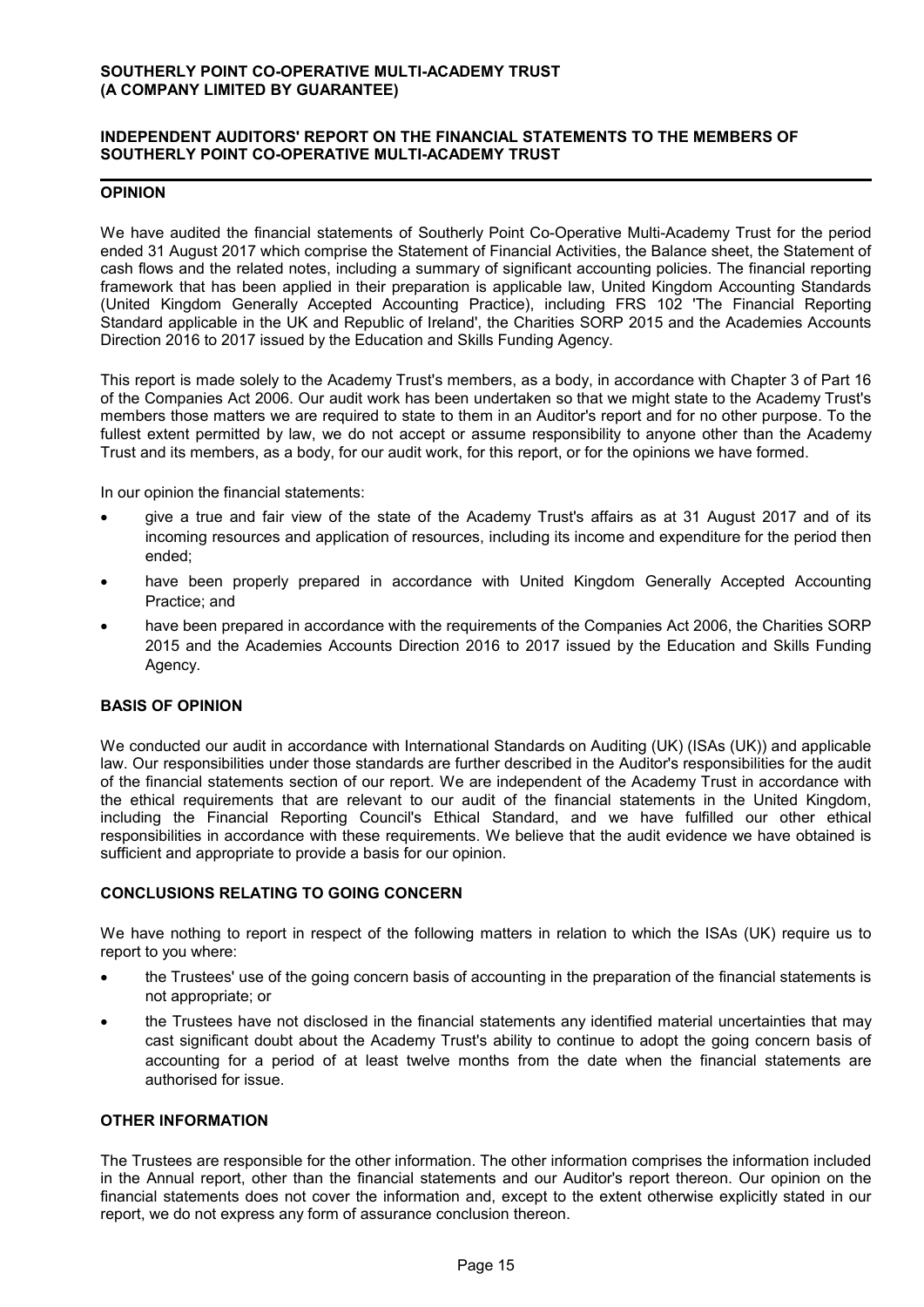### **INDEPENDENT AUDITORS' REPORT ON THE FINANCIAL STATEMENTS TO THE MEMBERS OF SOUTHERLY POINT CO-OPERATIVE MULTI-ACADEMY TRUST**

In connection with our audit of the financial statements, our responsibility is to read the other information and, in doing so, consider whether the other information is materially inconsistent with the financial statements or our knowledge obtained in the audit or otherwise appears to be materially misstated. If we identify such material inconsistencies or apparent material misstatements, we are required to determine whether there is a material misstatement in the financial statements or a material misstatement of the other information. If, based on the work we have performed, we conclude that there is a material misstatement of this other information, we are required to report that fact.

We have nothing to report in this regard.

### **OPINION ON OTHER MATTERS PRESCRIBED BY THE COMPANIES ACT 2006**

In our opinion, based on the work undertaken in the course of the audit:

- the information given in the Trustees' Report for which the financial statements are prepared is consistent with the financial statements.
- the Trustees' Report and the Strategic Report have been prepared in accordance with applicable legal requirements.

## **MATTERS ON WHICH WE ARE REQUIRED TO REPORT BY EXCEPTION**

In the light of our knowledge and understanding of the Academy Trust and its environment obtained in the course of the audit, we have not identified material misstatements in the Trustees' Report.

We have nothing to report in respect of the following matters in relation to which the Companies Act 2006 requires us to report to you if, in our opinion:

- adequate accounting records have not been kept, or returns adequate for our audit have not been received from branches not visited by us; or
- the financial statements are not in agreement with the accounting records and returns; or
- certain disclosures of Trustees' remunerations specified by law not made; or
- we have not received all the information and explanations we require for our audit.

#### **RESPONSIBILITIES OF TRUSTEES**

As explained more fully in the Statement of Trustees' responsibilities, the Trustees (who are also the directors of the Academy Trust for the purposes of company law) are responsible for the preparation of the financial statements and for being satisfied that they give a true and fair view, and for such internal control as the Trustees determine is necessary to enable the preparation of financial statements that are free from material misstatement, whether due to fraud or error.

In preparing the financial statements, the Trustees are responsible for assessing the Academy Trust's ability to continue as a going concern, disclosing, as applicable, matters related to going concern and using the going concern basis of accounting unless the Trustees either intend to liquidate the Academy Trust's or to cease operations, or have no realistic alternative but to do so.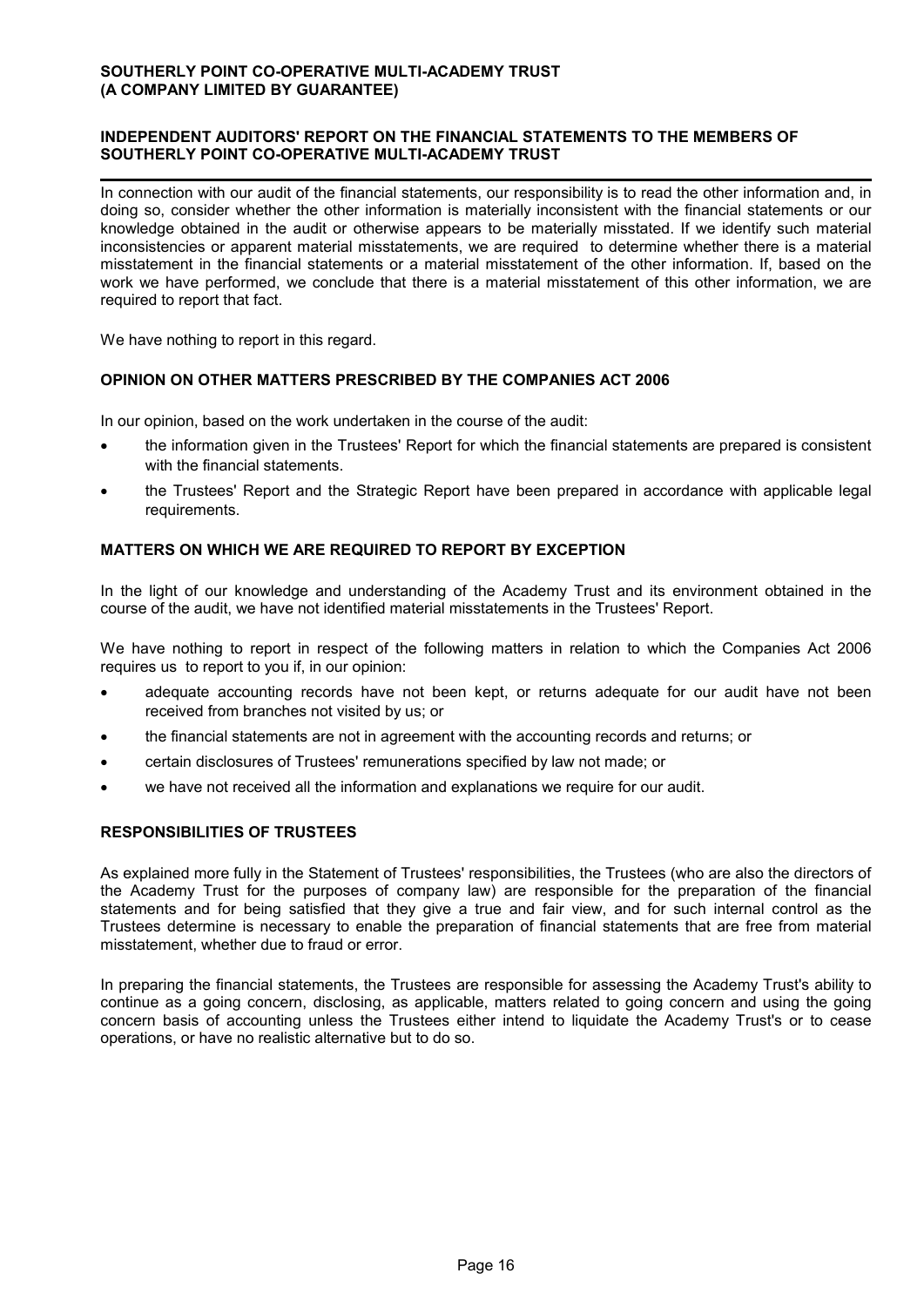## **INDEPENDENT AUDITORS' REPORT ON THE FINANCIAL STATEMENTS TO THE MEMBERS OF SOUTHERLY POINT CO-OPERATIVE MULTI-ACADEMY TRUST**

### **AUDITOR'S RESPONSIBILITIES FOR THE AUDIT OF THE FINANCIAL STATEMENTS**

Our objectives are to obtain reasonable assurance about whether the financial statements as a whole are free from material misstatement, whether due to fraud or error, and to issue an Auditor's report that includes our opinion. Reasonable assurance is a high level of assurance, but is not a guarantee that an audit conducted in accordance with ISAs (UK) will always detect a material misstatement when it exists. Misstatements can arise from fraud or error and are considered material if, individually or in the aggregate, they could reasonably be expected to influence the economic decisions of users taken on the basis of these financial statements.

A further description of our responsibilities for the audit of the financial statements is located on the Financial Reporting Council's website at: www.frc.org.uk/auditorsresponsibilities. The description forms part of our Auditor's report.

Alison Oliver FCA (Senior Statutory Auditor) for and on behalf of **Bishop Fleming LLP** Chartered Accountants Statutory Auditors Chy Nyverow Newham Road Truro **Cornwall** TR1 2DP 19 December 2017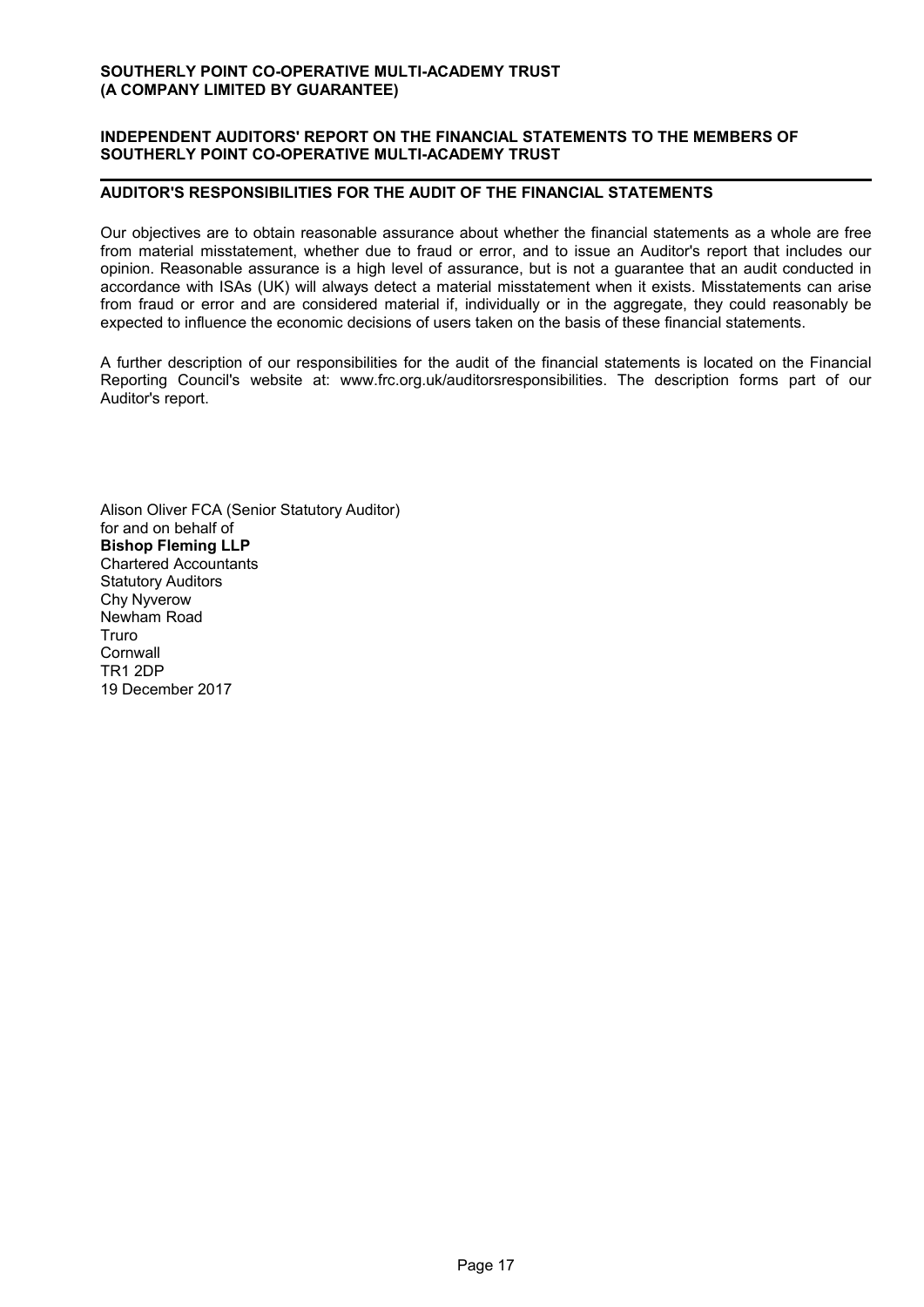## **INDEPENDENT REPORTING ACCOUNTANT'S ASSURANCE REPORT ON REGULARITY TO SOUTHERLY POINT CO-OPERATIVE MULTI-ACADEMY TRUST AND THE EDUCATION AND SKILLS FUNDING AGENCY**

In accordance with the terms of our engagement letter dated 15 May 2017 and further to the requirements of the Education and Skills Funding Agency (ESFA) as included in the Academies Accounts Direction 2016 to 2017, we have carried out an engagement to obtain limited assurance about whether the expenditure disbursed and income received by Southerly Point Co-Operative Multi-Academy Trust during the period 1 June 2017 to 31 August 2017 have been applied to the purposes identified by Parliament and the financial transactions conform to the authorities which govern them.

This report is made solely to Southerly Point Co-Operative Multi-Academy Trust and the ESFA in accordance with the terms of our engagement letter. Our work has been undertaken so that we might state to Southerly Point Co-Operative Multi-Academy Trust and the ESFA those matters we are required to state in a report and for no other purpose. To the fullest extent permitted by law, we do not accept or assume responsibility to anyone other than Southerly Point Co-Operative Multi-Academy Trust and the ESFA, for our work, for this report, or for the conclusion we have formed.

### **RESPECTIVE RESPONSIBILITIES OF SOUTHERLY POINT CO-OPERATIVE MULTI-ACADEMY TRUST'S ACCOUNTING OFFICER AND THE REPORTING ACCOUNTANT**

The Accounting Officer is responsible, under the requirements of Southerly Point Co-Operative Multi-Academy Trust's funding agreement with the Secretary of State for Education dated 31 May 2017, and the Academies Financial Handbook extant from 1 September 2016, for ensuring that expenditure disbursed and income received is applied for the purposes intended by Parliament and the financial transactions conform to the authorities which govern them.

Our responsibilities for this engagement are established in the United Kingdom by our profession's ethical guidance and are to obtain limited assurance and report in accordance with our engagement letter and the requirements of the Academies Accounts Direction 2016 to 2017. We report to you whether anything has come to our attention in carrying out our work which suggests that in all material respects, expenditure disbursed and income received during the period 1 June 2017 to 31 August 2017 have not been applied to purposes intended by Parliament or that the financial transactions do not conform to the authorities which govern them.

## **APPROACH**

We conducted our engagement in accordance with the Academies Accounts Direction 2016 to 2017 issued by the ESFA. We performed a limited assurance engagement as defined in our engagement letter.

The objective of a limited assurance engagement is to perform such procedures as to obtain information and explanations in order to provide us with sufficient appropriate evidence to express a negative conclusion on regularity.

A limited assurance engagement is more limited in scope than a reasonable assurance engagement and consequently does not enable us to obtain assurance that we would become aware of all significant matters that might be identified in a reasonable assurance engagement. Accordingly, we do not express a positive opinion.

Our engagement includes examination, on a test basis, of evidence relevant to the regularity and propriety of the Academy Trust's income and expenditure.

Our work on regularity included a review of the internal controls policies and procedures that have been implemented and an assessment of their design and effectiveness to understand how the academy complied with the framework of authorities. We also reviewed the reports commissioned by the trustees to assess the internal controls throughout the year.

We performed detailed testing based on our assessment of the risk of material irregularity, impropriety and noncompliance. This work was integrated with our audit on the financial statements where appropriate and included analytical review and detailed substantive testing of transactions.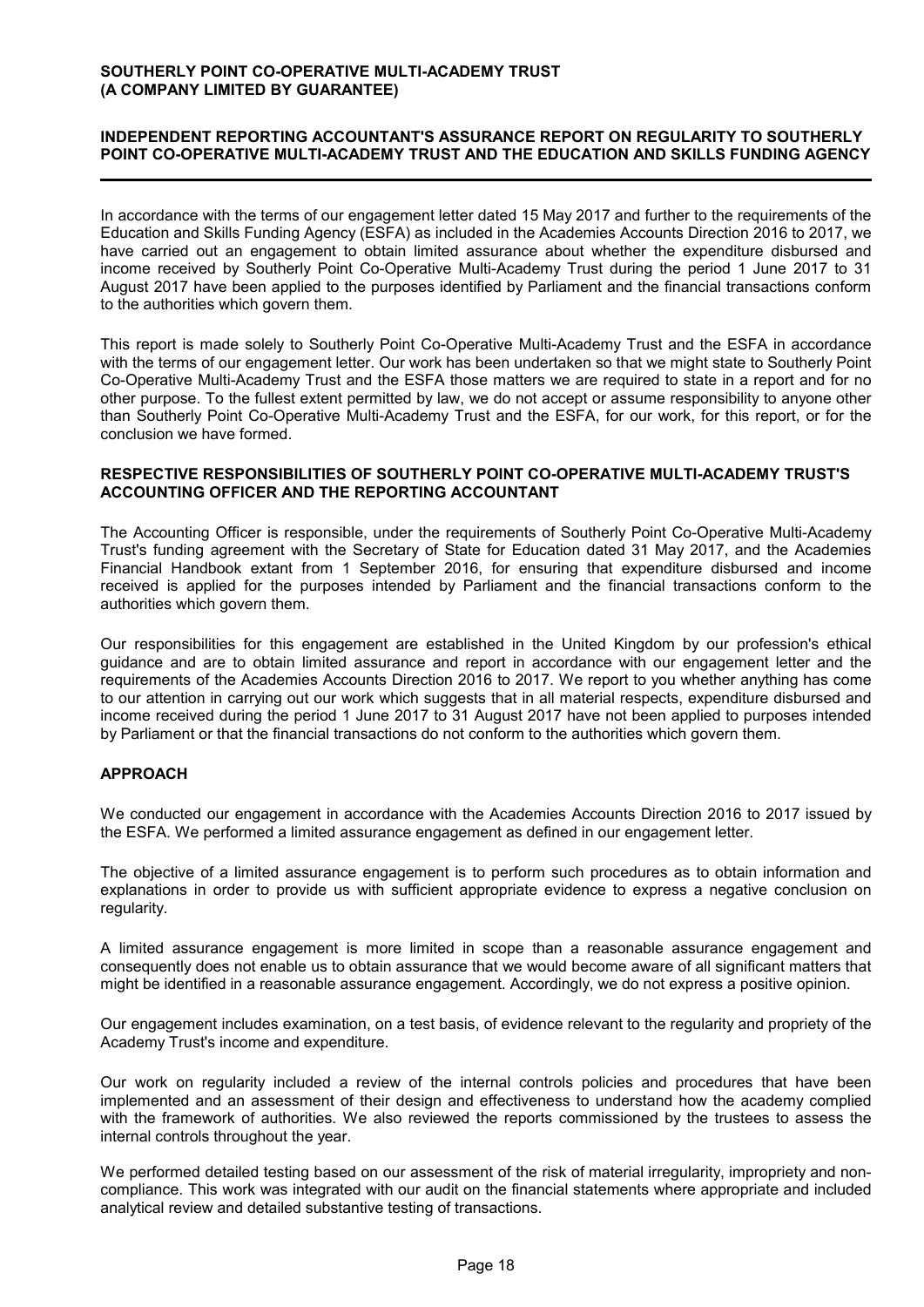#### **INDEPENDENT REPORTING ACCOUNTANT'S ASSURANCE REPORT ON REGULARITY TO SOUTHERLY POINT CO-OPERATIVE MULTI-ACADEMY TRUST AND THE EDUCATION AND SKILLS FUNDING AGENCY (continued)**

## **CONCLUSION**

In the course of our work, nothing has come to our attention which suggests that in all material respects the expenditure disbursed and income received during the period 1 June 2017 to 31 August 2017 have not been applied to purposes intended by Parliament and the financial transactions do not conform to the authorities which govern them.

Alison Oliver FCA (Reporting Accountant)

**Bishop Fleming LLP** Chartered Accountants Statutory Auditors Chy Nyverow Newham Road Truro **Cornwall** TR1 2DP

19 December 2017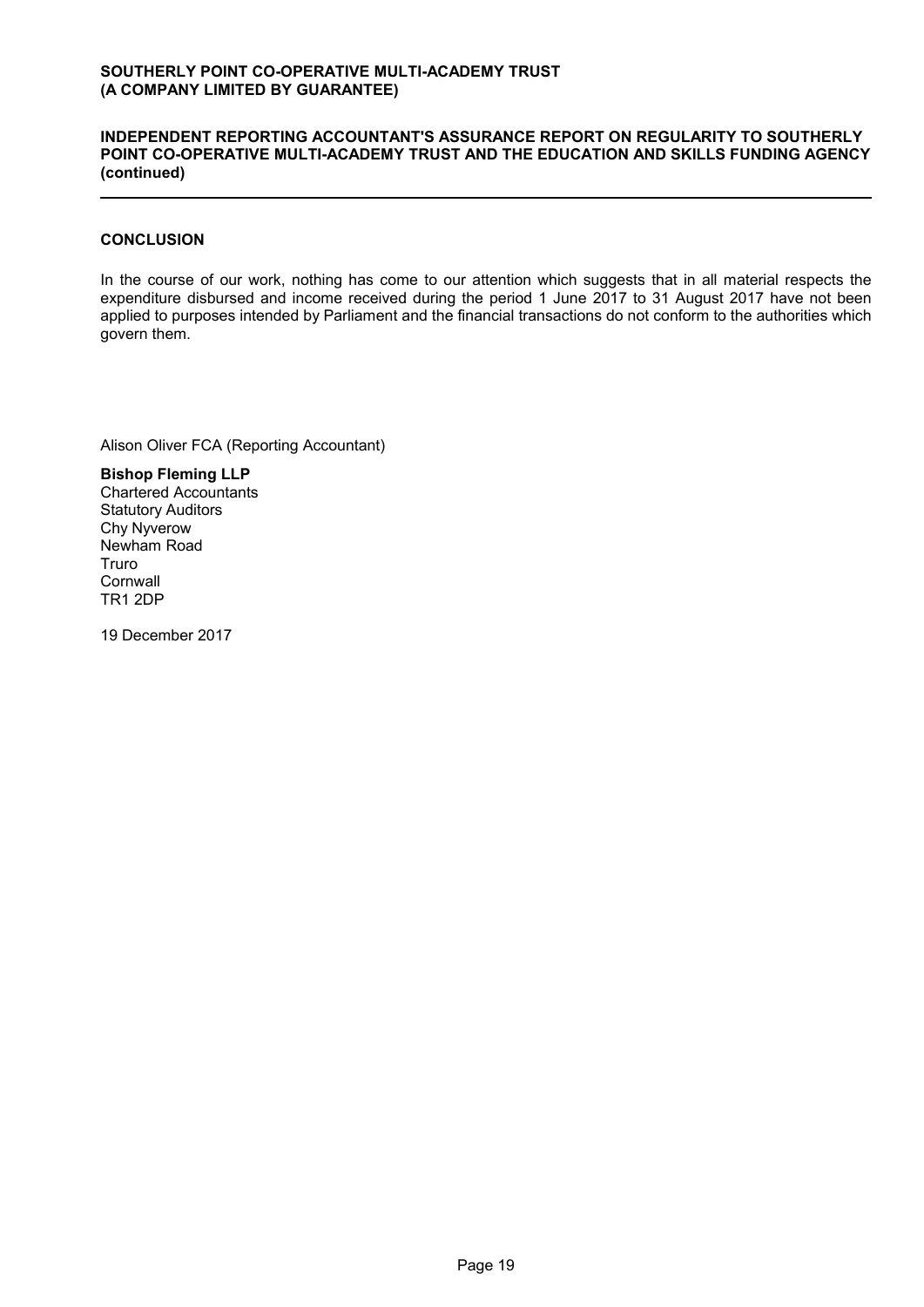#### **STATEMENT OF FINANCIAL ACTIVITIES INCORPORATING INCOME AND EXPENDITURE ACCOUNT FOR THE PERIOD ENDED 31 AUGUST 2017**

| <b>INCOME FROM:</b>                                                                               | <b>Note</b>    | <b>Unrestricted</b><br>funds<br>2017<br>£ | <b>Restricted</b><br>funds<br>2017<br>£ | <b>Restricted</b><br>fixed asset<br>funds<br>2017<br>£ | Total<br>funds<br>2017<br>£ |
|---------------------------------------------------------------------------------------------------|----------------|-------------------------------------------|-----------------------------------------|--------------------------------------------------------|-----------------------------|
| Donations & capital grants:                                                                       |                |                                           |                                         |                                                        |                             |
| <b>Transfers from Local Authority</b><br>on Conversion<br>Other donations and capital             | $\overline{2}$ | 999,938                                   | (3,520,715)                             | 29,222,505                                             | 26,701,728                  |
| grants                                                                                            | $\overline{2}$ |                                           | 10,107                                  | 98,053                                                 | 108,160                     |
| Charitable activities                                                                             | 3              | 217,413                                   | 4,289,172                               |                                                        | 4,506,585                   |
| Other trading activities<br>Investments                                                           | 4<br>5         | 43,361<br>166                             |                                         |                                                        | 43,361<br>166               |
| <b>TOTAL INCOME</b>                                                                               |                | 1,260,878                                 | 778,564                                 | 29,320,558                                             | 31,360,000                  |
| <b>EXPENDITURE ON:</b>                                                                            |                |                                           |                                         |                                                        |                             |
| Raising funds                                                                                     |                | 50,480                                    | 23,364                                  |                                                        | 73,844                      |
| Charitable activities                                                                             |                | 183,300                                   | 4,574,261                               | 129,378                                                | 4,886,939                   |
| <b>TOTAL EXPENDITURE</b>                                                                          | 6              | 233,780                                   | 4,597,625                               | 129,378                                                | 4,960,783                   |
| <b>NET INCOME /</b><br>(EXPENDITURE) BEFORE<br><b>TRANSFERS</b><br>Transfers between Funds        | 19             | 1,027,098                                 | (3,819,061)<br>(27, 859)                | 29,191,180<br>27,859                                   | 26,399,217                  |
| <b>NET INCOME /</b><br>(EXPENDITURE) BEFORE<br><b>OTHER RECOGNISED</b><br><b>GAINS AND LOSSES</b> |                | 1,027,098                                 | (3,846,920)                             | 29,219,039                                             | 26,399,217                  |
| Actuarial losses on defined<br>benefit pension schemes                                            | 25             |                                           | (167,000)                               |                                                        | (167,000)                   |
|                                                                                                   |                |                                           |                                         |                                                        |                             |
| <b>NET MOVEMENT IN FUNDS</b>                                                                      |                | 1,027,098                                 | (4,013,920)                             | 29,219,039                                             | 26,232,217                  |
| <b>RECONCILIATION OF FUNDS:</b>                                                                   |                |                                           |                                         |                                                        |                             |
| Total funds brought forward                                                                       |                |                                           |                                         |                                                        |                             |
| <b>TOTAL FUNDS CARRIED</b><br><b>FORWARD</b>                                                      |                | 1,027,098                                 | (4,013,920)                             | 29,219,039                                             | 26,232,217                  |

All of the Academy Trust's activities derive from acquisitions in the current financial period.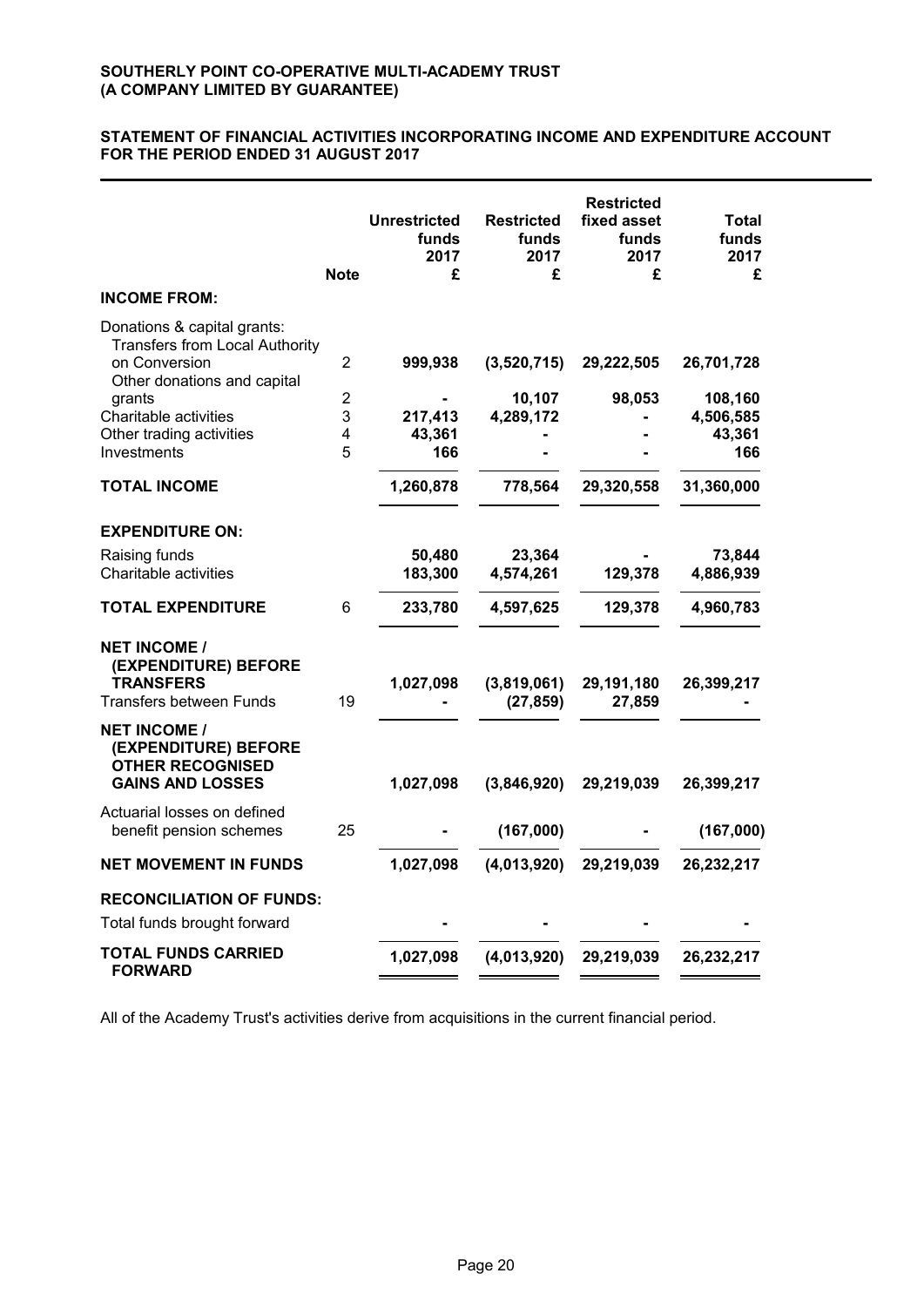## **SOUTHERLY POINT CO-OPERATIVE MULTI-ACADEMY TRUST (A COMPANY LIMITED BY GUARANTEE) REGISTERED NUMBER: 10552443**

#### **BALANCE SHEET AS AT 31 AUGUST 2017**

|                                                       |             |               | 2017          |
|-------------------------------------------------------|-------------|---------------|---------------|
|                                                       | <b>Note</b> | £             | £             |
| <b>FIXED ASSETS</b>                                   |             |               |               |
| Tangible assets                                       | 15          |               | 29,086,372    |
| <b>CURRENT ASSETS</b>                                 |             |               |               |
| <b>Debtors</b>                                        | 16          | 1,999,047     |               |
| Cash at bank and in hand                              |             | 924,127       |               |
|                                                       |             | 2,923,174     |               |
| <b>CREDITORS:</b> amounts falling due within one year | 17          | (1, 543, 329) |               |
| <b>NET CURRENT ASSETS</b>                             |             |               | 1,379,845     |
| <b>TOTAL ASSETS LESS CURRENT LIABILITIES</b>          |             |               | 30,466,217    |
| Defined benefit pension scheme liability              | 25          |               | (4, 234, 000) |
| <b>NET ASSETS</b>                                     |             |               | 26,232,217    |
| <b>FUNDS OF THE ACADEMY TRUST</b>                     |             |               |               |
| <b>Restricted funds:</b>                              |             |               |               |
| General funds                                         | 19          | 220,080       |               |
| <b>Fixed asset funds</b>                              | 19          | 29,219,039    |               |
| Restricted funds excluding pension liability          |             | 29,439,119    |               |
| Pension reserve                                       |             | (4, 234, 000) |               |
| <b>Total restricted funds</b>                         |             |               | 25,205,119    |
| <b>Unrestricted funds</b>                             | 19          |               | 1,027,098     |
| <b>TOTAL FUNDS</b>                                    |             |               | 26,232,217    |

The financial statements on pages 20 to 49 were approved by the Trustees, and authorised for issue, on 14 December 2017 and are signed on their behalf, by:

## **Chair of Trustees**

The notes on pages 23 to 49 form part of these financial statements.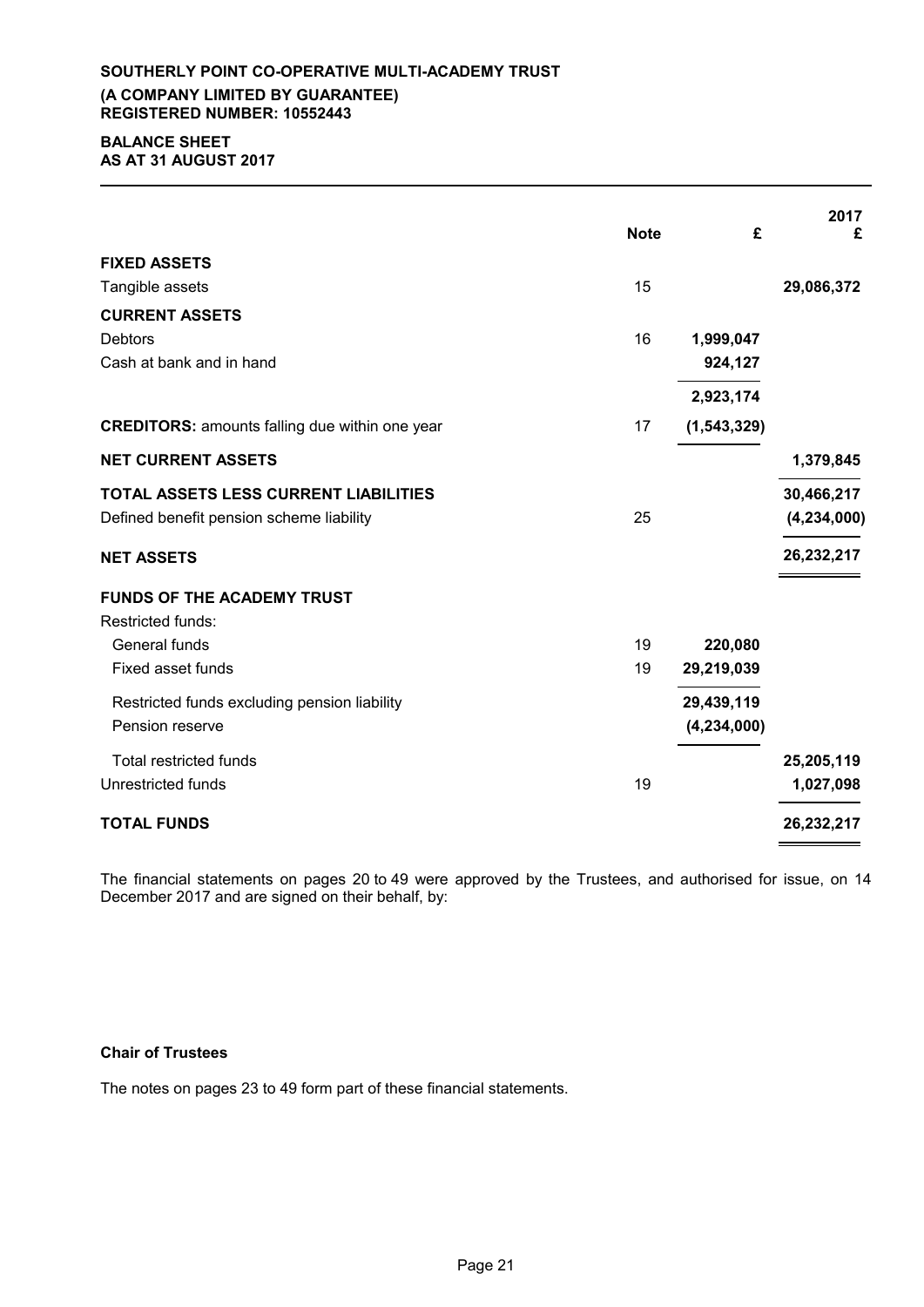## **STATEMENT OF CASH FLOWS FOR THE PERIOD ENDED 31 AUGUST 2017**

|                                                   | <b>Note</b> | 2017<br>£      |
|---------------------------------------------------|-------------|----------------|
| Cash flows from operating activities              |             |                |
| Net cash provided by operating activities         | 21          | 30,137,656     |
| Cash flows from investing activities:             |             |                |
| Dividends, interest and rents from investments    |             | 166            |
| Purchase of tangible fixed assets                 |             | (58, 969)      |
| Fixed assets transferred on conversion            |             | (29, 154, 726) |
| Net cash used in investing activities             |             | (29, 213, 529) |
| Change in cash and cash equivalents in the period |             | 924,127        |
| Cash and cash equivalents brought forward         |             |                |
| Cash and cash equivalents carried forward         | 22          | 924,127        |
|                                                   |             |                |

The notes on pages 23 to 49 form part of these financial statements.

All of the cash flows are derived from acquisitions in the current financial period.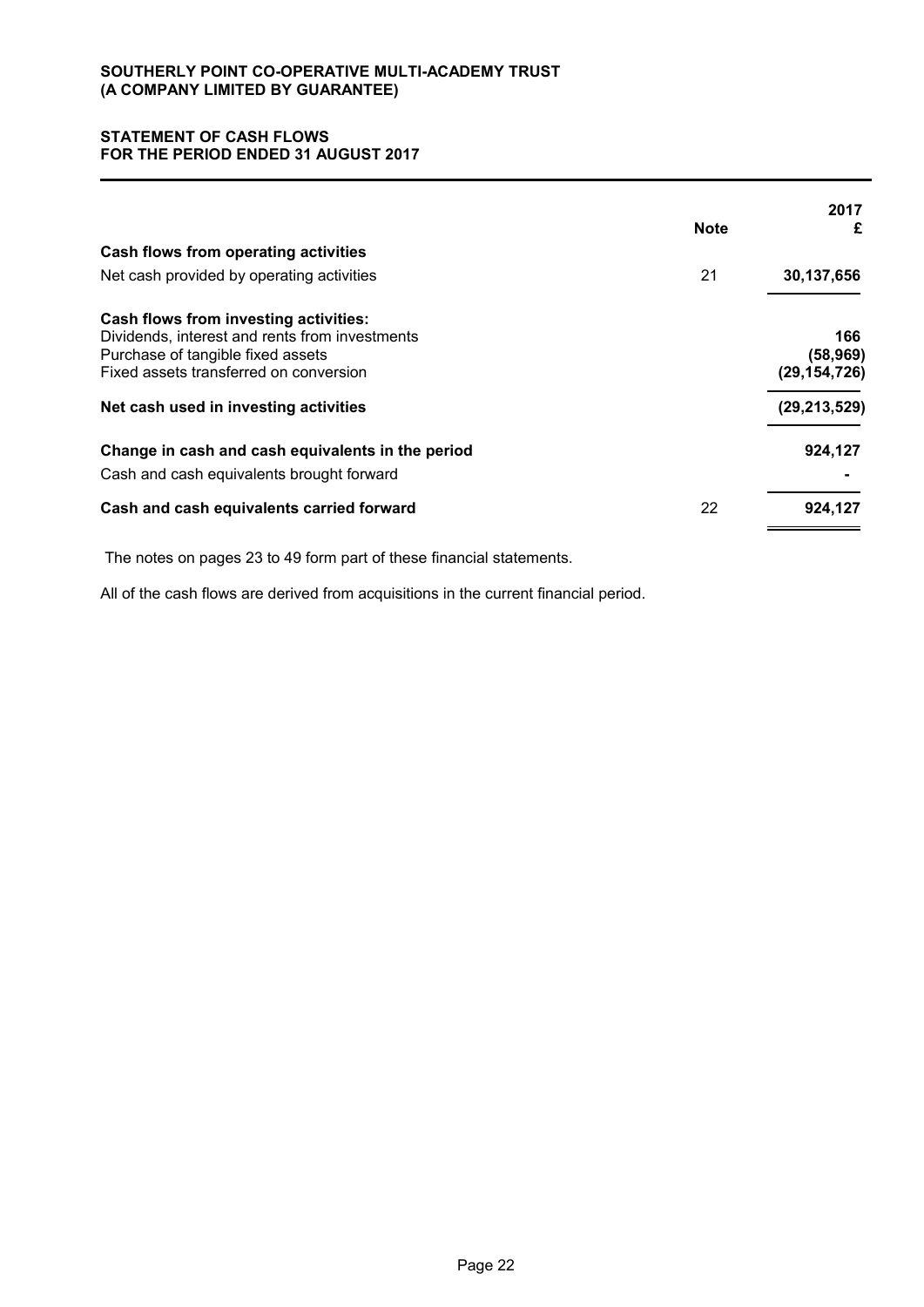#### **1. ACCOUNTING POLICIES**

A summary of the principal accounting policies adopted (which have been applied consistently, except where noted), judgments and key sources of estimation uncertainty, is set out below.

## **1.1 BASIS OF PREPARATION OF FINANCIAL STATEMENTS**

The financial statements of the academy trust, which is a public benefit entity under FRS 102, have been prepared under the historical cost convention in accordance with the Financial Reporting Standard Applicable in the UK and Republic of Ireland (FRS 102), the Accounting and Reporting by Charities: Statement of Recommended Practice applicable to charities preparing their accounts in accordance with the Financial Reporting Standard applicable in the UK and Republic of Ireland (FRS 102) (Charities SORP (FRS 102)), the Academies Accounts Direction 2016 to 2017 issued by ESFA, the Charities Act 2011 and the Companies Act 2006.

Southerly Point Co-Operative Multi-Academy Trust constitutes a public benefit entity as defined by FRS 102.

### **1.2 GOING CONCERN**

The Trustees assess whether the use of going concern is appropriate, i.e. whether there are any material uncertainties related to events or conditions that may cast significant doubt on the ability of the Academy Trust to continue as a going concern. The Trustees make this assessment in respect of a period of at least one year from the date of authorisation for issue of the financial statements and have concluded that the academy trust has adequate resources to continue in operational existence for the foreseeable future and there are no material uncertainties about the academy trust's ability to continue as a going concern, thus they continue to adopt the going concern basis of accounting in preparing the financial statements.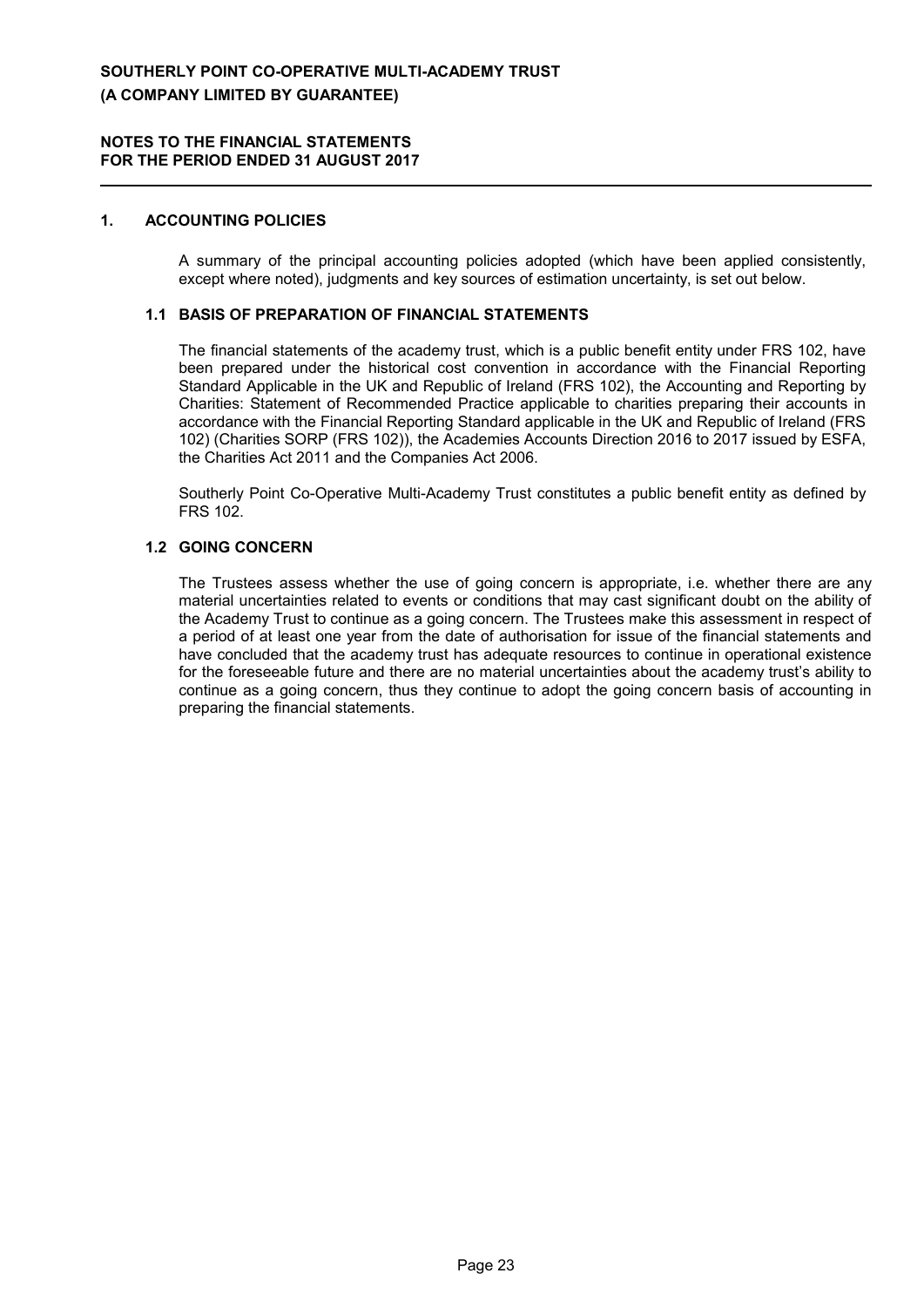#### **NOTES TO THE FINANCIAL STATEMENTS FOR THE PERIOD ENDED 31 AUGUST 2017**

#### **1. ACCOUNTING POLICIES (continued)**

#### **1.3 INCOME**

All income is recognised once the Academy Trust has entitlement to the income, it is probable that the income will be received and the amount of income receivable can be measured reliably.

Grants are included in the Statement of Financial Activities on a receivable basis. The balance of income received for specific purposes but not expended during the period is shown in the relevant funds on the Balance sheet. Where income is received in advance of entitlement of receipt, its recognition is deferred and included in creditors as deferred income. Where entitlement occurs before income is received, the income is accrued.

General Annual Grant is recognised in full in the Statement of Financial Activities in the year for which it is receivable and any abatement in respect of the period is deducted from income and recognised as a liability.

Capital grants are recognised when there is entitlement and are not deferred over the life of the asset on which they are expended. Unspent amounts of capital grant are reflected in the balance in the restricted fixed asset fund.

Sponsorship income provided to the Academy Trust which amounts to a donation is recognised in the Statement of Financial Activities in the period in which it is receivable, where receipt is probable and it is measurable.

Donations are recognised on a receivable basis where receipt is probable and the amount can be reliably measured.

Other income, including the hire of facilities, is recognised in the period in which it is receivable and to the extent the goods have been provided or on completion of the service.

## **1.4 EXPENDITURE**

Expenditure is recognised once there is a legal or constructive obligation to transfer economic benefit to a third party, it is probable that a transfer of economic benefits will be required in settlement and the amount of the obligation can be measured reliably. Expenditure is classified by activity. The costs of each activity are made up of the total of direct costs and shared costs, including support costs involved in undertaking each activity. Direct costs attributable to a single activity are allocated directly to that activity. Shared costs which contribute to more than one activity and support costs which are not attributable to a single activity are apportioned between those activities on a basis consistent with the use of resources. Central staff costs are allocated on the basis of time spent, and depreciation charges allocated on the portion of the asset's use.

Expenditure on raising funds includes all expenditure incurred by the Academy Trust to raise funds for its charitable purposes and includes costs of all fundraising activities events and non-charitable trading.

Expenditure on charitable activities are costs incurred on the Academy Trust's educational operations, including support costs and those costs relating to the governance of the Academy Trust appointed to charitable activities.

All expenditure is inclusive of irrecoverable VAT.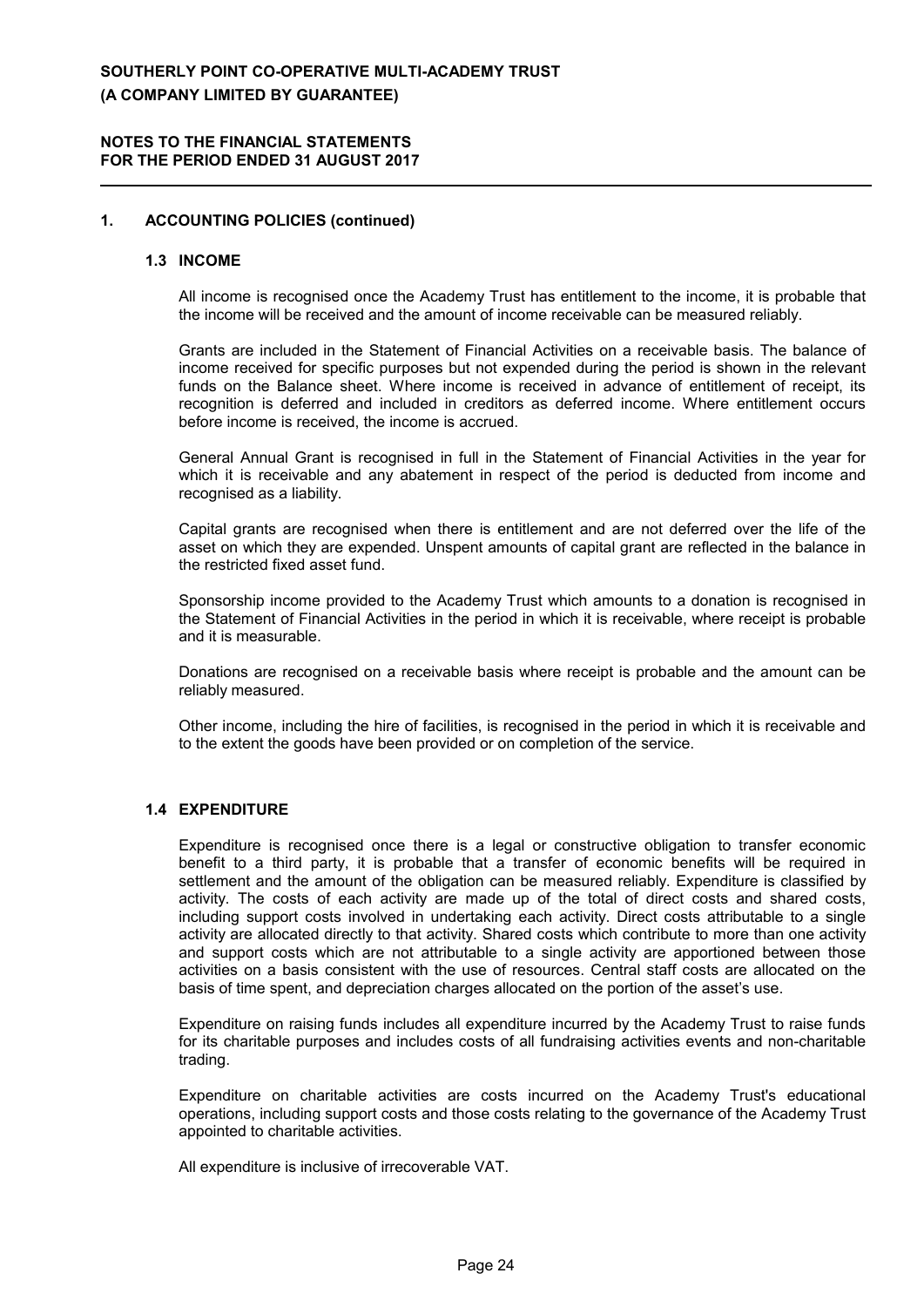#### **NOTES TO THE FINANCIAL STATEMENTS FOR THE PERIOD ENDED 31 AUGUST 2017**

### **1. ACCOUNTING POLICIES (continued)**

## **1.5 TANGIBLE FIXED ASSETS AND DEPRECIATION**

All assets costing more than £2,000 are capitalised and are carried at cost, net of depreciation and any provision for impairment.

Where tangible fixed assets have been acquired with the aid of specific grants, either from the government or from the private sector, they are included in the Balance sheet at cost and depreciated over their expected useful economic life. Where there are specific conditions attached to the funding requiring the continued use of the asset, the related grants are credited to a restricted fixed asset fund in the Statement of Financial Activities and carried forward in the Balance sheet. Depreciation on the relevant assets is charged directly to the restricted fixed asset fund in the Statement of Financial Activities. Where tangible fixed assets have been acquired with unrestricted funds, depreciation on such assets is charged to the unrestricted fund.

Depreciation is provided on all tangible fixed assets other than freehold land, at rates calculated to write off the cost of these assets, less their estimated residual value, over their expected useful lives on the following bases:

| Freehold property            | $\blacksquare$           | 50 years straight line |
|------------------------------|--------------------------|------------------------|
| Motor vehicles               | $\overline{\phantom{0}}$ | 5 years straight line  |
| <b>Fixtures and fittings</b> | $\blacksquare$           | 5 years straight line  |
| Computer equipment           | $\overline{\phantom{0}}$ | 3 years straight line  |

A review for impairment of a fixed asset is carried out if events or changes in circumstances indicate that the carrying value of any fixed asset may not be recoverable. Shortfalls between the carrying value of fixed assets and their recoverable amounts are recognised as impairments. Impairment losses are recognised in the Statement of Financial Activities.

## **1.6 OPERATING LEASES**

Rentals under operating leases are charged to the Statement of Financial Activities on a straight line basis over the lease term.

#### **1.7 DEBTORS**

Trade and other debtors are recognised at the settlement amount after any trade discount offered. Prepayments are valued at the amount prepaid net of any trade discounts due.

#### **1.8 CASH AT BANK AND IN HAND**

Cash at bank and in hand includes cash and short term highly liquid investments with a short maturity of three months or less from the date of acquisition or opening of the deposit or similar account.

#### **1.9 LIABILITIES AND PROVISIONS**

Liabilities and provisions are recognised when there is an obligation at the Balance sheet date as a result of a past event, it is probable that a transfer of economic benefit will be required in settlement, and the amount of the settlement can be estimated reliably. Liabilities are recognised at the amount that the Academy Trust anticipates it will pay to settle the debt or the amount it has received as advanced payments for the goods or services it must provide. Provisions are measured at the best estimate of the amounts required to settle the obligation. Where the effect of the time value of money is material, the provision is based on the present value of those amounts, discounted at the pre-tax discount rate that reflects the risks specific to the liability. The unwinding of the discount is recognised within interest payable and similar charges.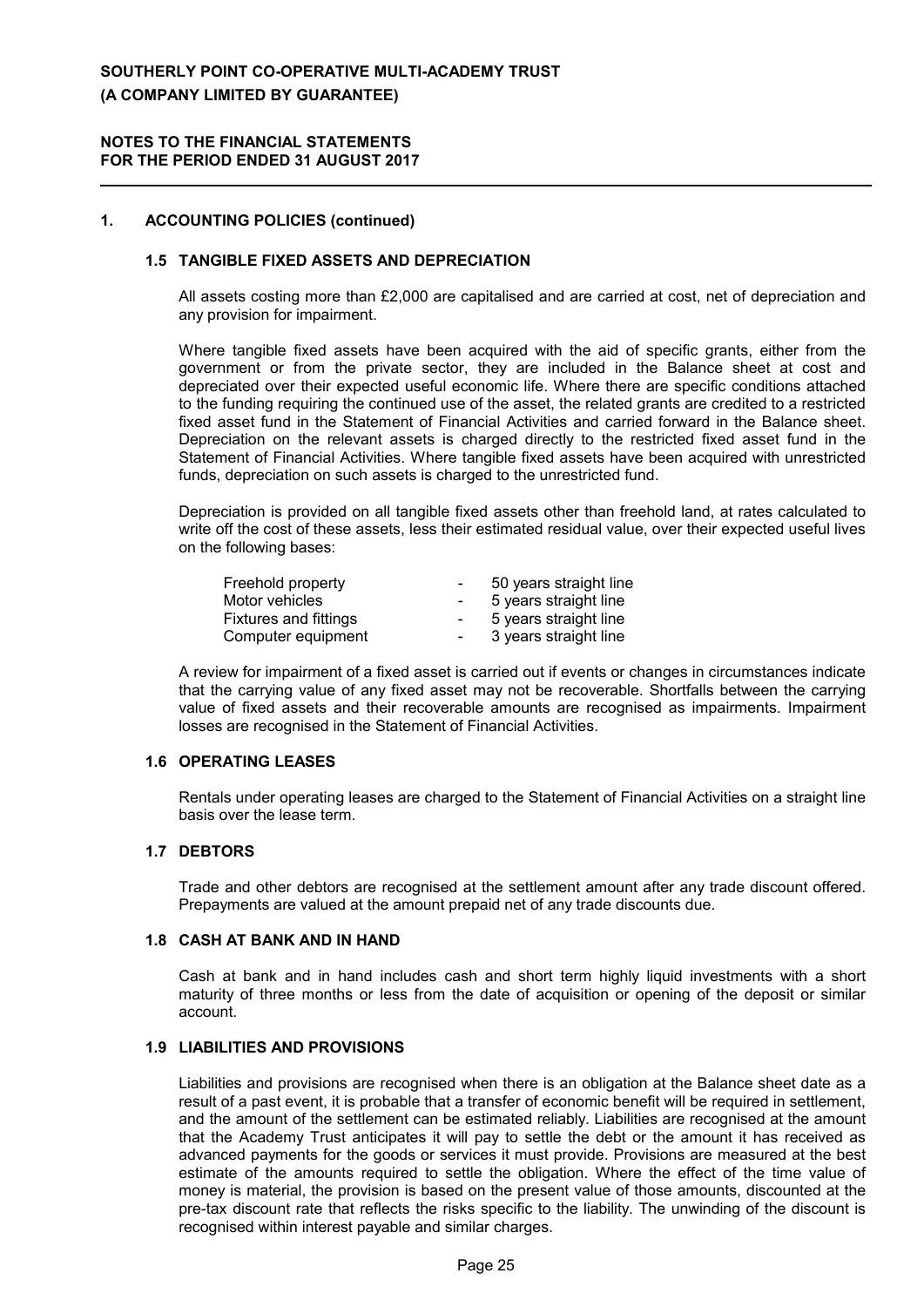#### **NOTES TO THE FINANCIAL STATEMENTS FOR THE PERIOD ENDED 31 AUGUST 2017**

#### **1. ACCOUNTING POLICIES (continued)**

#### **1.10 FINANCIAL INSTRUMENTS**

The Academy Trust only holds basic financial instruments as defined in FRS 102. The financial assets and financial liabilities of the Academy Trust and their measurement basis are as follows:

*Financial assets* - trade and other debtors are basic financial instruments and are debt instruments measured at amortised cost as detailed in note 16. Prepayments are not financial instruments. Amounts due to the Academy Trust's wholly owned subsidiary are held at face value less any impairment. Cash at bank is classified as a basic financial instrument and is measured at face value.

*Financial liabilities* - trade creditors, accruals and other creditors are financial instruments, and are measured at amortised costs as detailed in note 17. Taxation and social security are not included in the financial instruments disclosure definition. Deferred income is not deemed to be a financial liability, as the cash settlement has already taken place and there is an obligation to deliver services rather than cash or another financial instruments. Amounts due to the Academy Trust's wholly owned subsidiary are held at face value less any impairment.

#### **1.11 TAXATION**

The Academy Trust is considered to pass the tests set out in Paragraph 1 Schedule 6 of the Finance Act 2010 and therefore it meets the definition of a charitable company for UK corporation tax purposes. Accordingly, the Academy Trust is potentially exempt from taxation in respect of income or capital gains received within categories covered by Chapter 3 Part 11 of the Corporation Tax Act 2010 or Section 256 of the Taxation of Chargeable Gains Act 1992, to the extent that such income or gains are applied exclusively to charitable purposes.

### **1.12 PENSIONS**

Retirement benefits to employees of the academy trust are provided by the Teachers' Pension Scheme ("TPS") and the Local Governments Pension Scheme ("LGPS"). These are defined benefit schemes.

The TPS is an unfunded scheme and contributions are calculated so as to spread the cost of pensions over employees' working lives with the Academy Trust in such a way that the pension cost is a substantially level percentage of current and future pensionable payroll. The contributions are determined by the Government Actuary on the basis of quadrennial valuations using a prospective unit credit method. As stated in note 25, the TPS is a multi-employer scheme and there is insufficient information available to use defined benefit accounting. The TPS is therefore treated as a defined contribution scheme for accounting purposes and the contributions recognised in the period to which they relate.

The LGPS is a funded scheme and the assets are held separately from those of the academy trust in separate trustee administered funds. Pension scheme assets are measured at fair value and liabilities are measured on an actuarial basis using the projected unit credit method and discounted at a rate equivalent to the current rate of return on a high quality corporate bond of equivalent term and currency to the liabilities. The actuarial valuations are obtained at least triennially and are updated at each Balance sheet date. The amounts charged to operating surplus are the current service costs and the costs of scheme introductions, benefit changes, settlements and curtailments. They are included as part of staff costs as incurred. Net interest on the net defined benefit liability/asset is also recognised in the Statement of Financial Activities and comprises the interest cost on the defined benefit obligation and interest income on the scheme assets, calculated by multiplying the fair value of the scheme assets at the beginning of the period by the rate used to discount the benefit obligations. The difference between the interest income on the scheme assets and the actual return on the scheme assets is recognised in other recognised gains and losses.

Actuarial gains and losses are recognised immediately in other recognised gains and losses.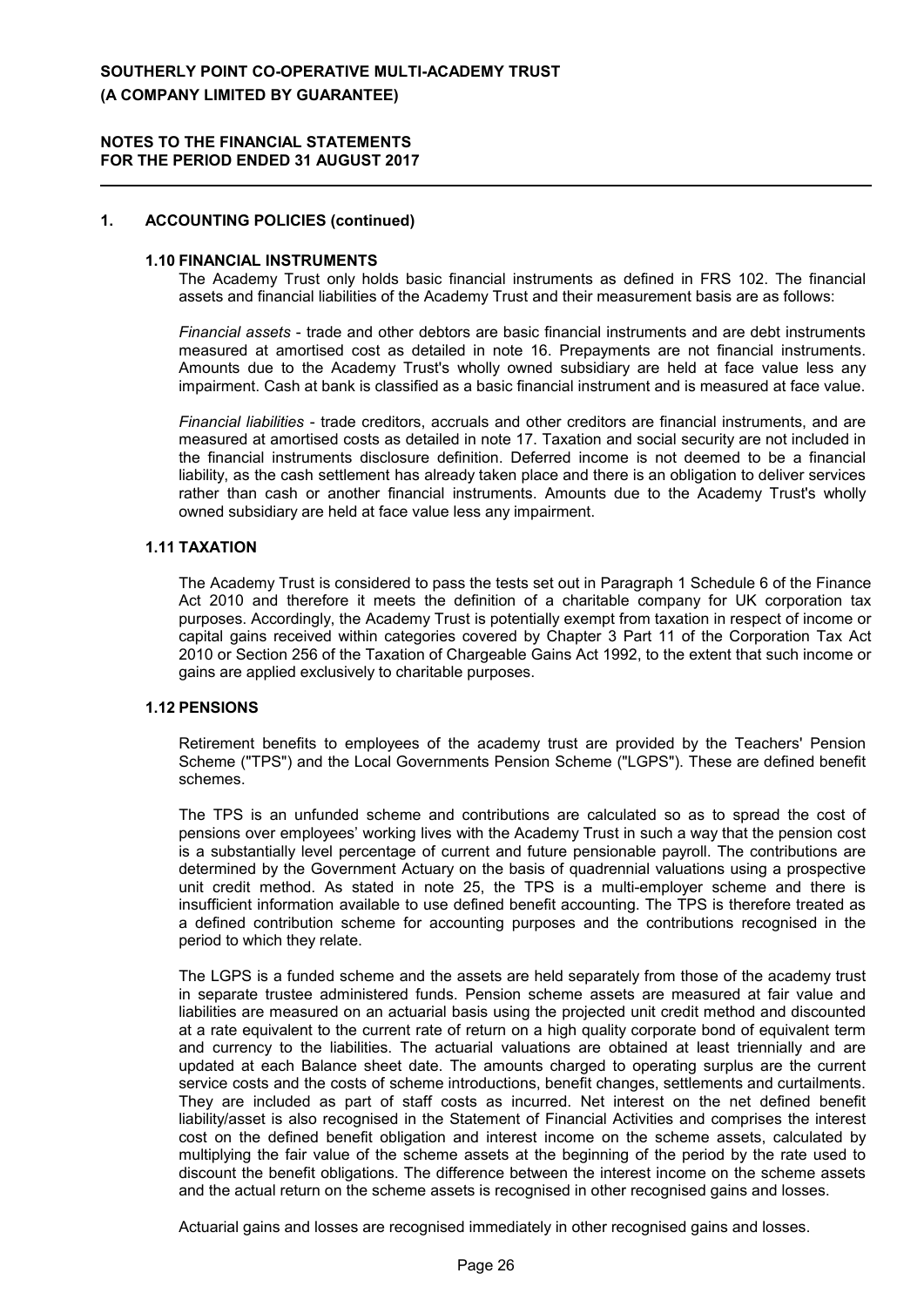#### **NOTES TO THE FINANCIAL STATEMENTS FOR THE PERIOD ENDED 31 AUGUST 2017**

### **1. ACCOUNTING POLICIES (continued)**

#### **1.13 CONVERSION TO AN ACADEMY TRUST**

The conversion from a state maintained school to an academy trust involved the transfer of identifiable assets and liabilities and the operation of the school for £NIL consideration. The substance of the transfer is that of a gift and it has been accounted for on that basis as set out below.

The assets and liabilities transferred on conversion from Cornwall Council to an academy trust have been valued at their fair value. The fair value has been derived based on that of equivalent items. The amounts have been recognised under the appropriate balance sheet categories, with a corresponding amount recognised in Donations - transfer from local authority on conversion in the Statement of Financial Activities and analysed under unrestricted funds, restricted general funds and restricted fixed asset funds.

Further details of the transaction are set out in note 23.

#### **1.14 FUND ACCOUNTING**

Unrestricted income funds represent those resources which may be used towards meeting any of the charitable objects of the Academy Trust at the discretion of the Trustees.

Restricted fixed asset funds are resources which are to be applied to specific capital purposes imposed by funders where the asset acquired or created is held for a specific purpose.

Restricted general funds comprise all other restricted funds received with restrictions imposed by the funder and include grants from the Department for Education.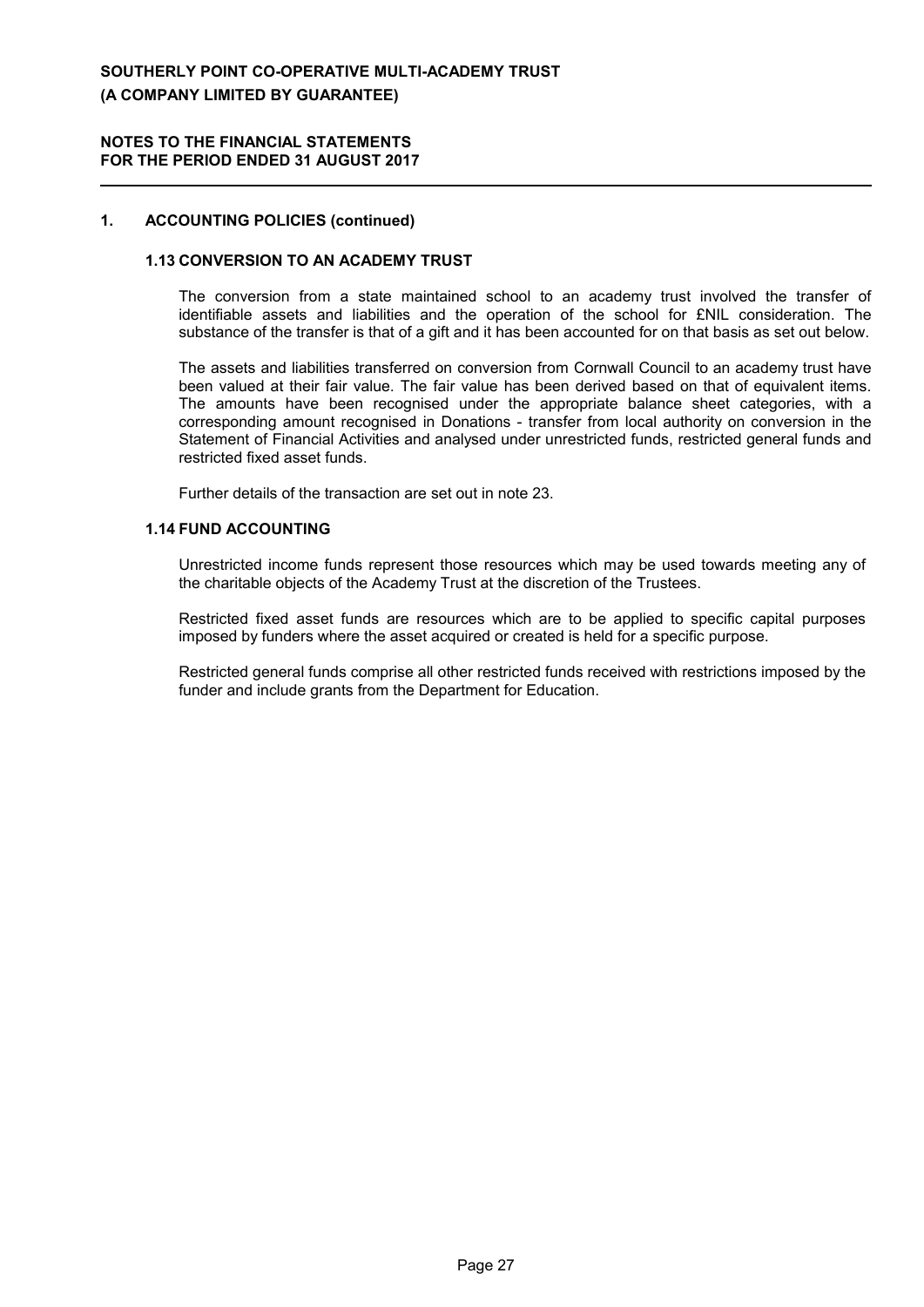#### **NOTES TO THE FINANCIAL STATEMENTS FOR THE PERIOD ENDED 31 AUGUST 2017**

#### **1. ACCOUNTING POLICIES (continued)**

#### **1.15 CRITICAL ACCOUNTING ESTIMATES AND AREAS OF JUDGMENT**

Estimates and judgments are continually evaluated and are based on historical experience and other factors, including expectations of future events that are believed to be reasonable under the circumstances.

Critical accounting estimates and assumptions:

The Academy Trust trust makes estimates and assumptions concerning the future. The resulting accounting estimates and assumptions will, by definition, seldom equal the related actual results. The estimates and assumptions that have a significant risk of causing a material adjustment to the carrying amounts of assets and liabilities within the next financial year are discussed below.

The present value of the Local Government Pension Scheme defined benefit liability depends on a number of factors that are determined on an actuarial basis using a variety of assumptions. The assumptions used in determining the net cost (income) for pensions include the discount rate. Any changes in these assumptions, which are disclosed in note 25, will impact the carrying amount of the pension liability. Furthermore a roll forward approach which projects results from the latest full actuarial valuation performed at 31 March 2017 has been used by the actuary in valuing the pensions liability at 31 August 2017. Any differences between the figures derived from the roll forward approach and a full actuarial valuation would impact on the carrying amount of the pension liability.

Critical areas of judgment:

The Academy Trust obtains use of fixed assets as a lessee. The classification of such leases as operating or finance leases requires the Academy Trust to determine, based on an evaluation of the terms and conditions of the arrangements, whether it retains or acquires the significant risks and rewards of ownership of these assets and accordingly whether the lease requires an asset and liability to be recognised in the Balance Sheet.

#### **2. INCOME FROM DONATIONS AND CAPITAL GRANTS**

|                                              | <b>Unrestricted</b><br>funds<br>2017<br>£ | <b>Restricted</b><br>funds<br>2017<br>£ | <b>Restricted</b><br>fixed asset<br>funds<br>2017<br>£ | <b>Total</b><br>funds<br>2017<br>£ |
|----------------------------------------------|-------------------------------------------|-----------------------------------------|--------------------------------------------------------|------------------------------------|
| Transfers from Local Authority on Conversion | 999,938                                   | (3,520,715)                             | 29,222,505                                             | 26,701,728                         |
| Donations<br><b>Capital Grants</b>           |                                           | 10,107                                  | 98,053                                                 | 10,107<br>98,053                   |
|                                              | 999,938                                   | (3,510,608)                             | 29,320,558                                             | 26,809,888                         |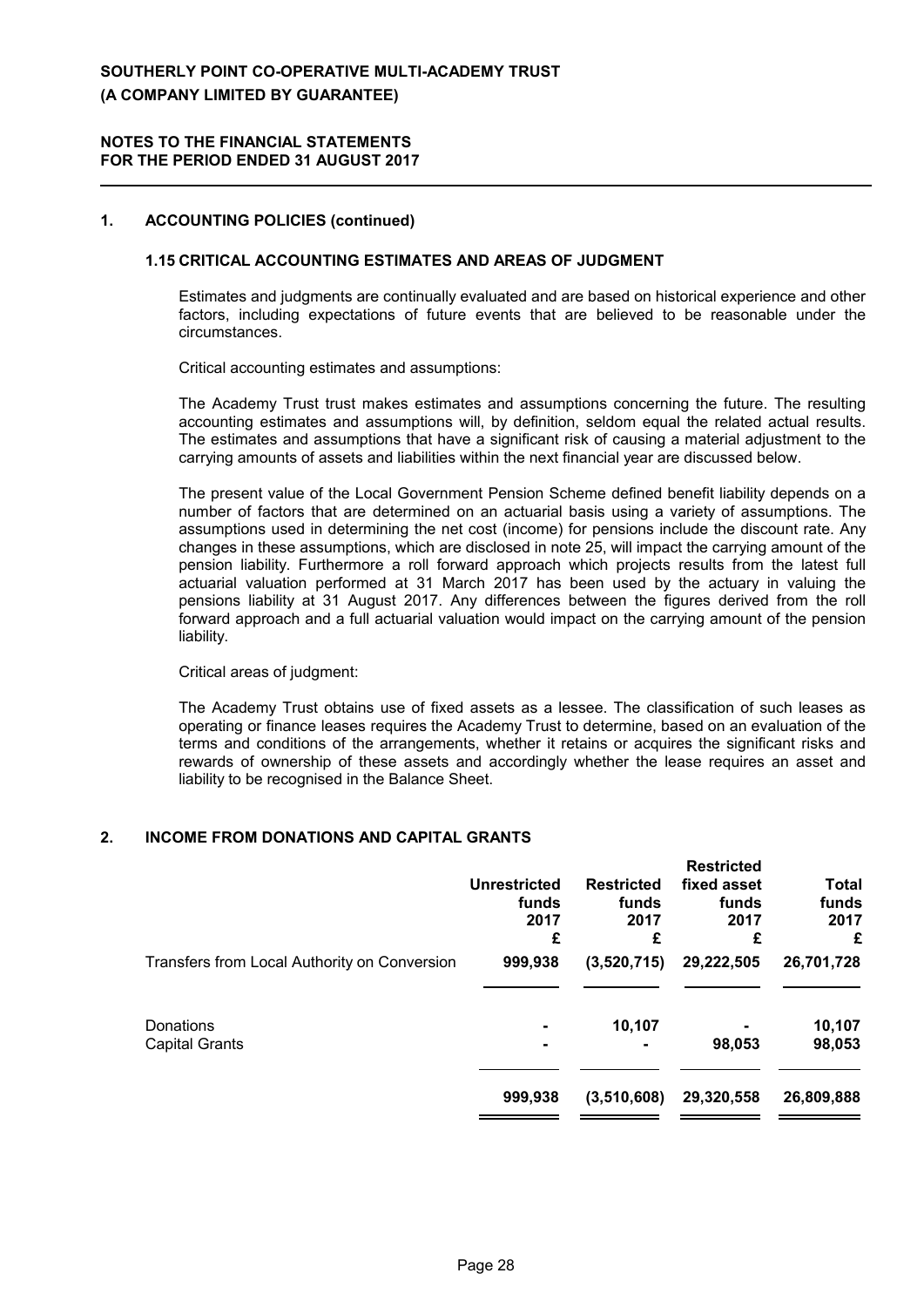## **3. INCOME FROM CHARITABLE ACTIVITIES**

|                                                     | <b>Unrestricted</b> | <b>Restricted</b> | <b>Total</b> |
|-----------------------------------------------------|---------------------|-------------------|--------------|
|                                                     | funds               | funds             | funds        |
|                                                     | 2017                | 2017              | 2017         |
|                                                     | £                   | £                 | £            |
| Education                                           | 176,394             | 4,286,717         | 4,463,111    |
| <b>Nursery</b>                                      | 41,019              |                   | 41,019       |
| Teaching school                                     |                     | 2,455             | 2,455        |
|                                                     | 217,413             | 4,289,172         | 4,506,585    |
| <b>FUNDING FOR ACADEMY'S EDUCATIONAL OPERATIONS</b> |                     |                   |              |
|                                                     | <b>Unrestricted</b> | <b>Restricted</b> | <b>Total</b> |
|                                                     | funds               | funds             | funds        |
|                                                     | 2017                | 2017              | 2017         |
|                                                     | £                   | £                 | £            |

| <b>DfE/ESFA grants</b> |  |
|------------------------|--|
|------------------------|--|

| DIE/ESPA grants             |         |           |           |
|-----------------------------|---------|-----------|-----------|
| <b>General Annual Grant</b> |         | 3,634,211 | 3,634,211 |
| Start up Grants             |         | 223,500   | 223,500   |
| Other DfE/ESFA grants       |         | 407,831   | 407,831   |
| <b>High Needs</b>           |         | 12,139    | 12,139    |
|                             |         | 4,277,681 | 4,277,681 |
| <b>Other funding</b>        |         |           |           |
| Internal catering income    | 50,758  |           | 50,758    |
| Sales to students           | 3,513   |           | 3,513     |
| Other                       | 122,123 | 9,036     | 131,159   |
|                             | 176,394 | 9,036     | 185,430   |
|                             | 176,394 | 4,286,717 | 4,463,111 |
|                             |         |           |           |

## **4. OTHER TRADING ACTIVITIES**

|                          | <b>Unrestricted</b> | <b>Restricted</b> | <b>Total</b> |
|--------------------------|---------------------|-------------------|--------------|
|                          | funds               | funds             | funds        |
|                          | 2017                | 2017              | 2017         |
|                          | £                   | £                 | £            |
| Lettings                 | 9,856               | $\blacksquare$    | 9,856        |
| <b>Extended services</b> | 33,505              | $\blacksquare$    | 33,505       |
|                          | 43,361              | $\blacksquare$    | 43,361       |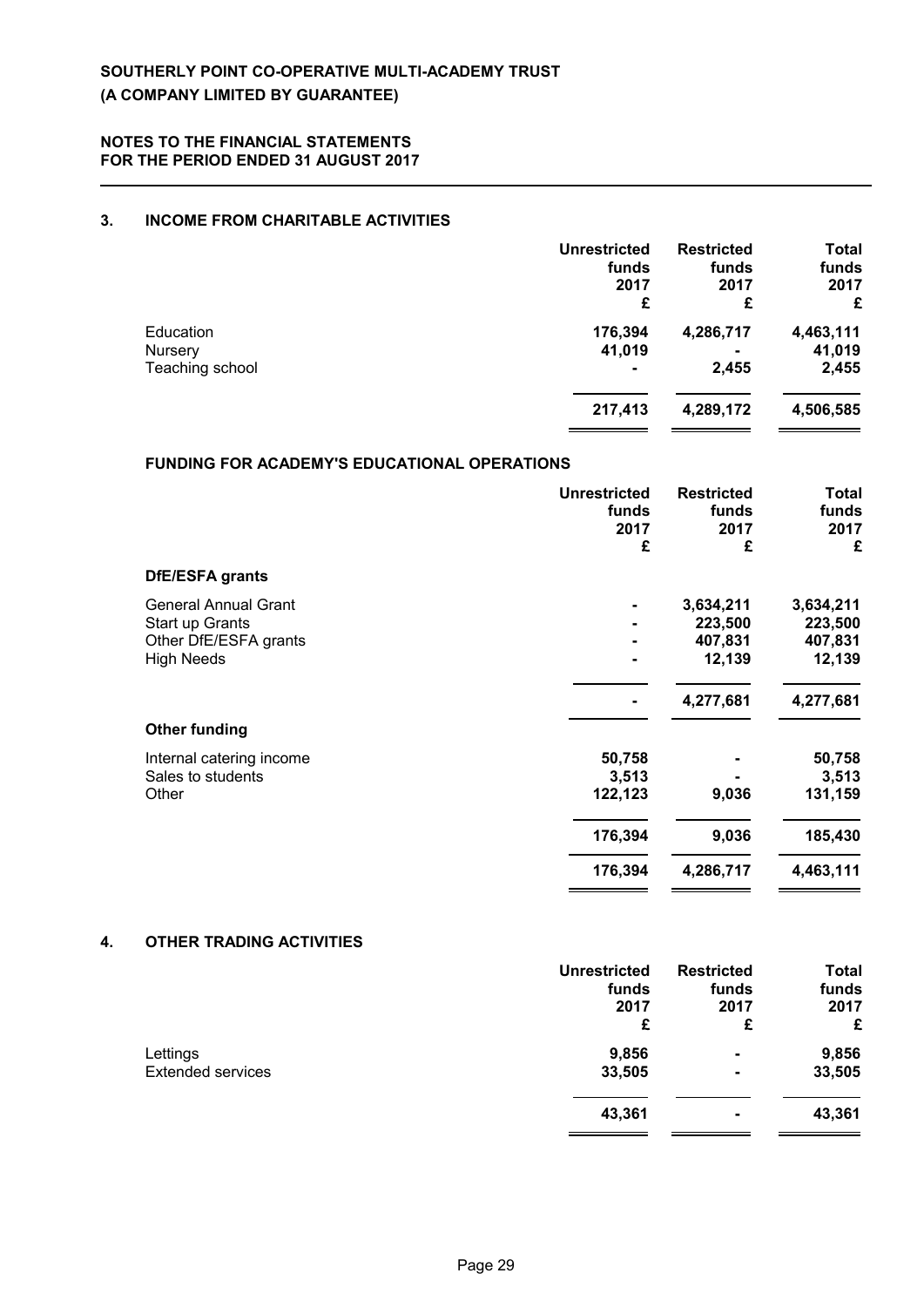## **5. INVESTMENT INCOME**

|                      | funds<br>2017 | funds<br>2017  | Total<br>funds<br>2017<br>£ |
|----------------------|---------------|----------------|-----------------------------|
| <b>Bank interest</b> | 166           | $\blacksquare$ | 166                         |

## **6. EXPENDITURE**

|                                             | <b>Staff costs</b><br>2017<br>£ | <b>Premises</b><br>2017<br>£ | <b>Other costs</b><br>2017<br>£ | <b>Total</b><br>2017<br>£ |
|---------------------------------------------|---------------------------------|------------------------------|---------------------------------|---------------------------|
| Expenditure on fundraising trading          | 25,417                          | $\blacksquare$               | 48,427                          | 73,844                    |
| Education:<br>Direct costs<br>Support costs | 3,171,675<br>604,767            | 106,933<br>283,656           | 296,866<br>317,577              | 3,575,474<br>1,206,000    |
| Nursery:<br>Direct costs<br>Support costs   | 99.091<br>$\blacksquare$        | $\blacksquare$<br>4,598      | 482<br>1,294                    | 99,573<br>5,892           |
|                                             | 3,900,950                       | 395,187                      | 664,646                         | 4,960,783                 |

## **7. DIRECT COSTS**

|                             | <b>Education</b><br>£ | <b>Nursery</b><br>£ | <b>Total</b><br>2017<br>£ |
|-----------------------------|-----------------------|---------------------|---------------------------|
| Pension finance costs       | 14,518                | 482                 | 15,000                    |
| <b>Educational supplies</b> | 116,027               |                     | 116,027                   |
| <b>Examination fees</b>     | 5,154                 |                     | 5,154                     |
| Staff development           | 23,769                |                     | 23,769                    |
| Other costs                 | 118,236               |                     | 118,236                   |
| Supply teachers             | 25,829                |                     | 25,829                    |
| Technology costs            | 19,163                |                     | 19,163                    |
| Wages and salaries          | 2,436,747             | 80,977              | 2,517,724                 |
| National insurance          | 221,782               | 4,652               | 226,434                   |
| Pension cost                | 487,317               | 13.462              | 500,779                   |
| Depreciation                | 106,932               |                     | 106,932                   |
|                             | 3,575,474             | 99,573              | 3,675,047                 |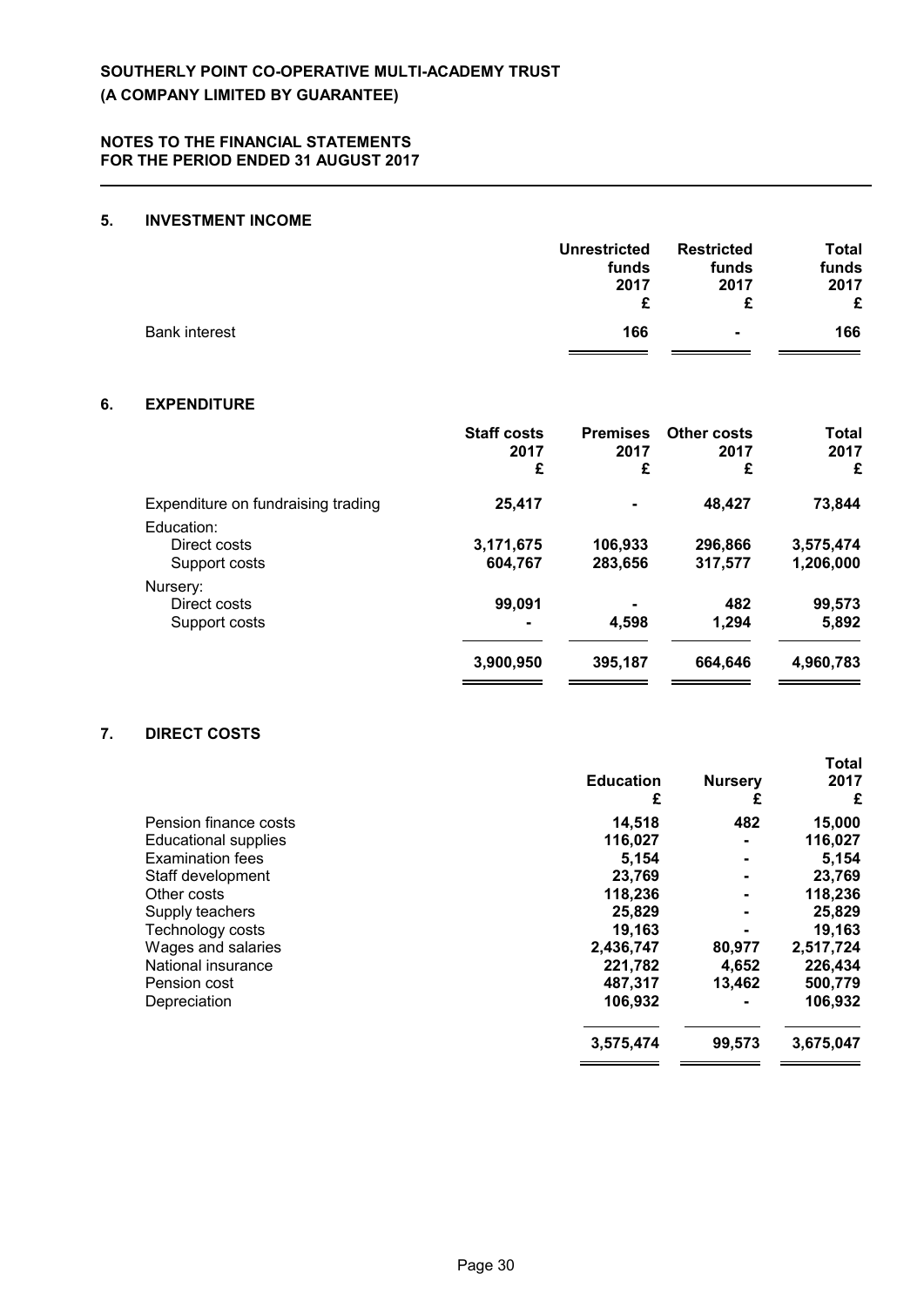## **8. SUPPORT COSTS**

|                                       | <b>Education</b> | <b>Nursery</b> | ι νιαι<br>2017<br>£ |
|---------------------------------------|------------------|----------------|---------------------|
|                                       | £                | £              |                     |
| Pension finance costs                 | 11,000           |                | 11,000              |
| Other costs                           | 4,061            | 1,294          | 5,355               |
| Recruitment and support               | 1,474            |                | 1,474               |
| Maintenance of premises and equipment | 63,337           | 202            | 63,539              |
| Cleaning                              | 48,514           | 2,179          | 50,693              |
| Rent and rates                        | 47,800           | 743            | 48,543              |
| Energy costs                          | 46,322           | 1,060          | 47,382              |
| Insurance                             | 57,293           | 414            | 57,707              |
| Security and transport                | 68,898           |                | 68,898              |
| Catering                              | 34,657           |                | 34,657              |
| Technology costs                      | 54,768           |                | 54,768              |
| Office overheads                      | 46,322           |                | 46,322              |
| Legal and professional                | 34,437           |                | 34,437              |
| Bank interest and charges             | 1,748            |                | 1,748               |
| Governance                            | 58,158           |                | 58,158              |
| Wages and salaries                    | 433,121          |                | 433,121             |
| National insurance                    | 30,821           | ۰              | 30,821              |
| Pension cost                          | 142,880          |                | 142,880             |
| Depreciation                          | 20,389           | $\blacksquare$ | 20,389              |
|                                       | 1,206,000        | 5,892          | 1,211,892           |

**Total**

During the year ended 31 August 2017, the Academy Trust incurred Governance costs of £58,158, which are included within the table above. Governance costs are any costs associated with the strategic as oposed to day-to-day management of the Academy Trust's activities, such as accountancy fees, legal and professional fees and clerking fees.

## **9. NET INCOME/(EXPENDITURE)**

This is stated after charging:

|                                         | 2017    |
|-----------------------------------------|---------|
| Depreciation of tangible fixed assets:  |         |
| - owned by the charity                  | 127.323 |
| Auditors' remuneration - audit          | 8.750   |
| Auditors' remuneration - other services | 12,200  |
| Internal audit costs                    | 2.900   |
| <b>Operating leases</b>                 | 16.895  |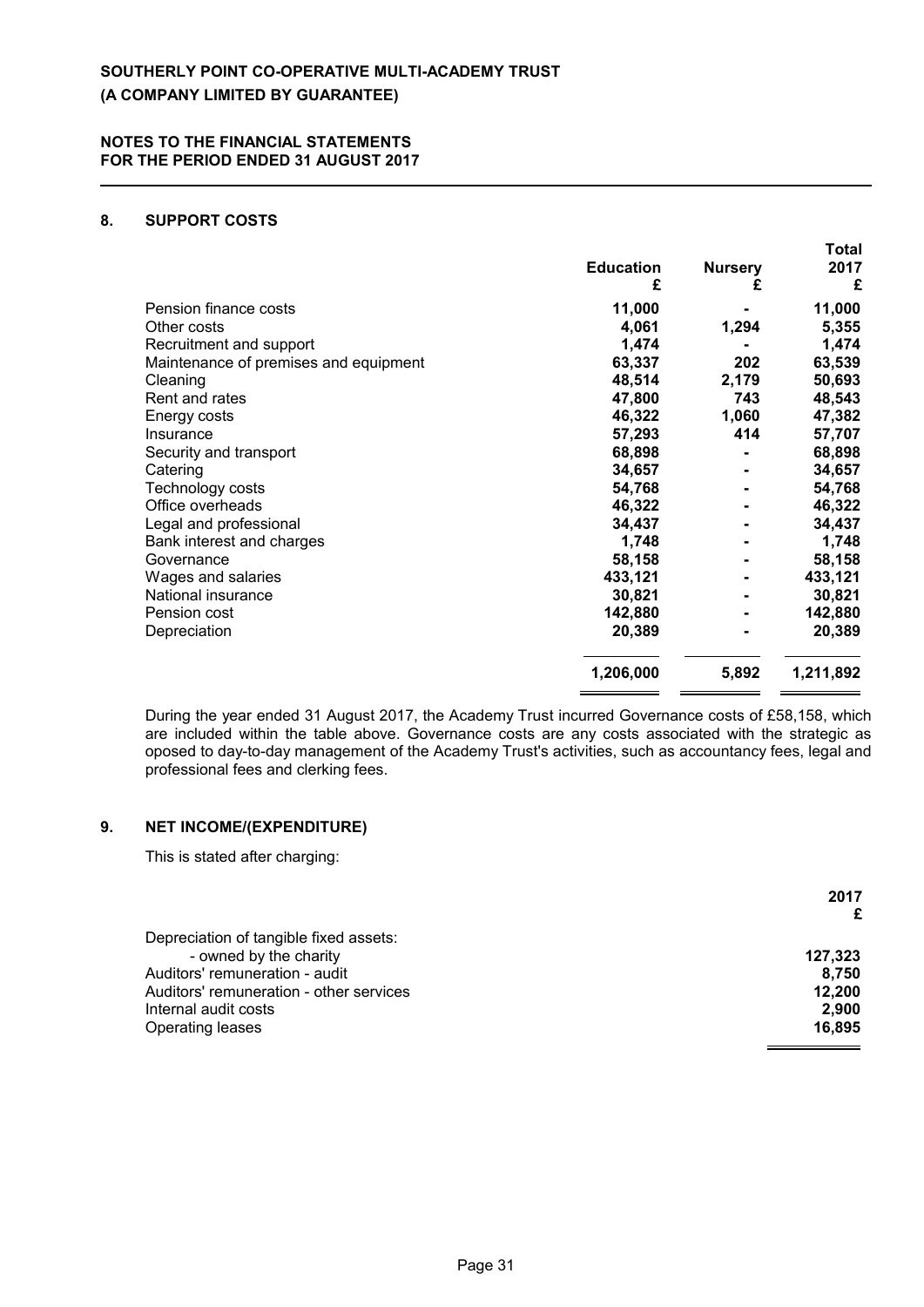#### **10. STAFF COSTS**

Staff costs were as follows:

| 2017      |
|-----------|
| £         |
| 2,960,734 |
| 258,662   |
| 647,041   |
| 3,866,437 |
| 8,684     |
| 25,829    |
| 3,900,950 |
|           |

The average number of persons employed by the Academy Trust during the period was as follows:

|                            | 2017<br>No. |
|----------------------------|-------------|
| <b>Teachers</b>            | 212         |
| Administration and support | 337         |
| Management                 | 34          |
|                            | 583         |

Average headcount expressed as a full time equivalent:

|                            | 2017 |
|----------------------------|------|
|                            | No.  |
| Teachers                   | 171  |
| Administration and support | 200  |
| Management                 | 33   |
|                            | 404  |

The number of employees whose employee benefits (excluding employer pension costs) exceeded £60,000, on an annualised basis, was:

|                                 | 2017 |
|---------------------------------|------|
|                                 | No.  |
| In the band £60,001 - £70,000   |      |
| In the band £70,001 - £80,000   |      |
| In the band £110,000 - £120,000 |      |

The key management personnel of the Academy Trust comprise the senior management team as listed on page 2. The total amount of employee benefits (including employer pension contributions) received by key management personnel for their services to the Academy Trust was £139,708.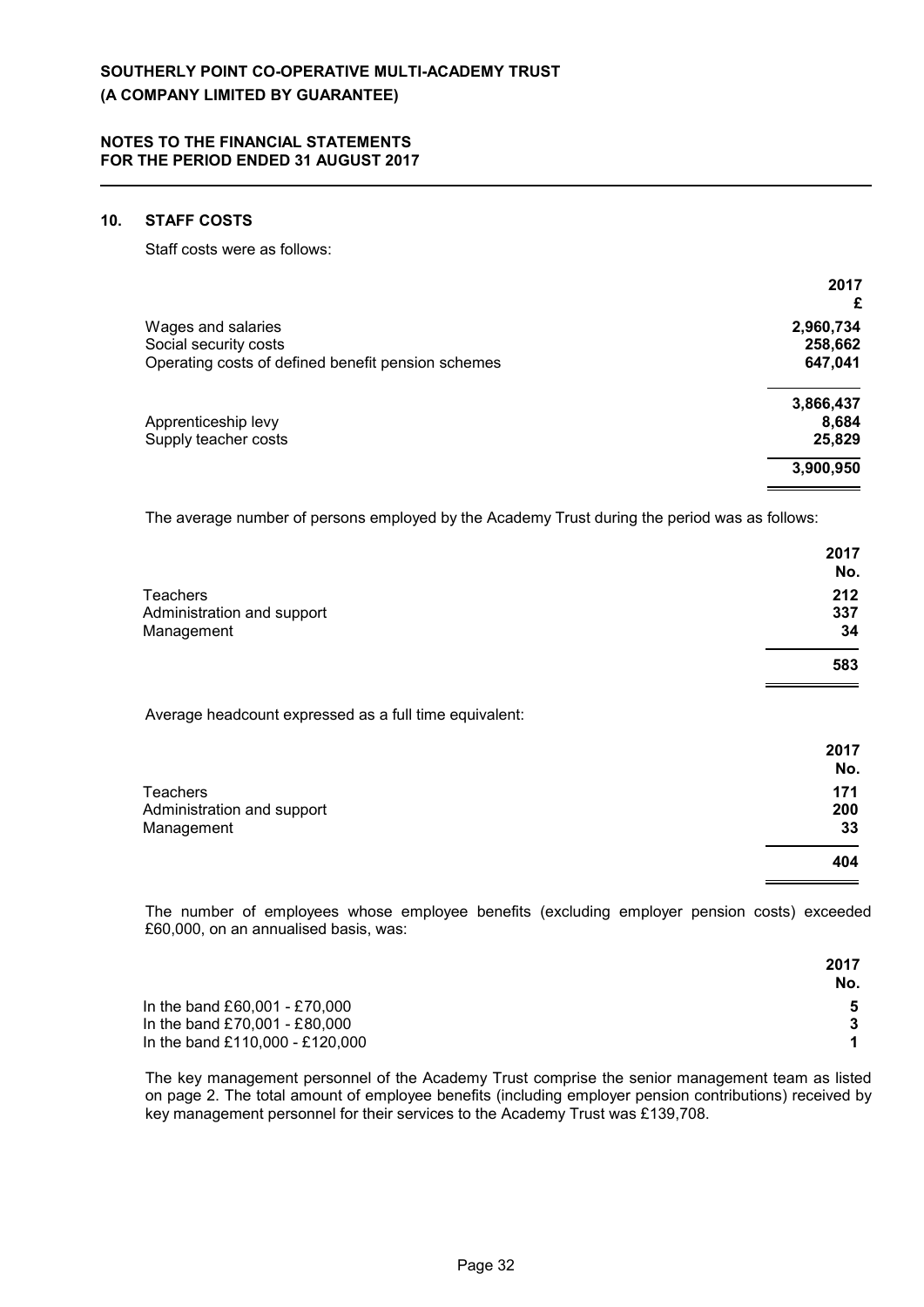#### **NOTES TO THE FINANCIAL STATEMENTS FOR THE PERIOD ENDED 31 AUGUST 2017**

## **11. CENTRAL SERVICES**

The Academy Trust has provided the following central services to its academies during the year:

- Financial Management & Processing Services
- **•** General Insurance
- Academy Improvement Services
- Human Resources & Payroll Services
- Legal Services
- IT Licences (Accountancy & MIS)
- Accountancy & Audit
- Data and Statistics Services
- Free School Meals and Pupil Premium Administration
- Safety of School Visit Administration
- Actuarial Valuation

The Academy Trust charges for these services on the following basis:

Schools are charged 5% of their School Budget Share and MFG grants annually for these services.

The actual amounts charged during the year were as follows:

|                   | 2017    |
|-------------------|---------|
|                   | £       |
| <b>Breage</b>     | 4,572   |
| Crowan            | 5,045   |
| Cury              | 2,808   |
| Garras            | 5,599   |
| Godolphin         | 4,942   |
| Halwin            | 4,017   |
| Helston           | 64,230  |
| Landewednack      | 5,382   |
| <b>Mullion CP</b> | 7,402   |
| Mullion           | 31,982  |
| Parc Eglos        | 17,667  |
| Porthleven        | 11,708  |
| Sithney           | 5,041   |
| Trannack          | 3,849   |
| Wendron           | 5,638   |
| Total             | 179,882 |

### **12. TRUSTEES' REMUNERATION AND EXPENSES**

One or more Trustees has been paid remuneration or has received other benefits from an employment with the academy trust. The Principal and other staff Trustees only receive remuneration in respect of services they provide undertaking the roles of principal and other staff members under their contracts of employment, and not in respect of their role as Trustees, The value of Trustees' remuneration and other benefits was as follows: D Bryant: remuneration between twenty five thousand and thirty thousand pounds, employers pension contributions between one thousand and five thousand pounds.

During the period ended 31 August 2017, expenses totalling £418 were reimbursed to 1 Trustee.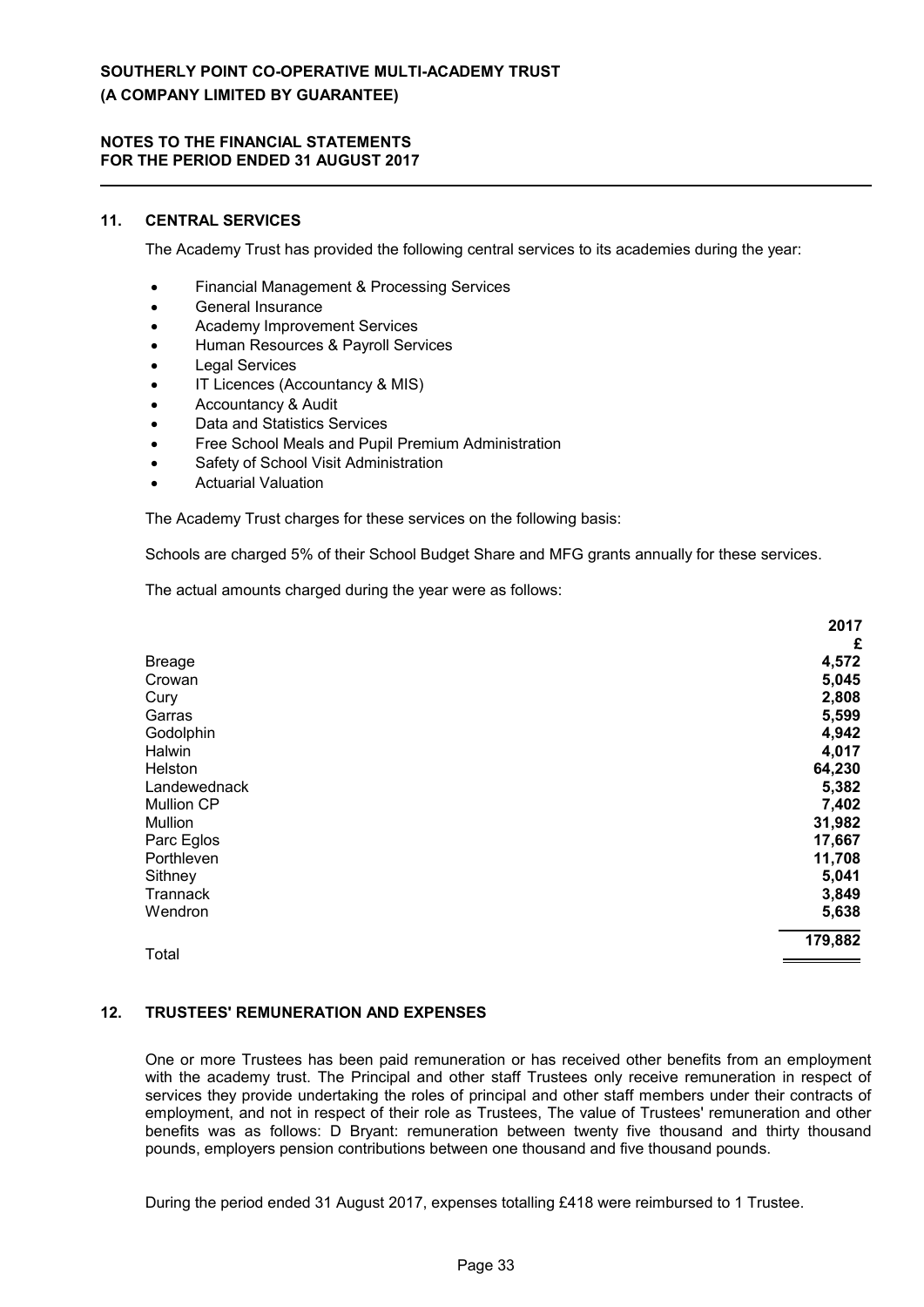## **13. TRUSTEES' AND OFFICERS' INSURANCE**

In accordance with normal commercial practice the academy has purchased insurance to protect trustees and officers from claims arising from negligent acts, errors or omissions occurring whilst on academy business. The insurance provides cover up to £5,000,000 on any one claim and the cost for the period ended 31 August 2017 was £374.

## **14. OTHER FINANCE INCOME**

|                                                                                    | 2017               |
|------------------------------------------------------------------------------------|--------------------|
| Interest income on pension scheme assets<br>Interest on pension scheme liabilities | 36,000<br>(62,000) |
|                                                                                    | (26,000)           |

## **15. TANGIBLE FIXED ASSETS**

|                             | <b>Freehold</b><br>property<br>£ | vehicles<br>£ | Motor Fixtures and<br>fittings<br>£ | Computer<br>equipment<br>£ | <b>Total</b><br>£ |
|-----------------------------|----------------------------------|---------------|-------------------------------------|----------------------------|-------------------|
| <b>COST</b>                 |                                  |               |                                     |                            |                   |
| At 1 June 2017<br>Additions | 56,734                           |               |                                     | 2,235                      | 58,969            |
| On conversion               | 28,871,646                       | 36,377        | 164,910                             | 81,793                     | 29,154,726        |
| At 31 August 2017           | 28,928,380                       | 36,377        | 164,910                             | 84,028                     | 29,213,695        |
| <b>DEPRECIATION</b>         |                                  |               |                                     |                            |                   |
| At 1 June 2017              |                                  |               |                                     |                            |                   |
| Charge for the period       | 110,256                          | 1,819         | 8,246                               | 7,002                      | 127,323           |
| At 31 August 2017           | 110,256                          | 1,819         | 8,246                               | 7,002                      | 127,323           |
| <b>NET BOOK VALUE</b>       |                                  |               |                                     |                            |                   |
| At 31 August 2017           | 28,818,124                       | 34,558        | 156,664                             | 77,026                     | 29,086,372        |

#### **16. DEBTORS**

|                                | 2017<br>£ |
|--------------------------------|-----------|
| Trade debtors                  | 65,017    |
| Other debtors                  | 443       |
| Prepayments and accrued income | 1,832,119 |
| Tax recoverable                | 101,468   |
|                                | 1,999,047 |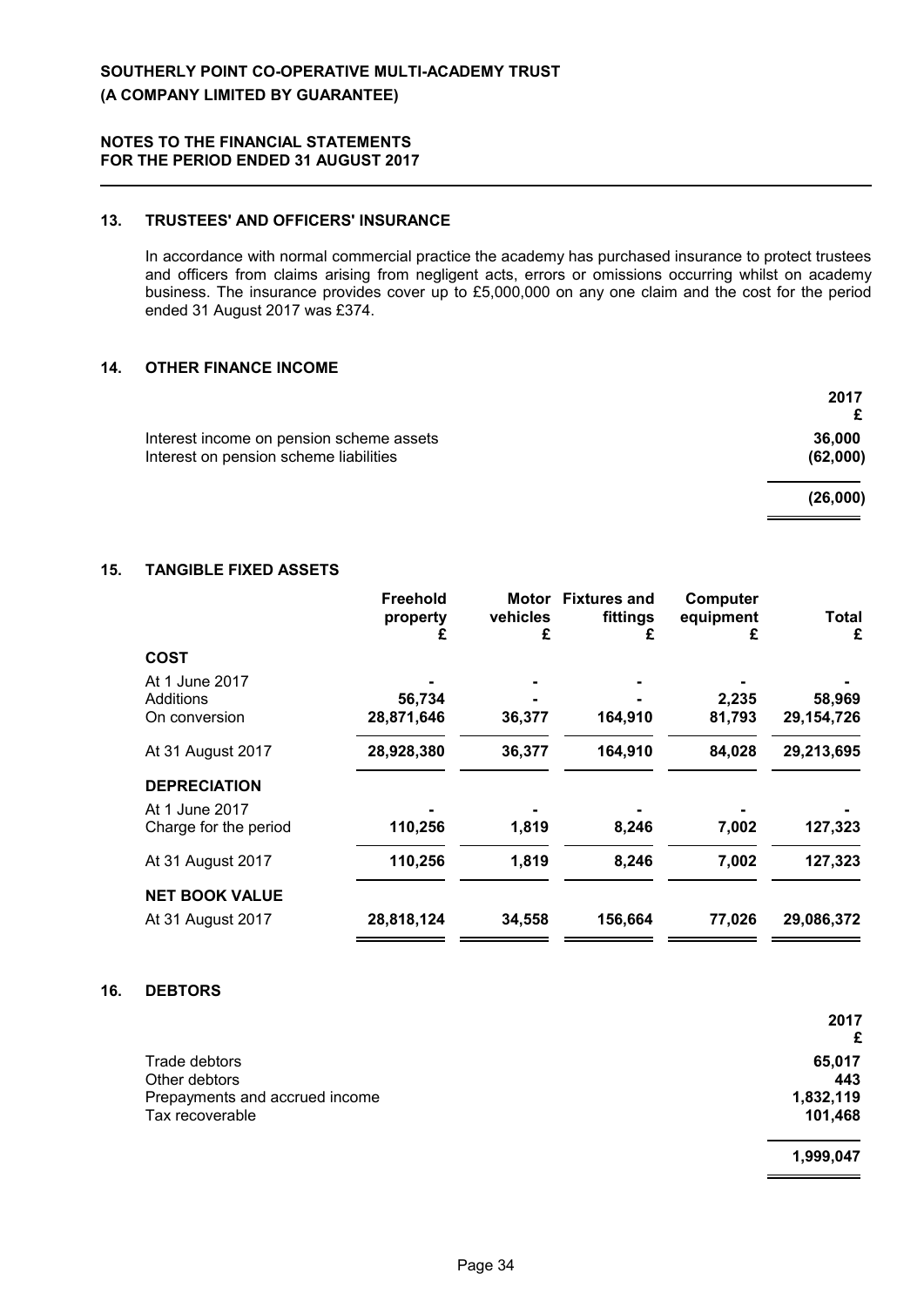| 17. | <b>CREDITORS: AMOUNTS FALLING DUE WITHIN ONE YEAR</b> |
|-----|-------------------------------------------------------|
|     |                                                       |

Financial assets measured at amortised cost comprise trade debtors and accrued income.

Financial liabilities measured at amortised cost comprise trade creditors, other creditors and accruals.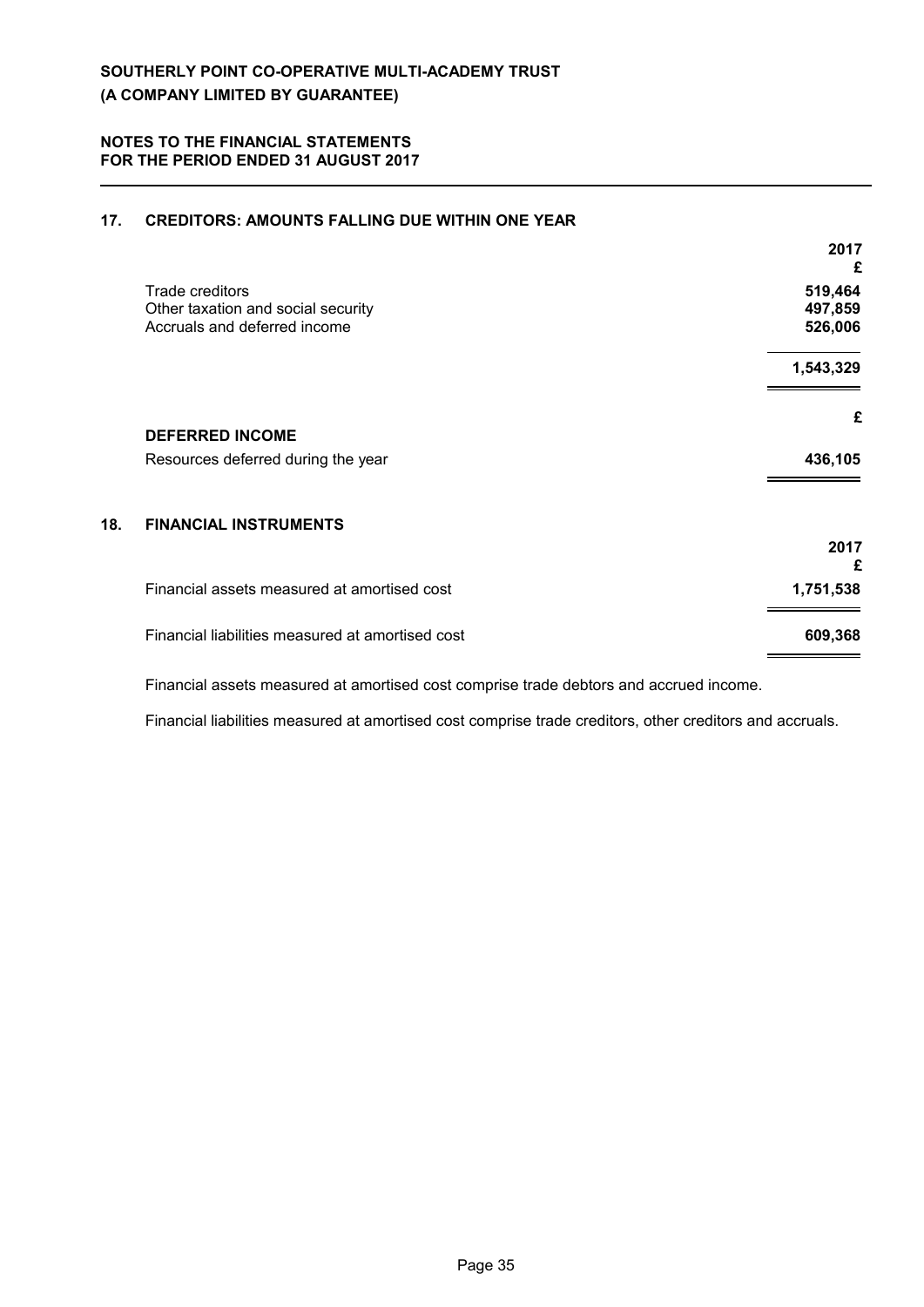### **19. STATEMENT OF FUNDS**

|                                                                                           | <b>Brought</b><br>forward<br>£ | £            | Income Expenditure<br>£ | <b>Transfers</b><br>in/out<br>£ | Gains/<br>(Losses)<br>£ | Carried<br>forward<br>£ |
|-------------------------------------------------------------------------------------------|--------------------------------|--------------|-------------------------|---------------------------------|-------------------------|-------------------------|
| <b>UNRESTRICTED FUNDS</b>                                                                 |                                |              |                         |                                 |                         |                         |
| General funds                                                                             |                                | 1,260,878    | (233, 780)              |                                 |                         | 1,027,098               |
| <b>RESTRICTED FUNDS</b>                                                                   |                                |              |                         |                                 |                         |                         |
| <b>General Annual Grant</b>                                                               |                                |              |                         |                                 |                         |                         |
| (GAG)                                                                                     |                                | 3,634,211    | (3,606,352)             | (27, 859)                       |                         |                         |
| Rates Relief                                                                              |                                | 17,588       | (17, 588)               |                                 |                         |                         |
| <b>UIFSM</b>                                                                              |                                | 65,605       | (65, 605)               |                                 |                         |                         |
| Pupil premium                                                                             |                                | 219,833      | (196, 549)              |                                 |                         | 23,284                  |
| Start up grant                                                                            |                                | 223,500      | (58, 270)               |                                 |                         | 165,230                 |
| 16-19 Funding                                                                             |                                | 390,243      | (390, 243)              |                                 |                         |                         |
| <b>LA Higher Needs</b>                                                                    |                                | 12,139       | (12, 139)               |                                 |                         |                         |
| LA EAL Funding                                                                            |                                | 1,400        | (1,400)                 |                                 |                         |                         |
| LA Reintergration Funding                                                                 |                                | 7,636        | (7,636)                 |                                 |                         |                         |
| Other restricted donations<br>PE and Sports Grant                                         |                                | 2,226        | (2, 226)                |                                 |                         |                         |
| Funding                                                                                   |                                | 27,733       | (16, 770)               |                                 |                         | 10,963                  |
| <b>Teaching School</b>                                                                    |                                | 43,569       | (22, 966)               |                                 |                         | 20,603                  |
| <b>Church Rental</b>                                                                      |                                | 7,881        | (7,881)                 |                                 |                         |                         |
| Pension reserve                                                                           |                                | (3,875,000)  | (192,000)               |                                 | (167,000)               | (4, 234, 000)           |
|                                                                                           |                                | 778,564      | (4, 597, 625)           | (27, 859)                       | (167,000)               | (4,013,920)             |
| <b>RESTRICTED FIXED ASSET FUNDS</b>                                                       |                                |              |                         |                                 |                         |                         |
| Fixed assets transferred<br>on conversion<br>Fixed assets purchased<br>from GAG and other |                                | 29, 154, 726 | (126, 578)              |                                 |                         | 29,028,148              |
| restricted funds                                                                          |                                |              |                         | 27,859                          |                         | 27,859                  |
| Devolved Formula Capital                                                                  |                                | 141,818      | (2,400)                 |                                 |                         | 139,418                 |
| LA Backlog Funding                                                                        |                                | 24,014       | (400)                   |                                 |                         | 23,614                  |
|                                                                                           |                                | 29,320,558   | (129, 378)              | 27,859                          |                         | 29,219,039              |
| <b>Total restricted funds</b>                                                             |                                | 30,099,122   | (4,727,003)             |                                 | (167,000)               | 25,205,119              |
| <b>Total of funds</b>                                                                     |                                | 31,360,000   | (4,960,783)             |                                 | (167,000)               | 26,232,217              |

The specific purposes for which the funds are to be applied are as follows:

#### **Restricted Funds**

General Annual Grant - Income from the ESFA which is to be used for normal running costs of the Academy Trust, including education and support costs.

Pupil Premium - Income from the ESFA which is to be used to address the current inequalities by ensuring that funding to tackle disadvantage reaches the pupils who need it most.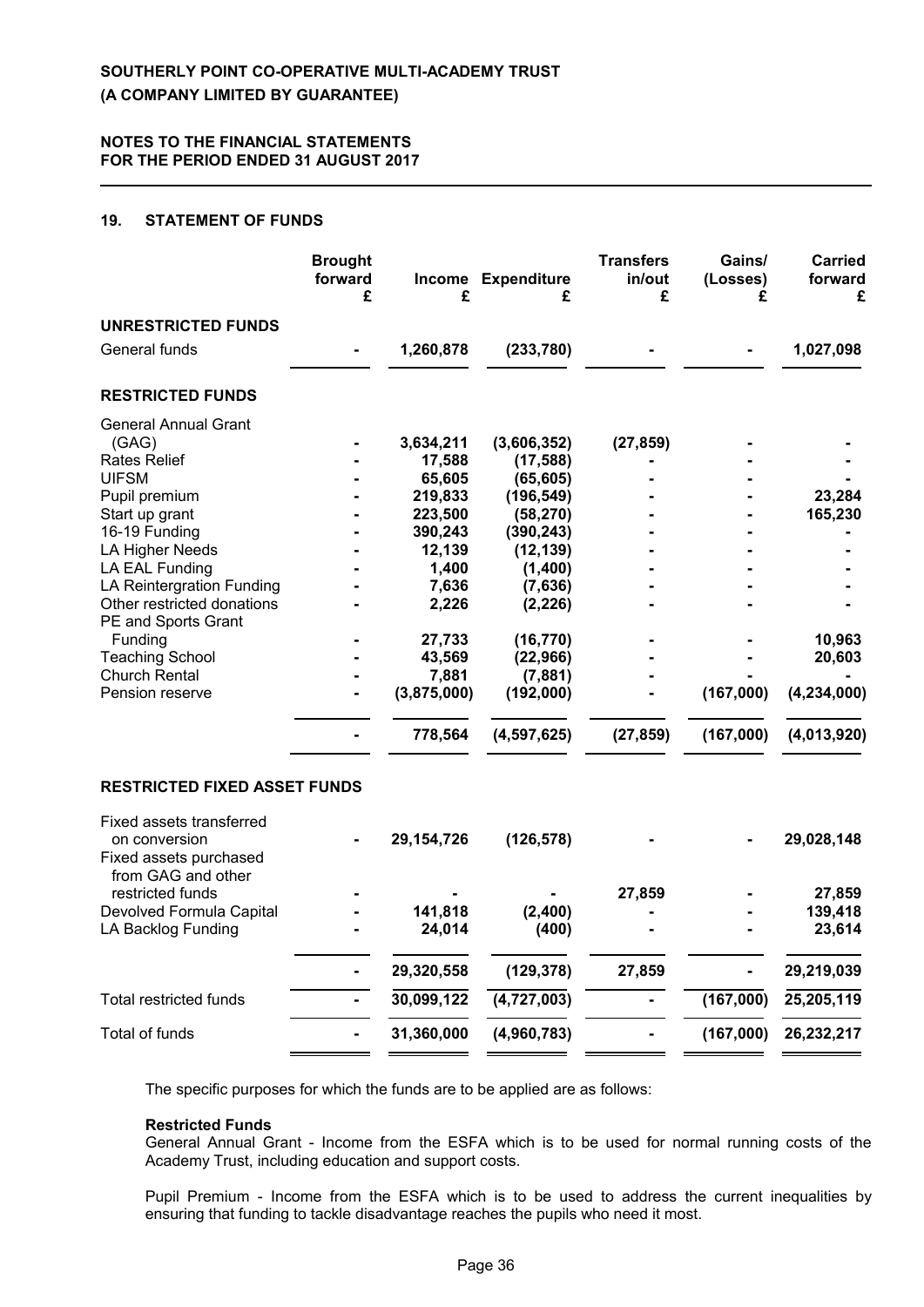#### **NOTES TO THE FINANCIAL STATEMENTS FOR THE PERIOD ENDED 31 AUGUST 2017**

#### **19. STATEMENT OF FUNDS (continued)**

Rates Funding - Income received from ESFA towards rates costs.

LA Higher Needs - Funding received by the Local Authority to fund further support for students with additional needs.

PE and Sports Grant Funding - this is designed to help schools improve the quality of the PE and sport activities they offer their pupils.

Pension Reserve - This represents the Academy Trust's share of the assets and liabilities in the Local Government Pension Scheme.

#### **Fixed asset funds**

Fixed Assets Transferred on Conversion - this represents the buildings and equipment donated to the schools from the Local Authority on conversion to an Academy Trust.

Fixed Assets Purchased from GAG - represents funds transferred from GAG to purchase fixed assets.

Devolved Formula Capital - Income received from the ESFA for capital projects, £67,779 of this was received on conversion.

#### **ANALYSIS OF ACADEMIES BY FUND BALANCE**

Fund balances at 31 August 2017 were allocated as follows:

|                                                   | <b>Total</b>  |
|---------------------------------------------------|---------------|
|                                                   | 2017          |
|                                                   | £             |
| <b>Breage</b>                                     | 49,594        |
| Crowan                                            | 40,547        |
| Cury                                              | (3, 373)      |
| Garras                                            | 248,376       |
| Godolphin                                         | 3,667         |
| Halwin                                            | 80,319        |
| Helston                                           | 403,487       |
| Landewednack                                      | 42,437        |
| Mullion CP                                        | (919)         |
| Mullion                                           | (120, 696)    |
| Parc Eglos                                        | 59,952        |
| Porthleven                                        | 100,218       |
| Sithney                                           | 85,303        |
| Trannack                                          | 27,848        |
| Wendron                                           | 65,187        |
| Southerly Central                                 | 165,231       |
| Total before fixed asset fund and pension reserve | 1,247,178     |
| Restricted fixed asset fund                       | 29,219,039    |
| Pension reserve                                   | (4, 234, 000) |
| Total                                             | 26,232,217    |
|                                                   |               |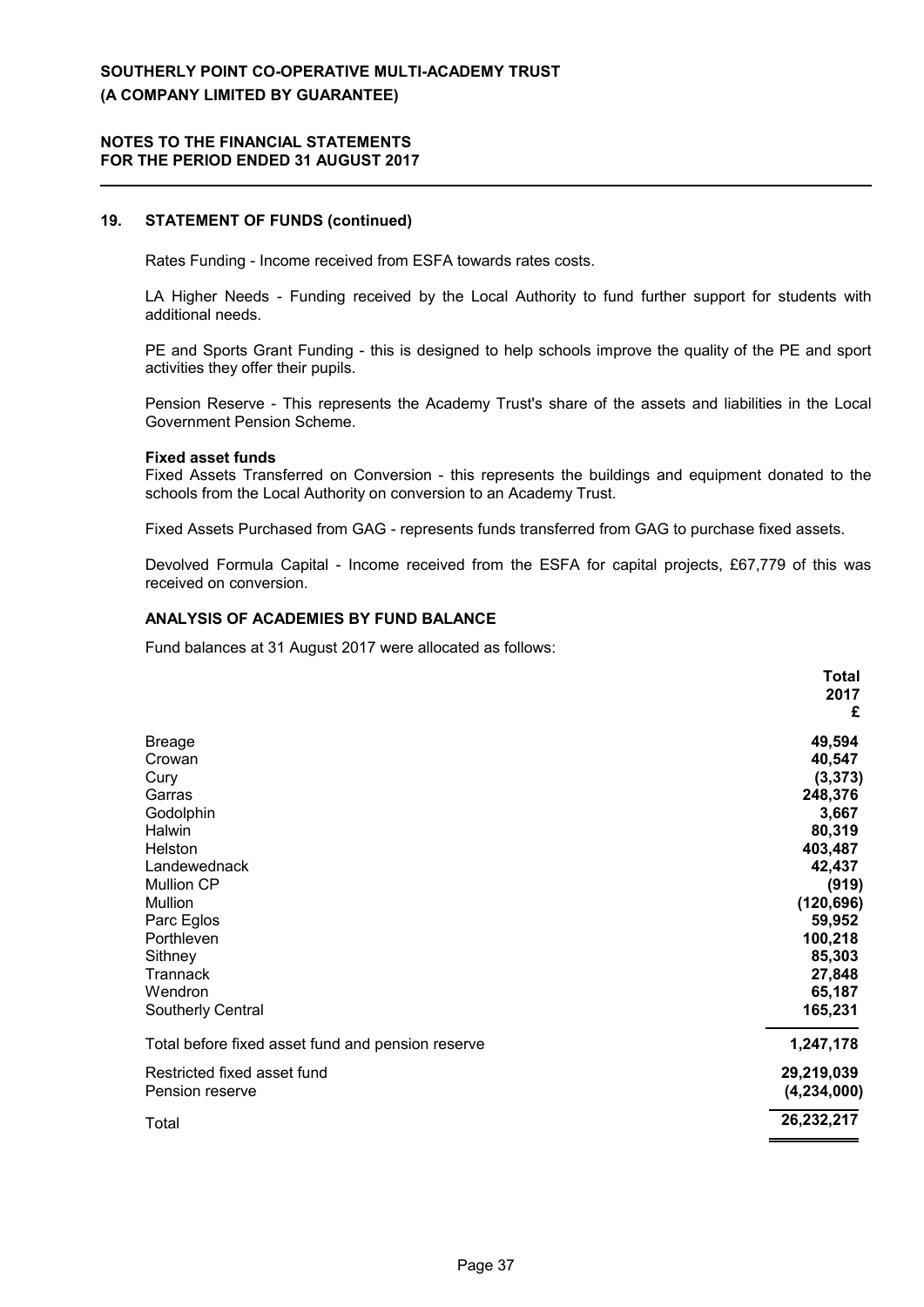#### **NOTES TO THE FINANCIAL STATEMENTS FOR THE PERIOD ENDED 31 AUGUST 2017**

#### **19. STATEMENT OF FUNDS (continued)**

The following academies are carrying net deficits on their portion of the funds as follows:

| Name of academy | <b>Amount of deficit</b> |
|-----------------|--------------------------|
| Cury            | (3, 373)                 |
| Mullion CP      | (919)                    |
| Mullion         | (120, 696)               |

A one off redundancy in Cury resulted in the small deficit which will not reoccur due to the resulting reduction off staff costs.

A reduction in pupil numbers resulted in reduced funding and over staffing for Mullion CP.

The staff profile at Mullion has also affected the carried forward reserves due to lower pupil numbers and a high level of SEN needs which don't meet the requirements for additional funding.

The Academy Trust is taking the following action to return the academies to surplus:

Staff restructuring across the schools is in place to ensure that there is an appropriate level of staffing costs at each school. There has also been an increase in pupil numbers which will ultimately result in additional funding being received.

The Academy Trust is closely monitoring costs and the forthcoming budgets will reflect these changes.

#### **ANALYSIS OF ACADEMIES BY COST**

Expenditure incurred by each academy during the year was as follows:

|                   | Teaching    |              |                    |                    |           |
|-------------------|-------------|--------------|--------------------|--------------------|-----------|
|                   | and         |              |                    | <b>Other costs</b> |           |
|                   | educational | <b>Other</b> |                    | excluding          |           |
|                   | support     | support      | <b>Educational</b> | depreciat-         | Total     |
|                   | staff costs | staff costs  | supplies           | ion                | 2017      |
|                   | £           | £            | £                  | £                  | £         |
| <b>Breage</b>     | 61,496      | 5,882        | 2,631              | 30,108             | 100,117   |
| Crowan            | 78,272      | 7,794        | 2,410              | 12,149             | 100,625   |
| Cury              | 46,466      | 3,039        | 2,175              | 22,800             | 74,480    |
| Garras            | 52,194      | 3,886        | 3,462              | 15,038             | 74,580    |
| Godolphin         | 69,071      | 8,618        | 765                | 15,264             | 93,718    |
| Halwin            | 57,573      | 7,384        | 2,504              | 10,587             | 78,048    |
| Helston           | 1,225,576   | 246,109      | 51,861             | 243,165            | 1,766,711 |
| Landewednack      | 90,446      | 8,871        | 7,918              | 27,385             | 134,620   |
| Mullion           | 521,693     | 89,470       | 15,487             | 73,886             | 700,536   |
| <b>Mullion CP</b> | 103,805     | 11,961       | 1,498              | 27,700             | 144,964   |
| Parc Eglos        | 292,813     | 57,560       | 12,148             | 108,675            | 471,196   |
| Porthleven        | 176,550     | 27,699       | 3,233              | 41,566             | 249,048   |
| Sithney           | 76,578      | 4,916        | 4,797              | 15,869             | 102,160   |
| Trannack          | 64,956      | 6,712        | 1,914              | 11,264             | 84,846    |
| Wendron           | 88,487      | 11,375       | 1,420              | 25,657             | 126,939   |
| Southerly Central | 154,870     | 116,545      | 1,805              | 257,652            | 530,872   |
|                   | 3,160,846   | 617,821      | 116,028            | 938,765            | 4,833,460 |
|                   |             |              |                    |                    |           |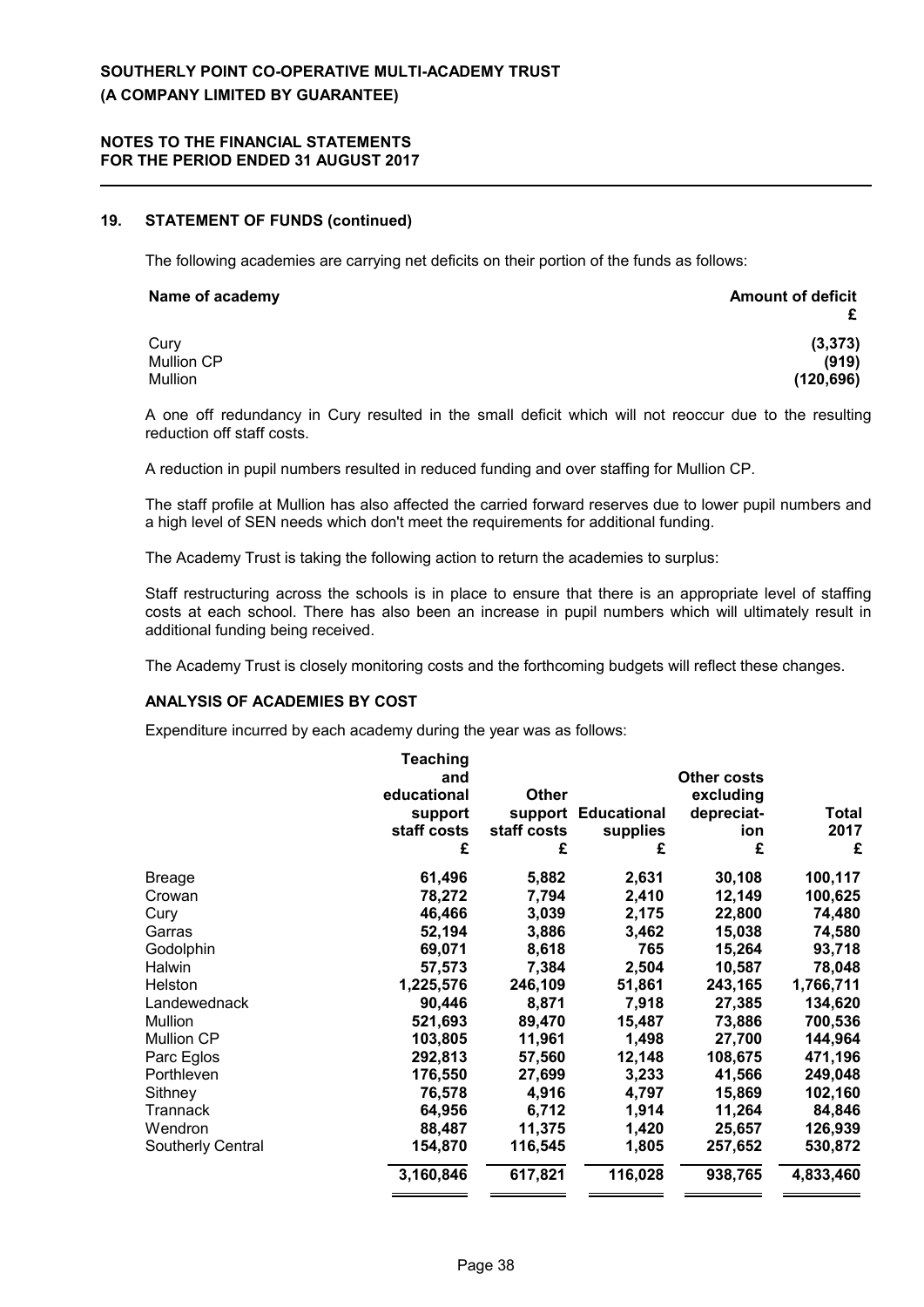### **20. ANALYSIS OF NET ASSETS BETWEEN FUNDS**

|                               | Unrestricted<br>funds<br>2017<br>£ | <b>Restricted</b><br>funds<br>2017<br>£ | <b>Restricted</b><br>fixed asset<br>funds<br>2017<br>£ | Total<br>funds<br>2017<br>£ |
|-------------------------------|------------------------------------|-----------------------------------------|--------------------------------------------------------|-----------------------------|
| Tangible fixed assets         |                                    | 220,080                                 | 29,086,373                                             | 29,086,373                  |
| <b>Current assets</b>         | 2,570,428                          |                                         | 132,666                                                | 2,923,174                   |
| Creditors due within one year | (1, 543, 330)                      |                                         | $\blacksquare$                                         | (1, 543, 330)               |
| Pension scheme liability      | $\blacksquare$                     | (4,234,000)                             |                                                        | (4, 234, 000)               |
|                               | 1,027,098                          | (4,013,920)                             | 29,219,039                                             | 26,232,217                  |

#### **21. RECONCILIATION OF NET MOVEMENT IN FUNDS TO NET CASH FLOW FROM OPERATING ACTIVITIES**

|                                                                       | 2017<br>£   |
|-----------------------------------------------------------------------|-------------|
| Net income for the year (as per Statement of Financial Activities)    | 26,399,217  |
| <b>Adjustment for:</b>                                                |             |
| Depreciation charges                                                  | 127,323     |
| Dividends, interest and rents from investments                        | (166)       |
| Increase in debtors                                                   | (1,999,047) |
| Increase in creditors                                                 | 1,543,329   |
| Defined benefit pension scheme cost less contributions payable        | 166,000     |
| Defined benefit pension scheme finance cost                           | 26,000      |
| Net gain on assets and liabilities from local authority on conversion | 3,875,000   |
| Net cash provided by operating activities                             | 30,137,656  |
| ANALYSIS OF CASH AND CASH EQUIVALENTS                                 |             |

|                          | 2017<br>£ |
|--------------------------|-----------|
|                          |           |
| Cash at bank and in hand | 924,127   |
|                          | 924,127   |

## **23. CONVERSION TO AN ACADEMY TRUST**

On 1 June 2017 Breage C of E, Crowan Primary School, Cury C of E, Garras Community Primary School, Godolphin Primary, Halwin School, Helston Community College, Landewednack CP School, Mullion Community Primary, Mullion School, Parc Eglos, Porthleven Primary School, Sithney Community Primary School, Trannack Community Primary, Wendron C of E converted to academy trust status under the Academies Act 2010 and all the operations and assets and liabilities were transferred to Southerly Point Co-Operative Multi-Academy Trust from Cornwall Council for £NIL consideration.

The transfer has been accounted for as a combination that is in substance a gift. The assets and liabilities transferred were valued at their fair value and recognised in the Balance sheet under the appropriate headings with a corresponding net amount recognised as a net gain in the Statement of Financial Activities as Donations - transfer from local authority on conversion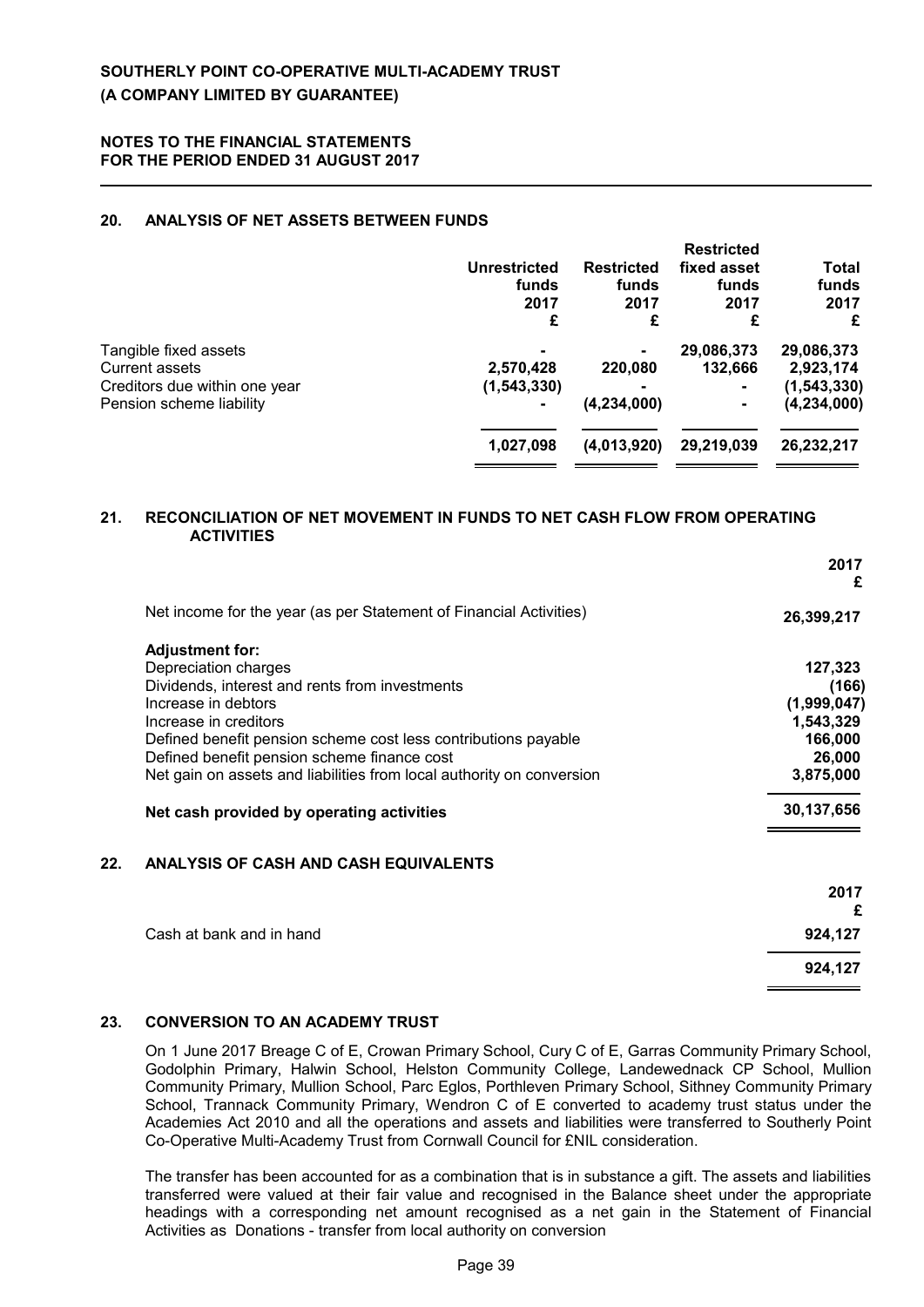## **23. CONVERSION TO AN ACADEMY TRUST (continued)**

The following table sets out the fair values of the identifiable assets and liabilities transferred and an analysis of their recognition in the Statement of Financial Activities.

| £           |
|-------------|
|             |
| 28,871,646  |
| 283,080     |
| 1,422,002   |
| (3,875,000) |
|             |
| 26,701,728  |
|             |

## **BREAGE CHURCH OF ENGLAND PRIMARY SCHOOL - Joined 01 June 2017**

|                                                                                                   | Unrestricted<br>funds<br>£ | <b>Restricted</b><br>funds<br>£ | <b>Restricted</b><br>fixed asset<br>funds<br>£ | <b>Total funds</b><br>£ |
|---------------------------------------------------------------------------------------------------|----------------------------|---------------------------------|------------------------------------------------|-------------------------|
| Tangible fixed assets<br>- Freehold/leasehold land and buildings<br>- Other tangible fixed assets |                            |                                 | 5,950<br>3,348                                 | 5,950<br>3,348          |
| Budget surplus on LA funds<br>LGPS pension (deficit)                                              | 39,018                     | 14,073<br>(38, 750)             | -                                              | 53,091<br>(38, 750)     |
| Net assets/(liabilities)                                                                          | 39,018                     | (24, 677)                       | 9,298                                          | 23,639                  |

The above net assets include £39,018 that were transferred as cash.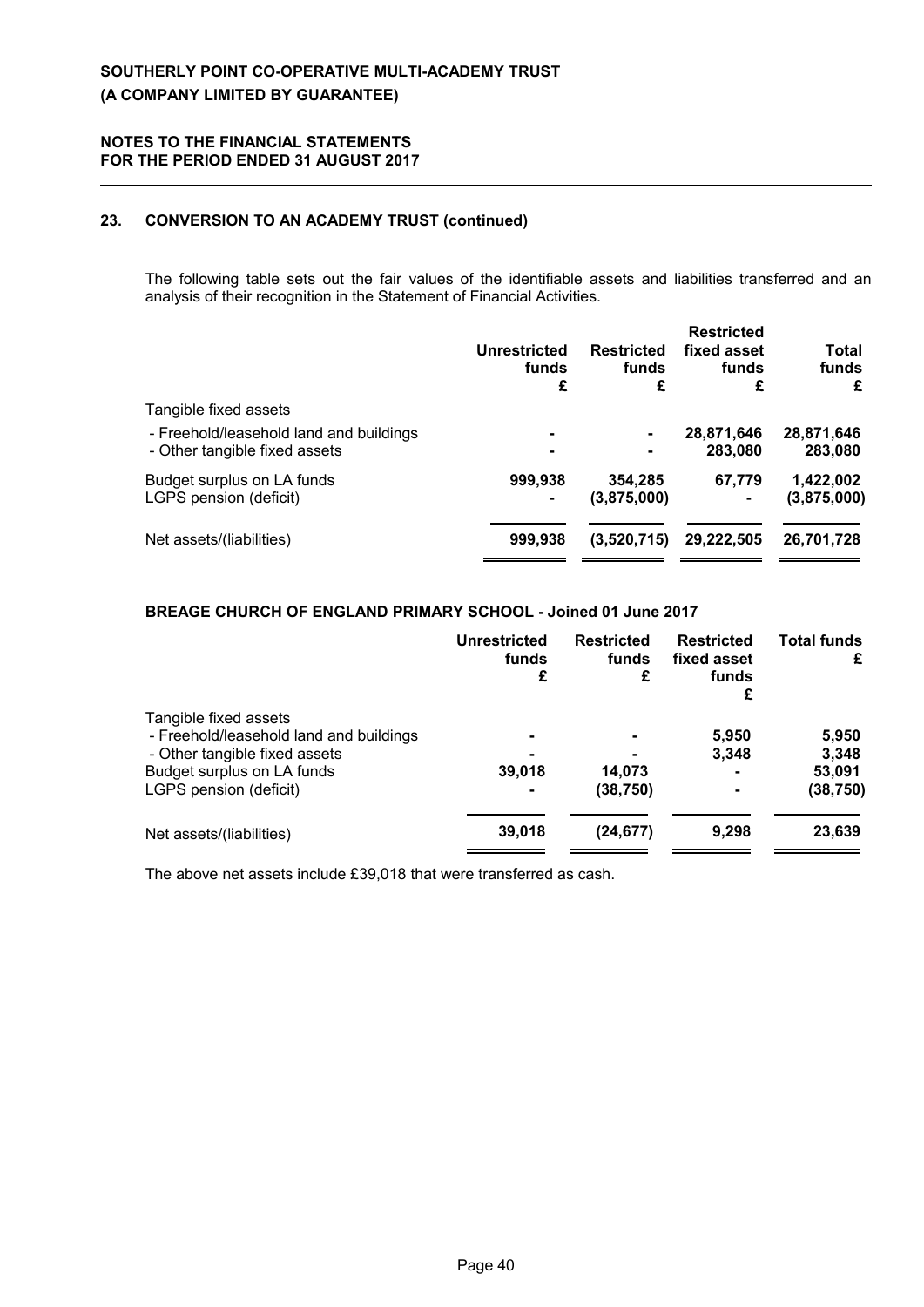## **CROWAN PRIMARY SCHOOL - Joined 01 June 2017**

|                                                                                                                                                           | Unrestricted<br>funds<br>£                 | <b>Restricted</b><br>funds<br>£ | <b>Restricted</b><br>fixed asset<br>funds<br>£ | <b>Total funds</b><br>£                 |
|-----------------------------------------------------------------------------------------------------------------------------------------------------------|--------------------------------------------|---------------------------------|------------------------------------------------|-----------------------------------------|
| Tangible fixed assets<br>- Freehold/leasehold land and buildings<br>- Other tangible fixed assets<br>Budget surplus on LA funds<br>LGPS pension (deficit) | $\blacksquare$<br>30,165<br>$\blacksquare$ | 14,807<br>(77, 500)             | 616,543<br>7,000<br>-<br>$\blacksquare$        | 616,543<br>7,000<br>44,972<br>(77, 500) |
| Net assets/(liabilities)                                                                                                                                  | 30,165                                     | (62, 693)                       | 623,543                                        | 591,015                                 |

The above net assets include £30,165 that were transferred as cash.

## **CURY CHURCH OF ENGLAND PRIMARY SCHOOL - Joined 01 June 2017**

|                                                                  | <b>Unrestricted</b><br>funds<br>£ | <b>Restricted</b><br>funds<br>£ | <b>Restricted</b><br>fixed asset<br>funds<br>£ | <b>Total funds</b><br>£ |
|------------------------------------------------------------------|-----------------------------------|---------------------------------|------------------------------------------------|-------------------------|
| Tangible fixed assets<br>- Freehold/leasehold land and buildings |                                   | $\blacksquare$                  | 19,125                                         | 19,125                  |
| - Other tangible fixed assets<br>Budget (deficit) on LA funds    | (3,799)                           | 6,821                           | 13,010                                         | 13,010<br>3,022         |
| Net assets/(liabilities)                                         | (3,799)                           | 6.821                           | 32,135                                         | 35,157                  |

The above net assets include a cash deficit of £3,799.

## **GARRAS COMMUNITY PRIMARY SCHOOL - Joined 01 June 2017**

|                                                                                       | Unrestricted<br>funds<br>£ | <b>Restricted</b><br>funds<br>£ | <b>Restricted</b><br>fixed asset<br>funds<br>£ | <b>Total funds</b><br>£       |
|---------------------------------------------------------------------------------------|----------------------------|---------------------------------|------------------------------------------------|-------------------------------|
| Tangible fixed assets<br>- Freehold/leasehold land and buildings                      |                            |                                 | 383,034                                        | 383,034                       |
| - Other tangible fixed assets<br>Budget surplus on LA funds<br>LGPS pension (deficit) | 208,776<br>$\blacksquare$  | 8,868<br>(38, 750)              | 7.709<br>۰<br>۰                                | 7,709<br>217,644<br>(38, 750) |
| Net assets/(liabilities)                                                              | 208,776                    | (29, 882)                       | 390,743                                        | 569,637                       |

The above net assets include £208,776 were transferred as cash.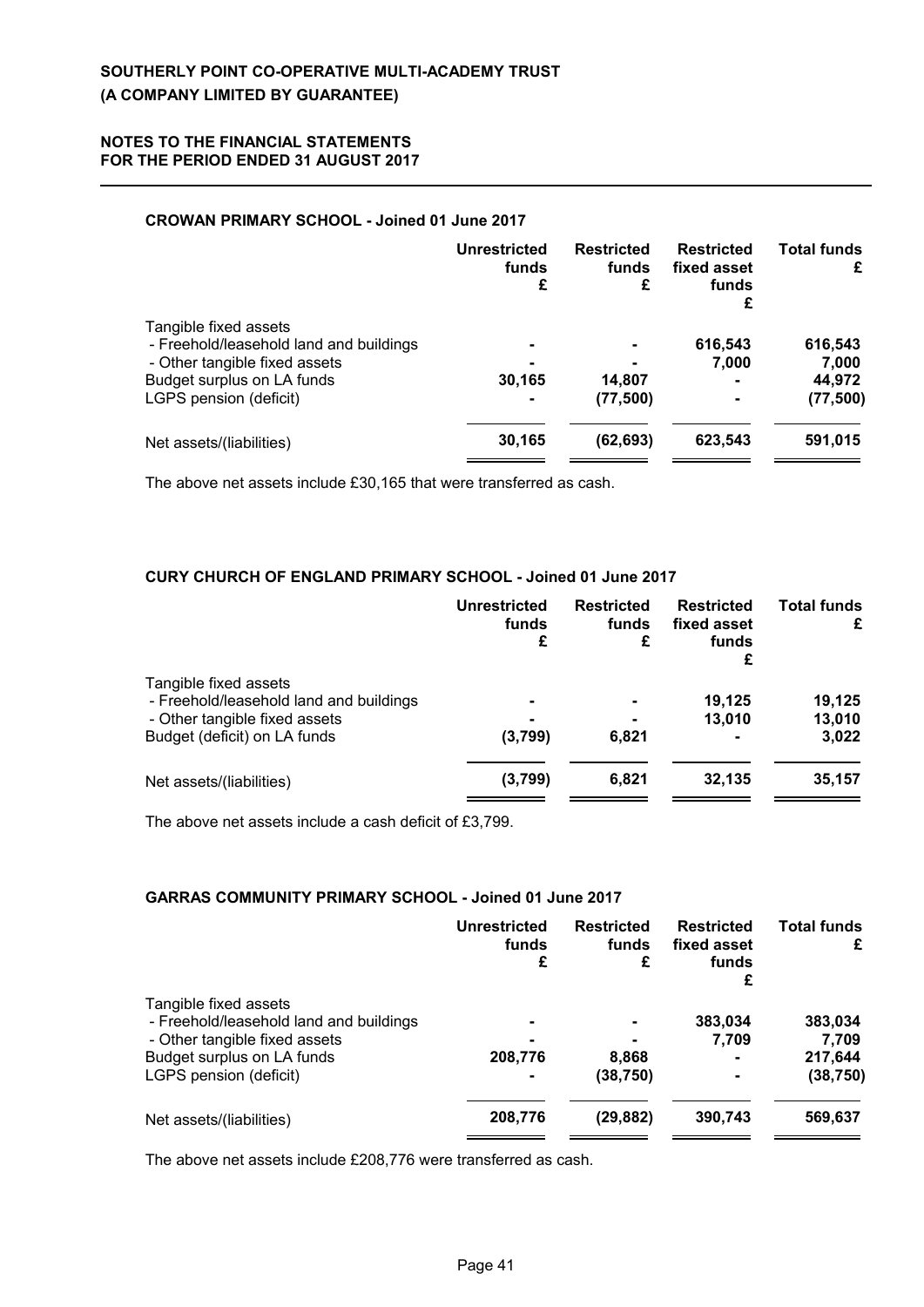## **GODOLPHIN PRIMARY SCHOOL - Joined 01 June 2017**

|                                                                                                                                                             | <b>Unrestricted</b><br>funds<br>£                             | <b>Restricted</b><br>funds<br>£ | <b>Restricted</b><br>fixed asset<br>funds<br>£ | <b>Total funds</b><br>£                |
|-------------------------------------------------------------------------------------------------------------------------------------------------------------|---------------------------------------------------------------|---------------------------------|------------------------------------------------|----------------------------------------|
| Tangible fixed assets<br>- Freehold/leasehold land and buildings<br>- Other tangible fixed assets<br>Budget (deficit) on LA funds<br>LGPS pension (deficit) | $\blacksquare$<br>$\blacksquare$<br>(4,946)<br>$\blacksquare$ | 11,121<br>(77, 500)             | 358,197<br>1,800<br>-                          | 358,197<br>1,800<br>6,175<br>(77, 500) |
| Net assets/(liabilities)                                                                                                                                    | (4,946)                                                       | (66, 379)                       | 359,997                                        | 288,672                                |

The above net assets include a cash deficit of £4,946.

## **HALWIN SCHOOL - Joined 01 June 201**

|                                                                                                   | <b>Unrestricted</b><br>funds<br>£ | <b>Restricted</b><br>funds<br>£ | <b>Restricted</b><br>fixed asset<br>funds<br>£ | <b>Total funds</b><br>£ |
|---------------------------------------------------------------------------------------------------|-----------------------------------|---------------------------------|------------------------------------------------|-------------------------|
| Tangible fixed assets<br>- Freehold/leasehold land and buildings<br>- Other tangible fixed assets | ۰                                 |                                 | 405,669<br>12,866                              | 405,669<br>12,866       |
| Budget surplus on LA funds<br>LGPS pension (deficit)                                              | 77,195                            | 7,868<br>(77, 500)              | ۰<br>۰                                         | 85,063<br>(77, 500)     |
| Net assets/(liabilities)                                                                          | 77,195                            | (69, 632)                       | 418,535                                        | 426,098                 |

The above net assets include £77,195 that were transferred as cash.

## **HELSTON COMMUNITY COLLEGE - Joined 01 June 2017**

|                                                                  | Unrestricted<br>funds<br>£ | <b>Restricted</b><br>funds<br>£ | <b>Restricted</b><br>fixed asset<br>funds<br>£ | <b>Total funds</b><br>£ |
|------------------------------------------------------------------|----------------------------|---------------------------------|------------------------------------------------|-------------------------|
| Tangible fixed assets<br>- Freehold/leasehold land and buildings | $\blacksquare$             |                                 | 14,999,589                                     | 14,999,589              |
| - Other tangible fixed assets                                    | -                          |                                 | 118,748                                        | 118,748                 |
| Budget surplus on LA funds                                       | 403,639                    | 78,155                          | ۰                                              | 481,794                 |
| LGPS pension (deficit)                                           | $\blacksquare$             | (1,821,250)                     |                                                | (1,821,250)             |
| Net assets/(liabilities)                                         | 403,639                    | (1,743,095)                     | 15,118,337                                     | 13,778,881              |
|                                                                  |                            |                                 |                                                |                         |

The above net assets include £403,639 that were transferred as cash.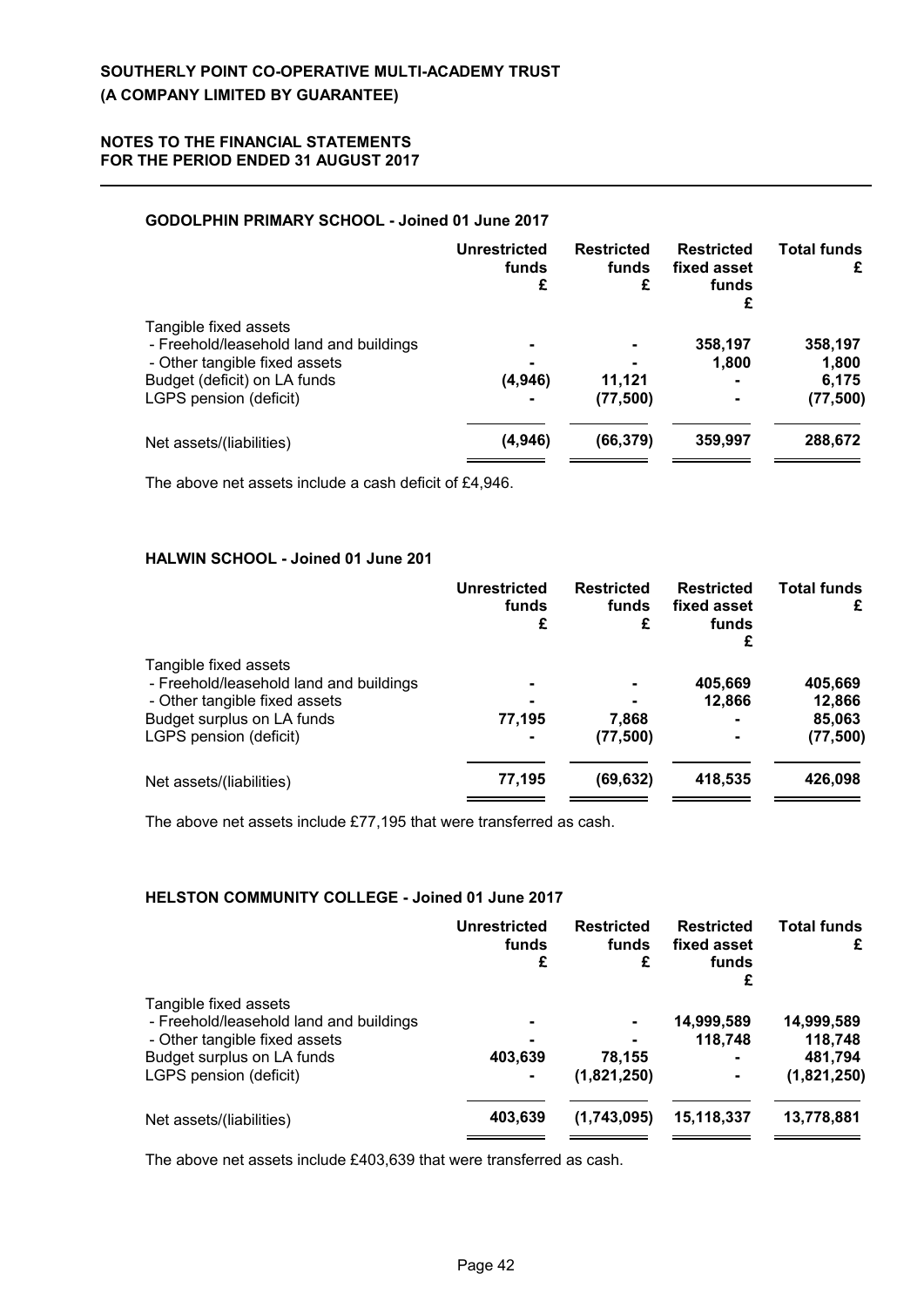## **LANDEWEDNACK CP SCHOOL - Joined 01 June 2017**

|                                                                                                                                                           | Unrestricted<br>funds<br>£                 | <b>Restricted</b><br>funds<br>£ | <b>Restricted</b><br>fixed asset<br>funds<br>£ | <b>Total funds</b><br>£                 |
|-----------------------------------------------------------------------------------------------------------------------------------------------------------|--------------------------------------------|---------------------------------|------------------------------------------------|-----------------------------------------|
| Tangible fixed assets<br>- Freehold/leasehold land and buildings<br>- Other tangible fixed assets<br>Budget surplus on LA funds<br>LGPS pension (deficit) | $\blacksquare$<br>48,487<br>$\blacksquare$ | 10,353<br>(77, 500)             | 537,601<br>6,978<br>4,558<br>$\blacksquare$    | 537,601<br>6,978<br>63,398<br>(77, 500) |
| Net assets/(liabilities)                                                                                                                                  | 48,487                                     | (67, 147)                       | 549,137                                        | 530,477                                 |

The above net assets include £48,487 that were transferred as cash.

### **MULLION COMMUNITY PRIMARY SCHOOL - Joined 01 June 2017**

|                                                                                                   | <b>Unrestricted</b><br>funds<br>£ | <b>Restricted</b><br>funds<br>£ | <b>Restricted</b><br>fixed asset<br>funds<br>£ | <b>Total funds</b><br>£ |
|---------------------------------------------------------------------------------------------------|-----------------------------------|---------------------------------|------------------------------------------------|-------------------------|
| Tangible fixed assets<br>- Freehold/leasehold land and buildings<br>- Other tangible fixed assets |                                   |                                 | 1,414,369<br>13,800                            | 1,414,369<br>13,800     |
| Budget (deficit) on LA funds<br>LGPS pension (deficit)                                            | (9, 385)                          | 20,191<br>(77, 500)             | 10.311                                         | 21,117<br>(77, 500)     |
| Net assets/(liabilities)                                                                          | (9, 385)                          | (57, 309)                       | 1,438,480                                      | 1,371,786               |

The above net assets include a cash deficit of £9,385.

## **MULLION SCHOOL - Joined 01 June 2017**

|                                                                  | <b>Unrestricted</b><br>funds<br>£ | <b>Restricted</b><br>funds<br>£ | <b>Restricted</b><br>fixed asset<br>funds<br>£ | <b>Total funds</b><br>£ |
|------------------------------------------------------------------|-----------------------------------|---------------------------------|------------------------------------------------|-------------------------|
| Tangible fixed assets<br>- Freehold/leasehold land and buildings |                                   |                                 | 4,611,275                                      | 4,611,275               |
| - Other tangible fixed assets                                    |                                   |                                 | 30.461                                         | 30,461                  |
| Budget (deficit) on LA funds                                     | (88, 264)                         | 35,743                          | 3.829                                          | (48, 692)               |
| LGPS pension (deficit)                                           |                                   | (620,000)                       |                                                | (620, 000)              |
| Net assets/(liabilities)                                         | (88, 264)                         | (584, 257)                      | 4,645,565                                      | 3,973,044               |
|                                                                  |                                   |                                 |                                                |                         |

The above net assets include a cash deficit of £88,264.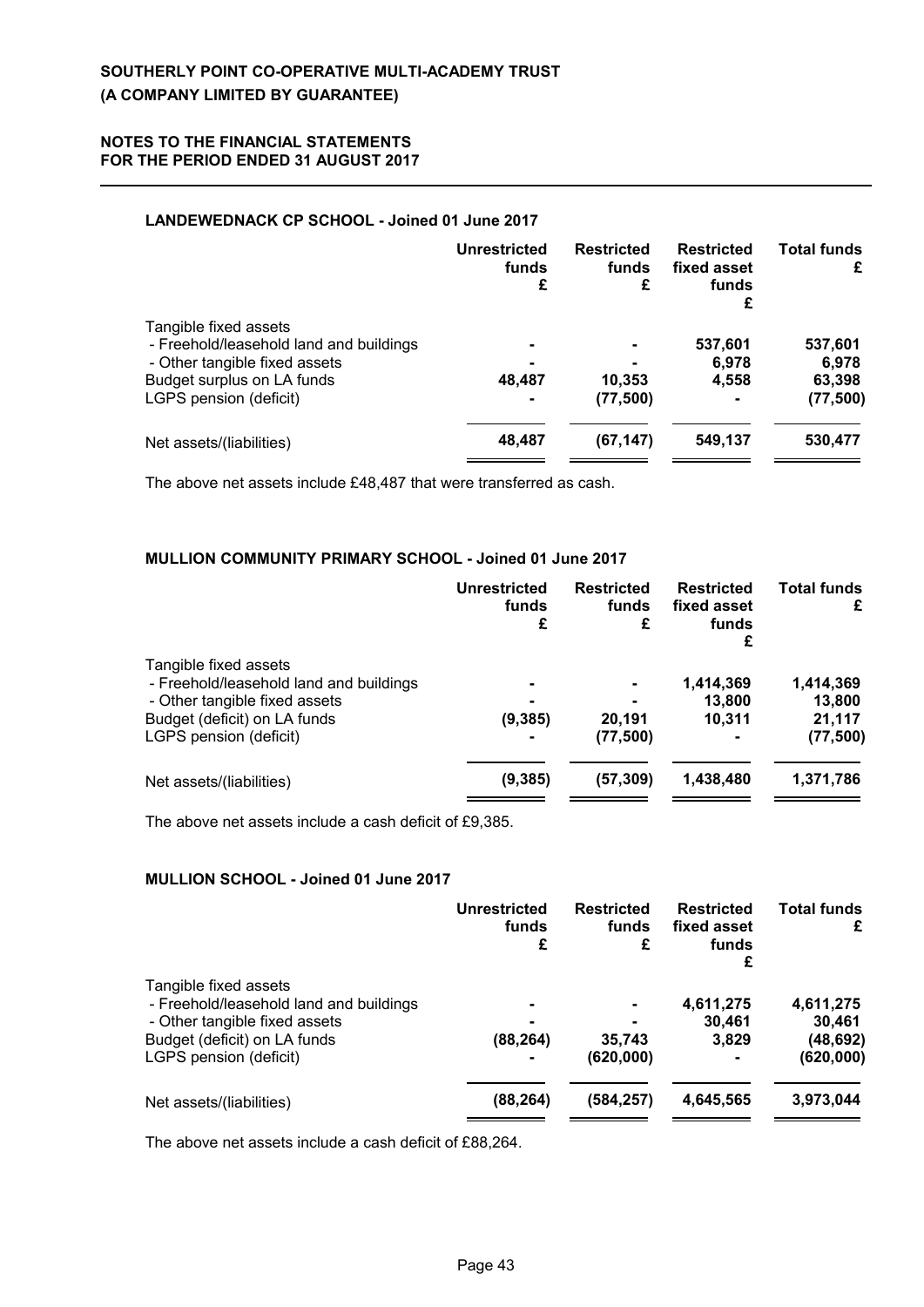## **PARC EGLOS SCHOOL - Joined 01 June 2017**

|                                                                                                                                                           | <b>Unrestricted</b><br>funds<br>£                            | <b>Restricted</b><br>funds<br>£ | <b>Restricted</b><br>fixed asset<br>funds<br>£ | <b>Total funds</b><br>£                      |
|-----------------------------------------------------------------------------------------------------------------------------------------------------------|--------------------------------------------------------------|---------------------------------|------------------------------------------------|----------------------------------------------|
| Tangible fixed assets<br>- Freehold/leasehold land and buildings<br>- Other tangible fixed assets<br>Budget surplus on LA funds<br>LGPS pension (deficit) | $\blacksquare$<br>$\blacksquare$<br>41,816<br>$\blacksquare$ | 84,178<br>(387, 500)            | 2,393,811<br>21,439<br>9.265<br>۰              | 2,393,811<br>21,439<br>135,259<br>(387, 500) |
| Net assets/(liabilities)                                                                                                                                  | 41,816                                                       | (303,322)                       | 2,424,515                                      | 2,163,009                                    |

The above net assets include £41,816 that were transferred as cash.

### **PORTHLEVEN PRIMARY SCHOOL - Joined 01 June 2017**

|                                                                                       | <b>Unrestricted</b><br>funds<br>£ | <b>Restricted</b><br>funds<br>£ | <b>Restricted</b><br>fixed asset<br>funds<br>£ | <b>Total funds</b><br>£         |
|---------------------------------------------------------------------------------------|-----------------------------------|---------------------------------|------------------------------------------------|---------------------------------|
| Tangible fixed assets<br>- Freehold/leasehold land and buildings                      |                                   | $\blacksquare$                  | 2,324,432                                      | 2,324,432                       |
| - Other tangible fixed assets<br>Budget surplus on LA funds<br>LGPS pension (deficit) | 88,548<br>$\blacksquare$          | 31,703<br>(193, 750)            | 30,051<br>26,069                               | 30,051<br>146,320<br>(193, 750) |
| Net assets/(liabilities)                                                              | 88,548                            | (162, 047)                      | 2,380,552                                      | 2,307,053                       |

The above net assets include £88,548 that were transferred as cash.

## **SITHNEY COMMUNITY PRIMARY SCHOOL - Joined 01 June 2017**

|                                                                  | <b>Unrestricted</b><br>funds<br>£ | <b>Restricted</b><br>funds<br>£ | <b>Restricted</b><br>fixed asset<br>funds<br>£ | <b>Total funds</b><br>£ |
|------------------------------------------------------------------|-----------------------------------|---------------------------------|------------------------------------------------|-------------------------|
| Tangible fixed assets<br>- Freehold/leasehold land and buildings |                                   |                                 | 333,065                                        | 333,065                 |
| - Other tangible fixed assets                                    |                                   |                                 | 5.976                                          | 5,976                   |
| Budget surplus on LA funds                                       | 78,452                            | 10,436                          | ۰                                              | 88,888                  |
| LGPS pension (deficit)                                           |                                   | (193,750)                       | ۰                                              | (193,750)               |
| Net assets/(liabilities)                                         | 78.452                            | (183, 314)                      | 339,041                                        | 234,179                 |

The above net assets include £78,452 that were transferred as cash.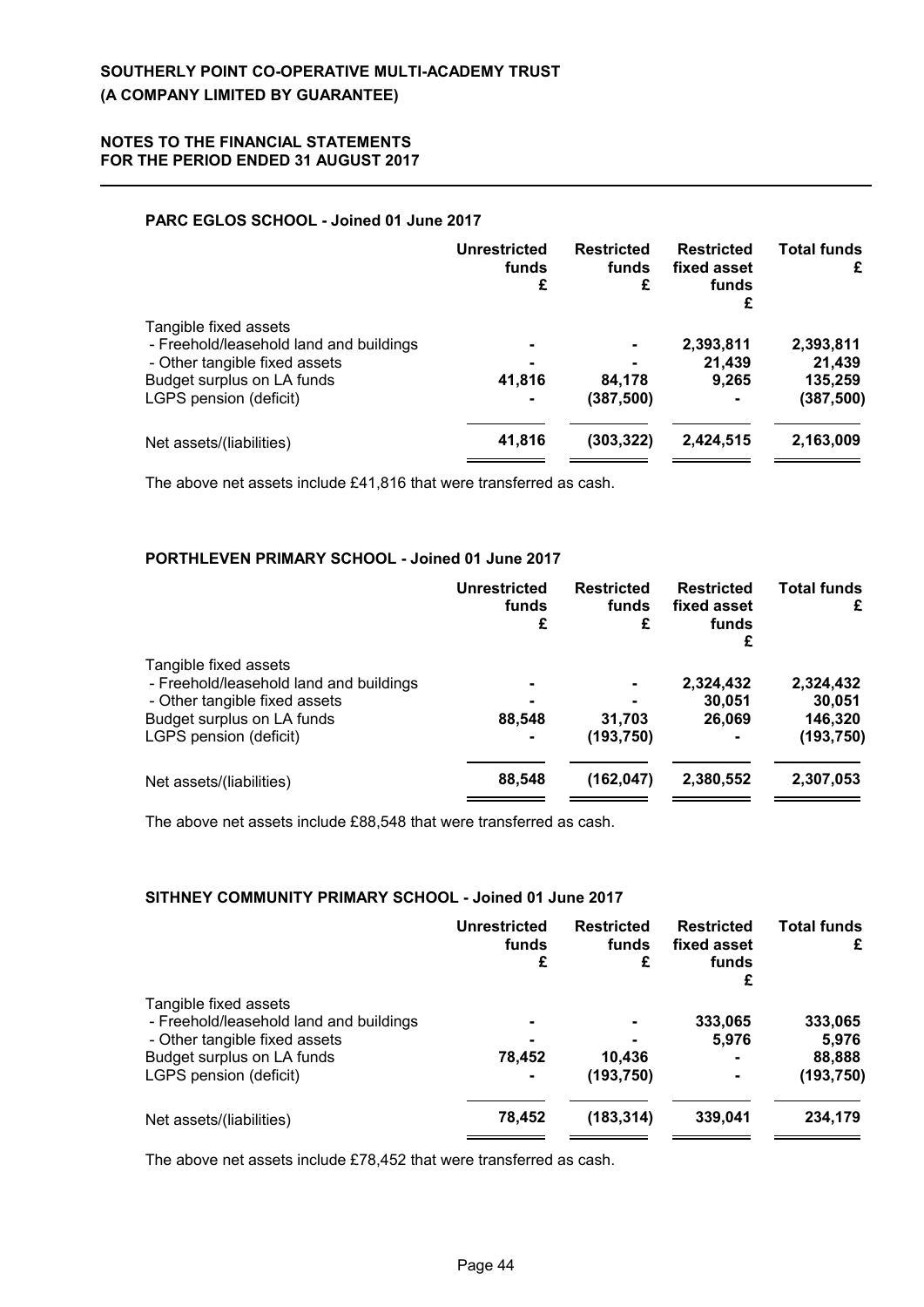## **TRANNACK COMMUNITY PRIMARY SCHOOL - Joined 01 June 2017**

|                                                                                                                                                           | <b>Unrestricted</b><br>funds<br>£ | <b>Restricted</b><br>funds<br>£ | <b>Restricted</b><br>fixed asset<br>funds<br>£ | <b>Total funds</b><br>£                 |
|-----------------------------------------------------------------------------------------------------------------------------------------------------------|-----------------------------------|---------------------------------|------------------------------------------------|-----------------------------------------|
| Tangible fixed assets<br>- Freehold/leasehold land and buildings<br>- Other tangible fixed assets<br>Budget surplus on LA funds<br>LGPS pension (deficit) | ۰<br>33,061<br>$\blacksquare$     | 10,459<br>(77, 500)             | 468,986<br>1.716<br>13.747<br>۰                | 468,986<br>1,716<br>57,267<br>(77, 500) |
| Net assets/(liabilities)                                                                                                                                  | 33,061                            | (67, 041)                       | 484,449                                        | 450,469                                 |

The above net assets include £33,061 that were transferred as cash.

### **WENDRON CHURCH OF ENGLAND PRIMARY SCHOOL - Joined 01 June 2017**

|                                                        | Unrestricted<br>funds<br>£ | <b>Restricted</b><br>funds<br>£ | <b>Restricted</b><br>fixed asset<br>funds<br>£ | <b>Total funds</b><br>£ |
|--------------------------------------------------------|----------------------------|---------------------------------|------------------------------------------------|-------------------------|
| Tangible fixed assets<br>- Other tangible fixed assets |                            |                                 | 8.178                                          | 8,178                   |
| Budget surplus on LA funds<br>LGPS pension (deficit)   | 57,175<br>$\blacksquare$   | 9,509<br>(116, 250)             | ۰<br>$\blacksquare$                            | 66,684<br>(116, 250)    |
| Net assets/(liabilities)                               | 57,175                     | (106, 741)                      | 8,178                                          | (41, 388)               |

The above net assets include £57,175 that were transferred as cash.

### **24. CAPITAL COMMITMENTS**

At the year end the Academy Trust was committed to capital works with total costs of £255,303. However, the Academy Trust is only expected to contribute £25,530 towards these costs, with the remainder being met by Cornwall Council.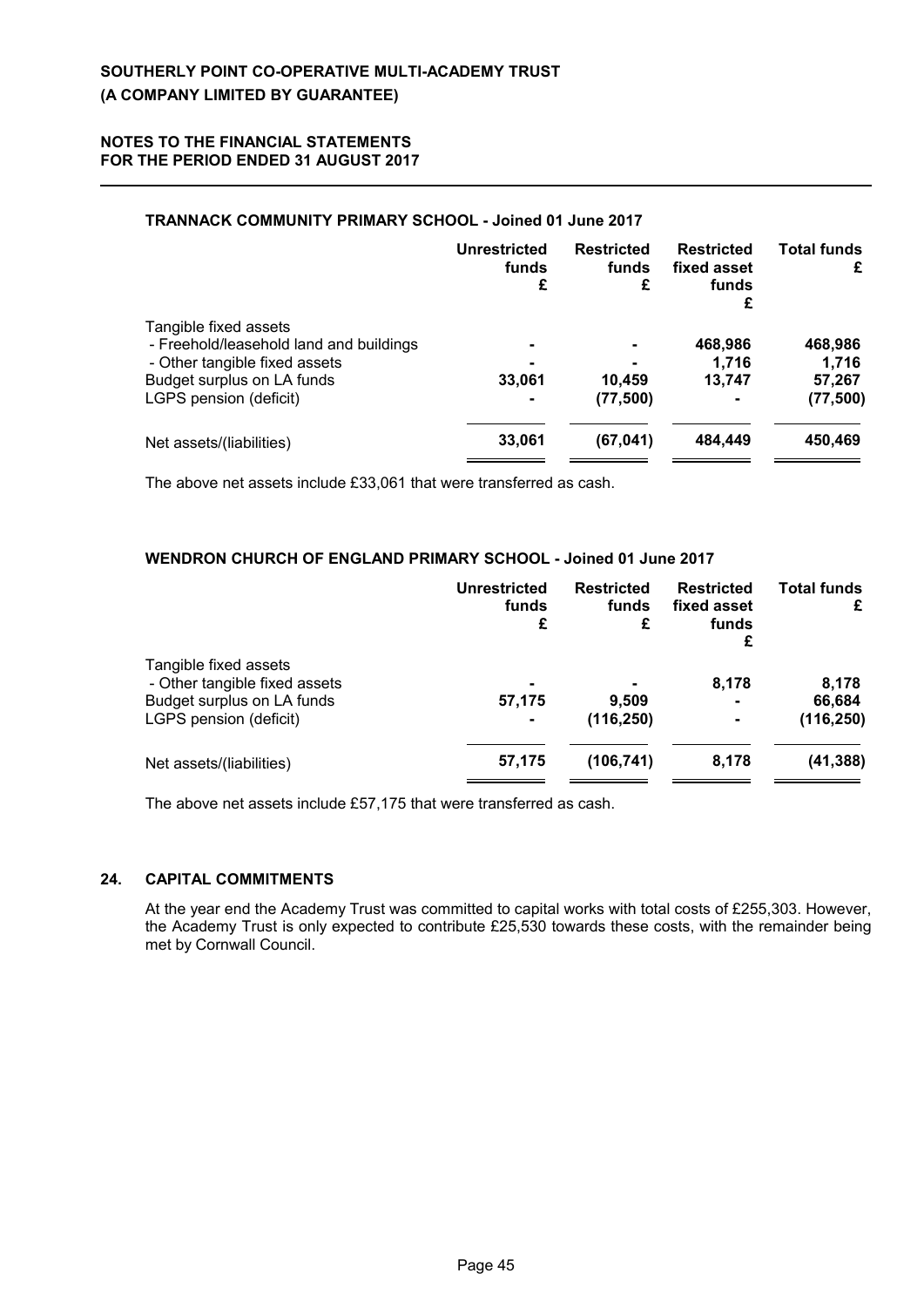#### **25. PENSION COMMITMENTS**

The Academy Trust's employees belong to two principal pension schemes: the Teacher's Pension Scheme for England and Wales (TPS) for academic and related staff; and the Local Government Pension Scheme (LGPS) for non-teaching staff, which is managed by Cornwall Council. Both are multi-employer Defined Benefit Pension Schemes.

As described in note 23 the LGPS obligation relates to the employees of the academy trust, who were the employees transferred as part of the conversion from the maintained school and new employees who were eligible to, and did, join the Scheme in the period. The obligation in respect of employees who transferred on conversion represents their cumulative service at both the predecessor school and the academy trust at the balance sheet date.

The latest actuarial valuation of the TPS related to the period ended 31 March 2012 and of the LGPS 31 March 2017.

There were no outstanding or prepaid contributions at either the beginning or the end of the financial period.

#### **Teachers' Pension Scheme**

#### **Introduction**

The Teachers' Pension Scheme (TPS) is a statutory, contributory, defined benefit scheme, governed by the Teachers' Pensions Regulations (2010) and, from 1 April 2014, by the Teachers' Pension Scheme Regulations 2014. Membership is automatic for full-time teachers in academies and, from 1 January 2007, automatic for teachers in part-time employment following appointment or a change of contract, although they are able to opt out.

The TPS is an unfunded scheme and members contribute on a 'pay as you go' basis – these contributions along with those made by employers are credited to the Exchequer. Retirement and other pension benefits are paid by public funds provided by Parliament.

#### **Valuation of the Teachers' Pension Scheme**

The Government Actuary, using normal actuarial principles, conducts a formal actuarial review of the TPS in accordance with the Public Service Pensions (Valuations and Employer Cost Cap) Directions 2014 published by HM Treasury. The aim of the review is to specify the level of future contributions. Actuarial scheme valuations are dependent on assumptions about the value of future costs, design of benefits and many other factors. The latest actuarial valuation of the TPS was carried out as at 31 March 2012 and in accordance with the Public Service Pensions (Valuations and Employer Cost Cap) Directions 2014. The valuation report was published by the Department for Education on 9 June 2014. The key elements of the valuation and subsequent consultation are:

- employer contribution rates set at 16.48% of pensionable pay, including a 0.08% employer administration charge
- total scheme liabilities (pensions currently in payment and the estimated cost of future benefits) for service to the effective date of £191,500 million, and notional assets (estimated future contributions together with the notional investments held at the valuation date) of £176,600 million giving a notional past service deficit of £14,900 million
- an employer cost cap of 10.9% of pensionable pay will be applied to future valuations
- the assumed real rate of return is 3.0% in excess of prices and 2% in excess of earnings. The rate of real earnings growth is assumed to be 2.75%. The assumed nominal rate of return is 5.06%.

The TPS valuation for 2012 determined an employer rate of 16.4%, which was payable from September 2015. The next valuation of the TPS is currently underway based on April 2016 data, whereupon the employer contribution rate is expected to be reassessed and will be payable from 1 April 2019.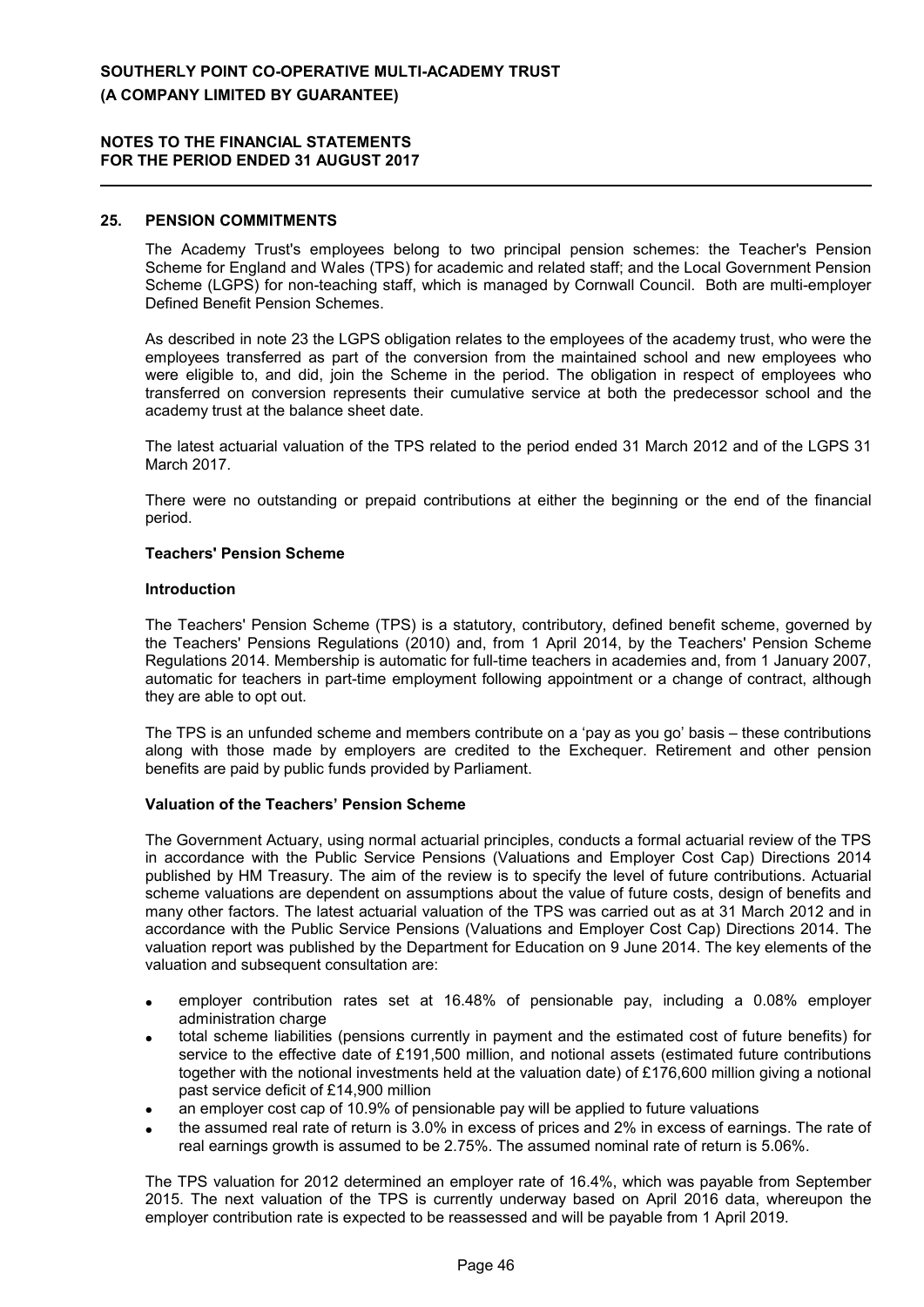#### **NOTES TO THE FINANCIAL STATEMENTS FOR THE PERIOD ENDED 31 AUGUST 2017**

## **25. PENSION COMMITMENTS (continued)**

The employer's pension costs paid to TPS in the period amounted to £319,106.

A copy of the valuation report and supporting documentation is on the Teachers' Pensions website (www.teacherspensions.co.uk/news/employers/2014/06/publication-of-the-valuation-report.aspx).

Under the definitions set out in FRS 102, the TPS is a multi-employer pension scheme. The trust has accounted for its contributions to the scheme as if it were a defined contribution scheme. The trust has set out above the information available on the scheme.

#### **Local Government Pension Scheme**

The LGPS is a funded defined benefit scheme, with assets held in separate trustee-administered funds. The total contribution made for the period ended 31 August 2017 was £214,000, of which employer's contributions totalled £165,000 and employees' contributions totalled £49,000. The agreed contribution rates for future years are 17.8% for employers and 5.5% - 12.5% for employees.

Parliament has agreed, at the request of the Secretary of State for Education, to a guarantee that, in the event of academy closure, outstanding Local Government Pension Scheme liabilities would be met by the Department for Education. The guarantee came into force on 18 July 2013. Principal actuarial assumptions:

|                                                      | 2017      |
|------------------------------------------------------|-----------|
| Discount rate for scheme liabilities                 | $2.50 \%$ |
| Rate of increase in salaries                         | $2.50 \%$ |
| Rate of increase for pensions in payment / inflation | $2.40 \%$ |

The current mortality assumptions include sufficient allowance for future improvements in mortality rates. The assumed life expectations on retirement age 65 are:

|                      | 2017 |
|----------------------|------|
| Retiring today       |      |
| Males                | 22.1 |
| Females              | 24.5 |
| Retiring in 20 years |      |
| Males                | 24.0 |
| Females              | 26.4 |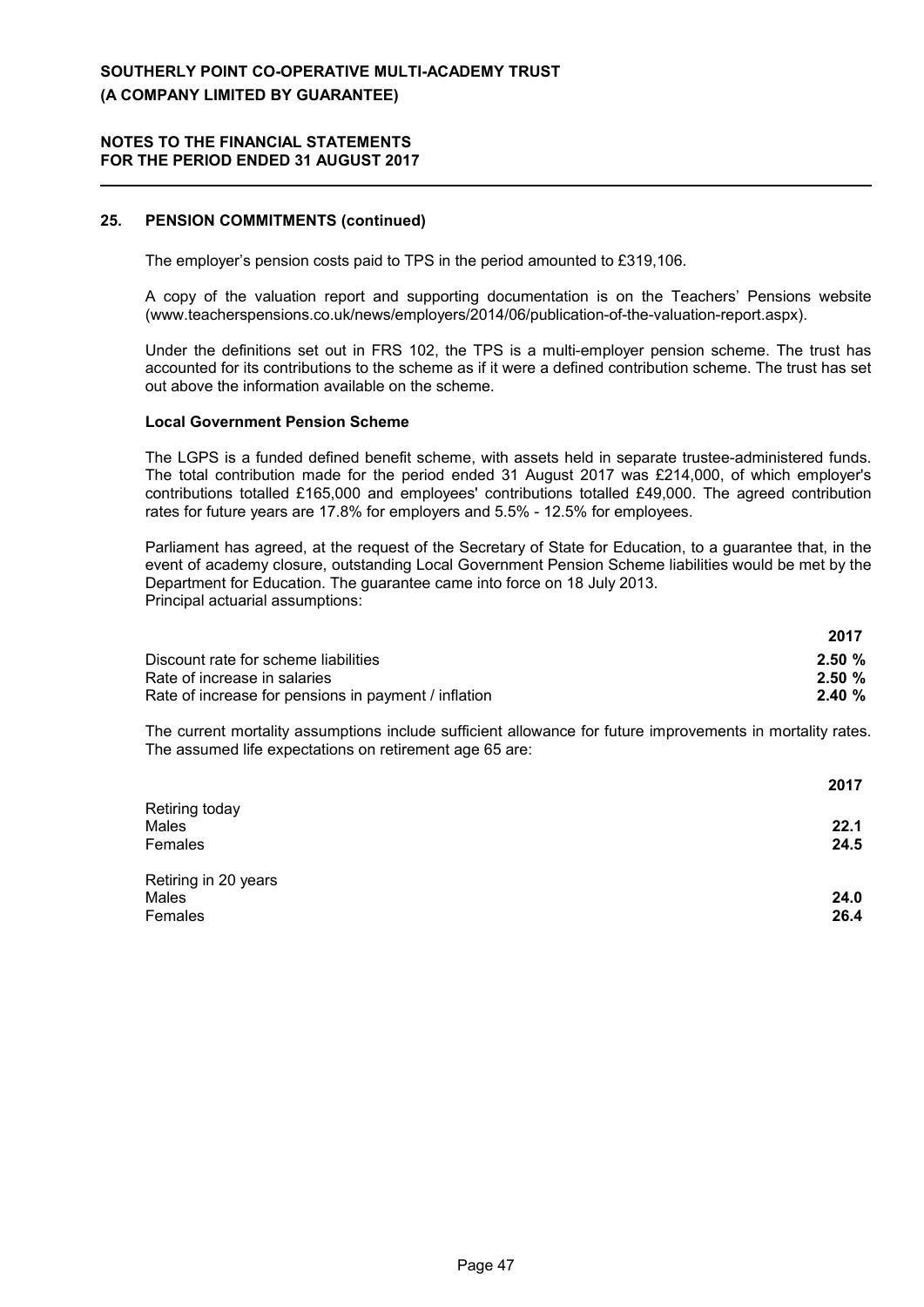### **NOTES TO THE FINANCIAL STATEMENTS FOR THE PERIOD ENDED 31 AUGUST 2017**

## **25. PENSION COMMITMENTS (continued)**

The Academy Trust's share of the assets in the scheme was:

|                              | Fair value at |
|------------------------------|---------------|
|                              | 31 August     |
|                              | 2017          |
|                              | £             |
| Equities                     | 2,612         |
| <b>Bonds</b>                 | 2,390         |
| Property                     | 389           |
| Cash                         | 167           |
| Total market value of assets | 5,558         |
|                              |               |

The actual return on scheme assets was £36,000.

The amounts recognised in the Statement of Financial Activities are as follows:

|                                                                                   | 2017       |
|-----------------------------------------------------------------------------------|------------|
|                                                                                   | £          |
| Current service cost                                                              | (331,000)  |
| Past service cost                                                                 | (13, 462)  |
| Interest income                                                                   | 36,000     |
| Interest cost                                                                     | (62,000)   |
| Total                                                                             | (370, 462) |
| Movements in the present value of the defined benefit obligation were as follows: |            |
|                                                                                   | 2017       |
|                                                                                   | £          |

| Upon conversion                    | 9,108,000 |
|------------------------------------|-----------|
| Current service cost               | 331,000   |
| Interest cost                      | 62,000    |
| Employee contributions             | 49,000    |
| <b>Actuarial losses</b>            | 242.000   |
| Closing defined benefit obligation | 9,792,000 |
|                                    |           |

Movements in the fair value of the Academy Trust's share of scheme assets:

|                                     | 2017<br>£ |
|-------------------------------------|-----------|
| Upon conversion                     | 5,233,000 |
| Interest income                     | 36,000    |
| <b>Actuarial losses</b>             | 75,000    |
| <b>Employer contributions</b>       | 165,000   |
| Employee contributions              | 49,000    |
| Closing fair value of scheme assets | 5,558,000 |